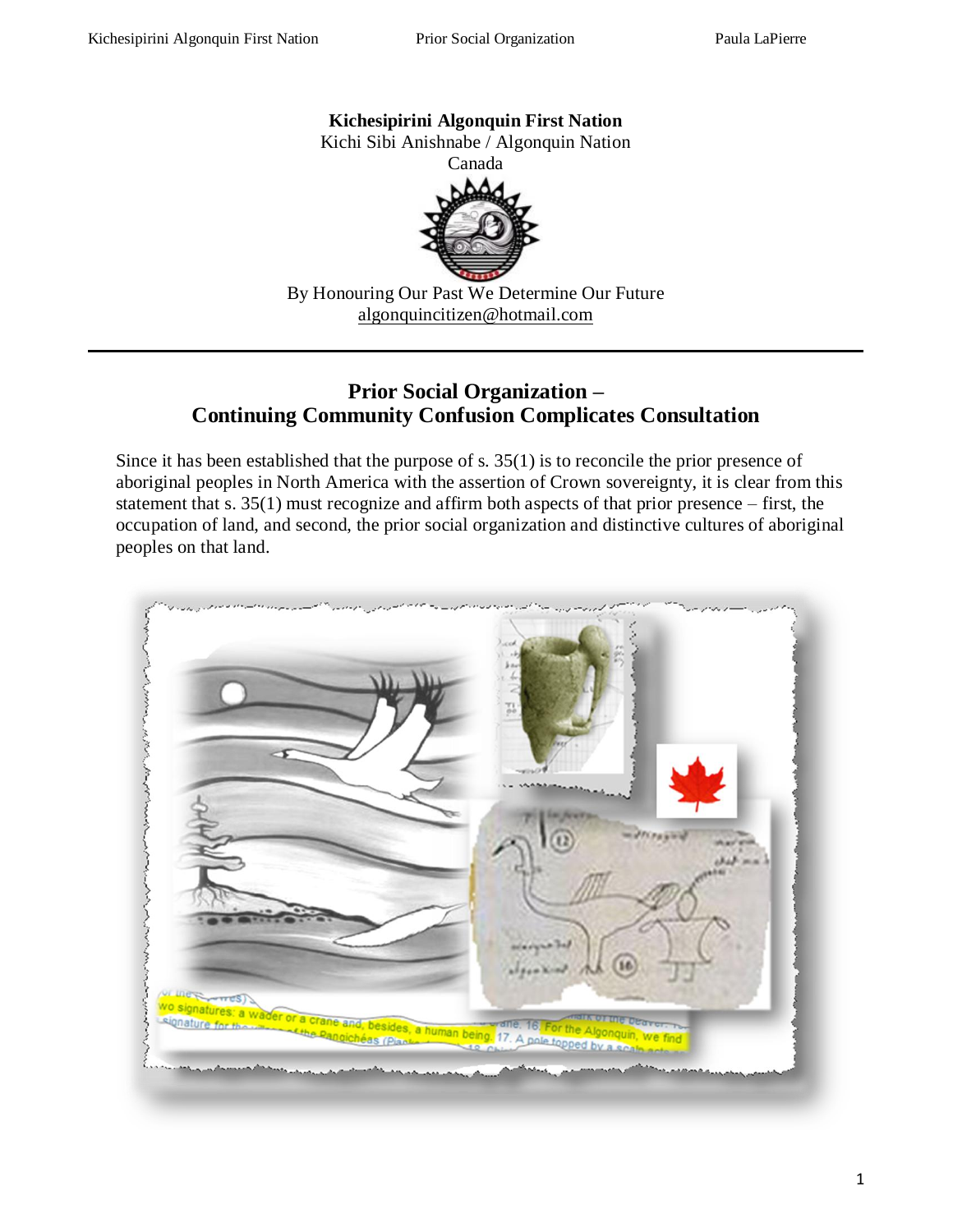**Kichesipirini Algonquin First Nation**

Kichi Sibi Anishnabe / Algonquin Nation



By Honouring Our Past We Determine Our Future [algonquincitizen@hotmail.com](mailto:algonquincitizen@hotmail.com)

# **Prior Social Organization - Continuing Community Confusion Complicates Consultation**

The Honourable Robert Douglas Nicholson Minister of Justice and Attorney General of Canada 284 Wellington Street Ottawa, Ontario K1A 0H8 Email: [Nicholson.R@parl.gc.ca](mailto:Nicholson.R@parl.gc.ca)

Jim Sherratt, Archaeology Review Officer Culture Programs Unit Ministry of Tourism and Culture Email: [jim.sherratt@ontario.ca](mailto:jim.sherratt@ontario.ca)

Mr. Kent Kirkpatrick City Manager, 110 Laurier Avenue West Ottawa, Ontario K1P 1J1 Email: [kent.kirkpatrick@ottawa.ca](mailto:kent.kirkpatrick@ottawa.ca)

February 2, 2011

Dear Honourable Robert Douglas Nicholson, Mr. Kirkpatrick, Mr. Jim Sherratt,

Re: Communication from City of Ottawa dated January 14, 2011

In the correspondence received from Mayor Jim Watson, City of Ottawa, Mr. Watson states that the City of Ottawa has been in regular communications with the Algonquins of Ontario, and has been working closely with them on all issues regarding the Algonquin land claim and developments within the municipality. Mayor Watson also claims that our letter was the first notice of Aboriginal interest received for the Kichesipirini Algonquin First Nation. I think it rather unfortunate that the representatives of the municipality have not been more adequately informed by the Algonquins of Ontario, or their federal and provincial representatives Mr. Brian Crane, or Mr. Robin Aitkens, since all were well aware of Kichesipirini Algonquin First Nation interests for years. Prime Minister Stephen Harper has also been aware, as communications were also sent directly to him.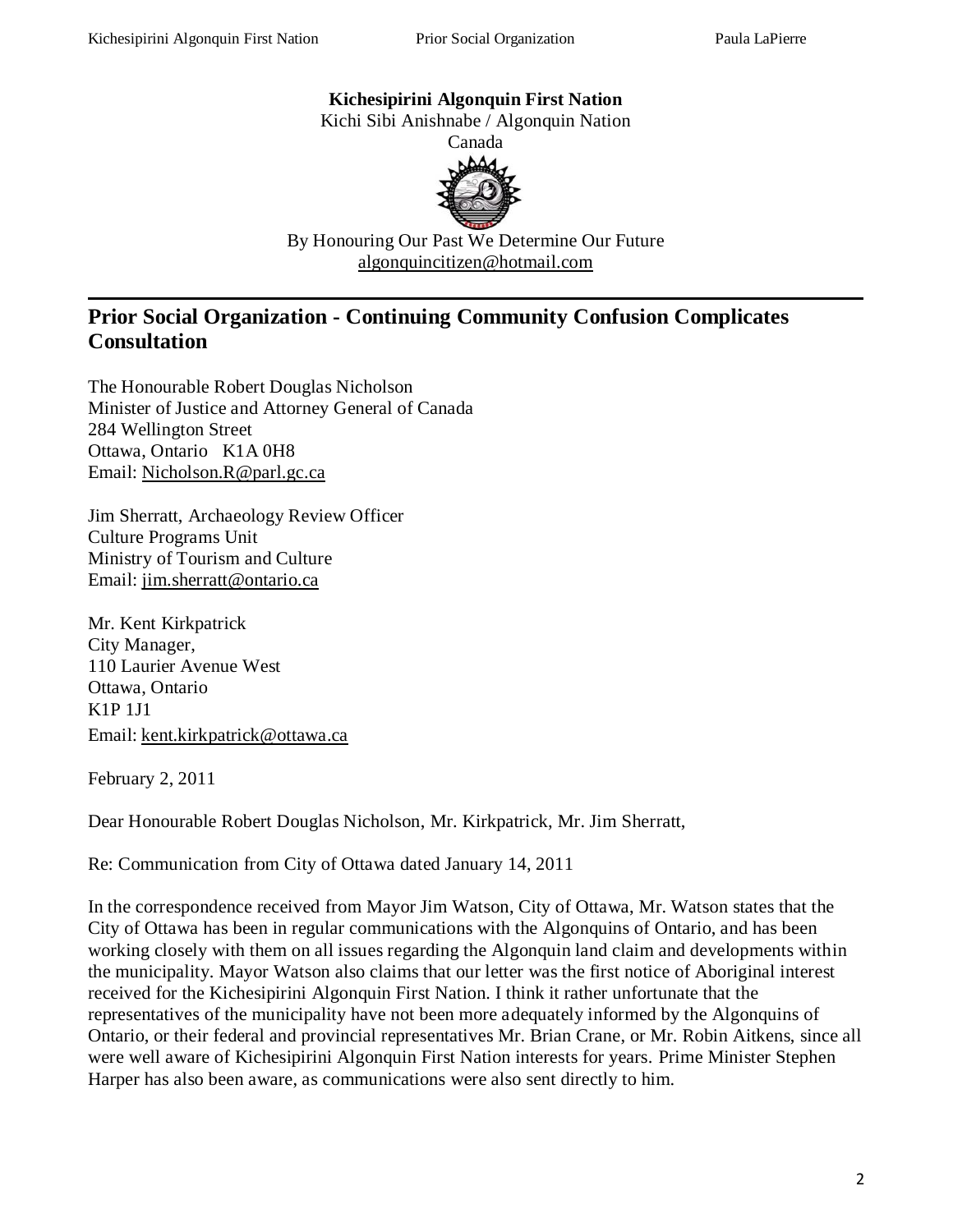## **Kichesipirini Algonquin First Nation Expressions of Interests**

The Kichesipirini Algonquin First Nation has for years expressed interest in the assertions of Algonquin title and refusal to participate within the flawed Algonquin land claim for years.

Inclusive of contemporary assertions of interests and rights is our submission of the document Lasting Treaties, Living Covenants, February 2007.

In 2007 the Kichesipirini Algonquin First Nation began detailed formal submissions of interest regarding title and jurisdiction. We submitted documents to the representatives of the negotiations table, and then to the federal government. Interpreting the lack of consultation as a breach of the Constitution and rule of law the Kichesipirini Algonquin First Nation began international submissions as we had stated that we would.

We began external communications January 2008, and submitting documents to the Office of the United Nations High Commissioner of Human Rights and the Special Rapporteur on the Rights of Indigenous Peoples and the Head of Information and Evidence Unit, Office of the Prosecutor at International Criminal Court in March, 2008.

We then initiated communications with international bodies recognizing that the issues were of international significance and informed the Ministry of Natural Resources on .November 21, 2008 that we had filed with the International Criminal Court.

On December 4, 2008, Governor-General Michaëlle Jean used her reserve power, as appointed representative of the Crown, to prorogue parliament at the request of Prime Minister Stephen Harper.

We sent numerous submissions directly to the Prime Minister of Canada and received no response.

We also informed the Minister of Human Resources and Skills Development about funding irregularities and the refusal to allow persons of Kichesipirini identity to access programs unless they assumed another Aboriginal identity consistent with domestic policy, thereby attempting to pressure them to extinguish existing rights. We continued to submit numerous concerns including those on the dates of March 30, 2009, September 9, 2009, October 10, 2009 to the Head of Information and Evidence Unit, Office of the Prosecutor, International Criminal Court

On December 30, 2009, Governor-General Michaëlle Jean once again, as appointed representative of the Crown, prorogued Parliament at the request of Prime Minister Stephen Harper.

Despite the various submissions, there was absolutely no response from the office of the Prime Minister.

Since our claims are of substantial strength they should have triggered a consultation process in accordance with the legal obligations and the fiduciary responsibilities of the Crown, however, despite the legal requirement the current Office of the Prime Minister, is refusing to acknowledge such communications or provide direction regarding such assertions. The duty to consult regarding Aboriginal claims of interests is, in our understanding, a constitutional issue, and any claims by the representatives of Canada of adherence to the "highest standards of accountability" regarding human rights or other issues should begin here, upholding our own Constitution, I would think.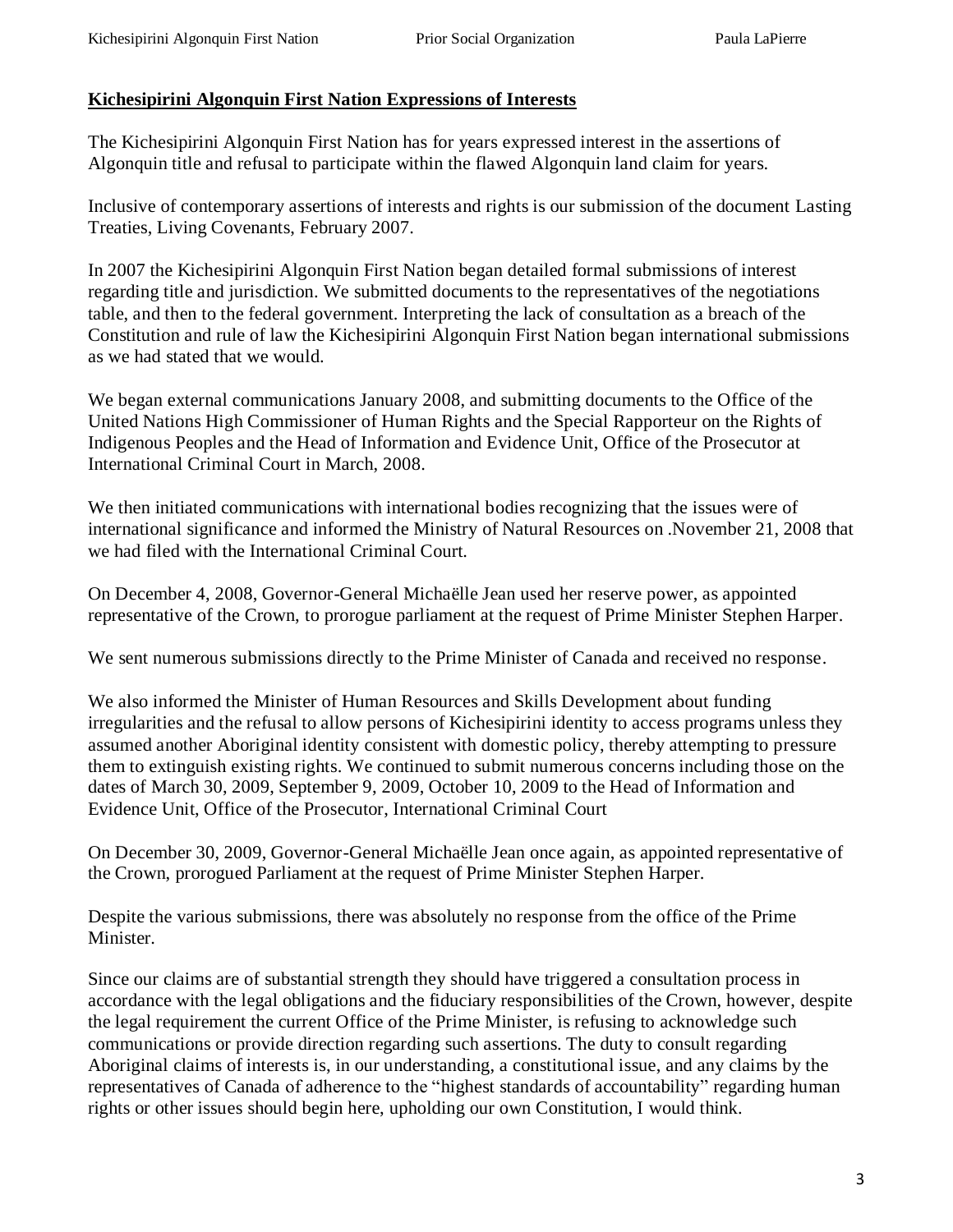The appropriate response should have been a pre-consultation examination of fact, consultation, and then the necessary resources to assist in the proper administration and negotiation of the claim. Although we have made regular attempts to inform the public without any attempt at procedural fairness it is impossible, and unnecessary, for the Kichesipirini Algonquin First Nation to make specific or particular claims, but it is the responsibility of the Crown and its agents to make available all pertinent information regarding the negotiations.

It is my understanding that as part of the Algonquins of Ontario process there is a Municipal Advisory Committee, co-chaired by Brian Crane and Norm Lemke, and that this committee represents local, county and district governments across and adjacent to the area that is subject to the Algonquin claim. It is also my understanding that besides its important advisory role to the Ontario negotiations, the committee has been established to gather, record and distribute information about the land claim, and that the municipality of the City of Pembroke and the municipality of the City of Ottawa are represented on this committee. Considering the fact that we have also made specific claims of interests in the Pembroke area I find it unusual that there hasn't been a better exchange of information and that representatives of the City of Ottawa have not been previously aware of Kichesipirini Algonquin First Nation claims or international submissions.

I have also noticed that in the communication received from the office of the Jim Watson, Mayor of Ottawa, an error in the letter to Chief Grant Tysick of the Kinouchepirini referring to the Kinouchepirini, in paragraph 3, as the Kichesipirini Algonquin First Nation.

Previously, the Algonquin people, and most specifically the people of the Pembroke area, have been presented with information concerning an Algonquin group asserting rights that is often confused with the Kichesipirini Algonquin First Nation. The Kichesipirini Algonquin First Nation is a historical community with a proven attachment and jurisdiction, particularly associated with the Ottawa River and primary permanent settlement near Pembroke, Ontario.

Please let me take this opportunity to address this error, and place it in proper context regarding the Algonquin Nation situation, and processes regarding consultation and conservation from a traditional Indigenous Peoples of Canada context, especially regarding the natural heritage and archaeological sites of interest to the traditional Indigenous Peoples in Canada, particularly referred to here as Ottawa's Great Forest and the Beaver Pond Forest.

Due to failure on the part of the current federal government to adequately respond to Kichesipirini submissions of concern and interest there has been a regrettable negligence in bringing clarity to a number of situations associated with this ongoing confusion. Most recently this confusion has also occurred at the Ottawa City level, with the above mentioned communications with the office of Mayor Jim Watson regarding the Beaver Pond Forest, or Ottawa's Great Forest proposed development controversy.

We assert that these particular events are representative of a larger problem affecting the Canadian Aboriginal relationship, and can be most directly traced to a failure to provide appropriate information regarding the differences regarding common law, statutory, or contractual obligations, and how these differences affect different Aboriginal communities and their relationship to the Constitution and rights to consultation.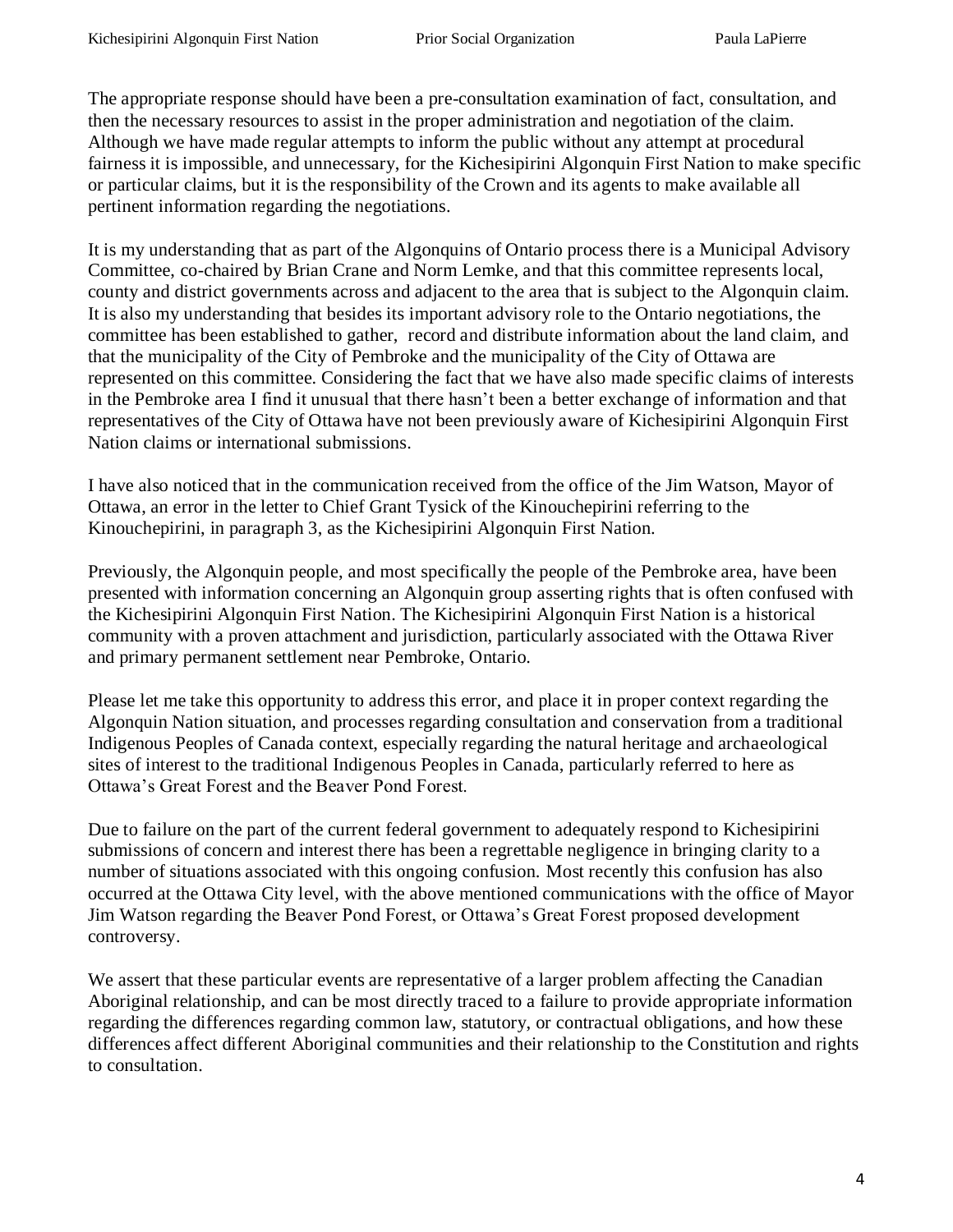#### **Community Confusion and Failure to Clarify**

As I have been stating for several years such confusions can be expected as a result of the highly irregular domestic policy imposed regarding "comprehensive land claim negotiations" through such ongoing processes as the "Algonquins of Ontario" claim. These processes seem to circumvent the legal requirements for an appropriate fact-finding process that would normally be part of a court case, by delegating the process, of which the supposed purpose is to resolve Aboriginal title and jurisdiction claims with sovereignty assertions of the "Crown", to a faulty negotiations process completely removed from historical examination, or open public access to procedures and information facilitating free, prior and informed consent.

The negligence in establishing an appropriate fact-finding process regarding unceded lands also becomes of grave concern when such failure can negatively impact the identification, preservation, and contextual interpretation of potential archaeological sites, and then potentially destroys, ignores or misappropriates important evidence related to Aboriginal history, title and jurisdictional reconciliation as required by law.

The current process, removed from the purposes and criteria established in the Constitution and subsequent case law interpretations, then encourages the generation of numerous communities that have not had opportunity to examine their own history, genealogies, or traditional governance, and appropriate consultation processes that can meet the purposes of the Constitution and rule of law are confounded.

The flawed process, removed from factual examination, encourages Aboriginal persons to identify with four predominant contextual camps;

- Those organized under domestic policy inherited from colonial administration,
- Those contemporary communities opposing the current process because of structural, accountability concerns, and continuing adherence to colonial legacy administration via the Indian Act,
- Contemporary communities claiming historical existence but removed from refutable historical fact or traditional governance practices, and, still continuing adherence to other colonial legacy administrations, which could pose a threat to traditional governance,
- Those such as the Kichesipirini, which are a historical community still maintaining traditional membership criteria of proven genealogy and geographical attachment, being natural citizenship, and traditional governance, recognizing totemic identity as a historical heraldic tradition of Canada and the world, and that the process cannot be completely resolved through domestic policy alone, but must be recognized as having elements of international character.

The Kichesipirini Algonquin First Nation, as a traditional Indigenous Peoples of Canada, with a documented record of specific customary practice and jurisdiction has expressed interests in title and cultural preservation, including the restoration of important heritage sites and the identification and preservation of potential new sites.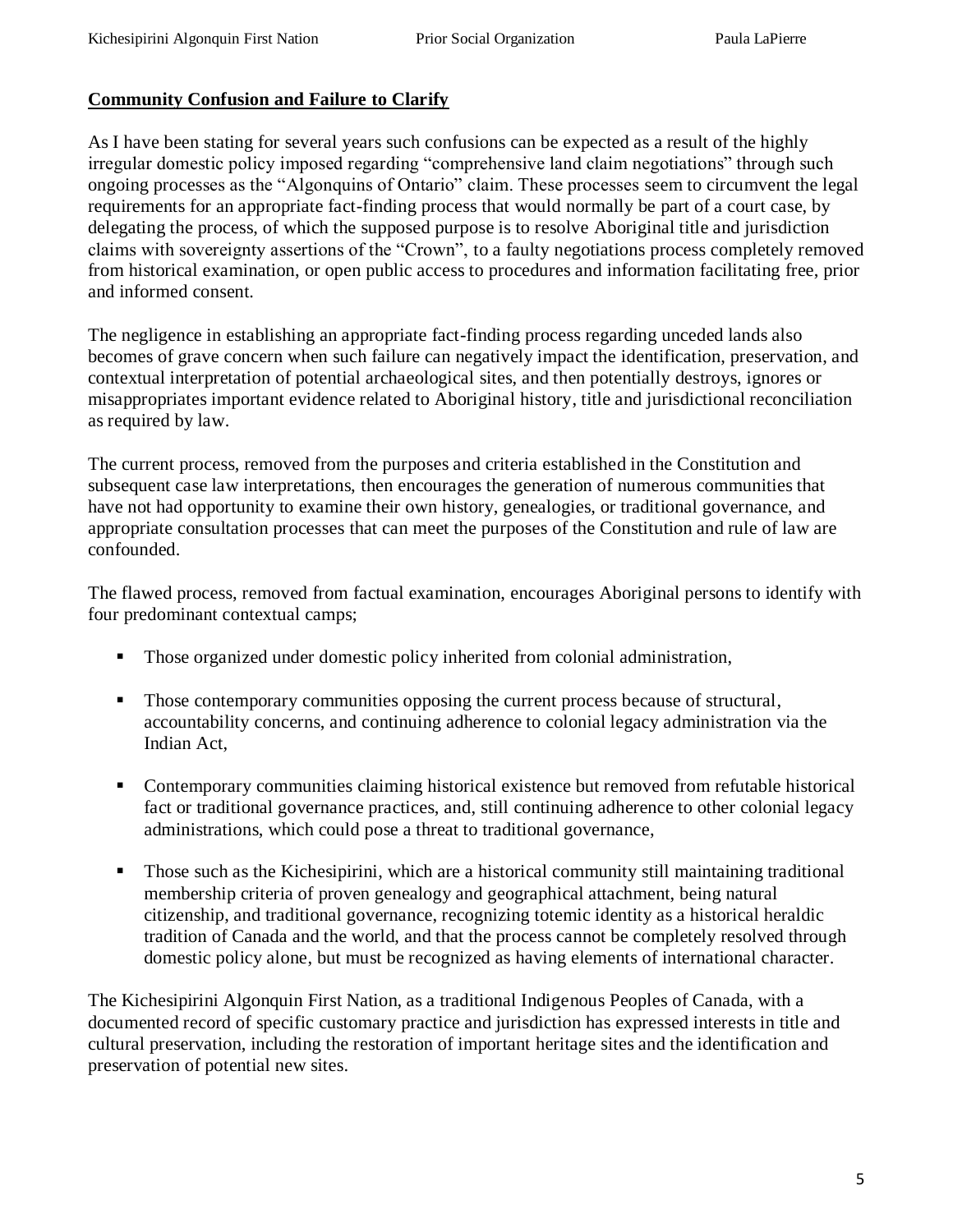## **Failure to Clarify Compromises Consultation**

The failure of the Conservative government to respond to years of communications from the Kichesipirini Algonquin First Nation regarding the blatant irregularities associated with the claim has contributed to years of unnecessary confusion and waste of public monies, that cannot bring certainty to the underlying issues, and if relied upon regarding potentially important archaeological evidence, could risk the loss of important Aboriginal, Canadian and world heritage sites and knowledge.

The design of the current negotiations process facilitates a commercial contract which cannot in anyway bring lasting resolution to the issues of re-establishing underlying title Canadian, and as such contributes to misinformation and a failure for Canada as a nation to adequately examine the character of the sovereignty assertions associated with our history of colonization.

Algonquin territory is unceded territory. Assertions of Aboriginal interests are areas of Constitutional character, meaning they are of interest and benefit to all Canadians. The relevant sections of the Constitution protecting Aboriginal rights have affirmed:

Since it has been established that the purpose of s.  $35(1)$  is to reconcile the prior presence of aboriginal peoples in North America with the assertion of Crown sovereignty, it is clear from this statement that s. 35(1) must recognize and affirm both aspects of that prior presence – first, the occupation of land, and second, the prior social organization and distinctive cultures of aboriginal peoples on that land.

Since appropriate reconciliation is a Constitutional issue then the appropriate identification, geographic location, intergenerational descent, and cultural jurisdiction within the prior social organization becomes extremely important.

Few Canadians have taken the time, or been afforded the opportunity, to give serious thought as to why there is such significance placed on emphasizing the prior social organization and the distinctive cultures of the Aboriginal peoples and their relationship to the land, but I feel that those important aspects of what is considered pertinent to appropriate reconciliation according to the Constitution and case law interpretations has a direct bearing on the issues regarding the areas known as Ottawa's Great Forest and the Beaver Pond Forest.

We therefore feel it imperative to again identify the differences between the Kichesipirini and Kinouchepirini Algonquin communities in a proper cultural context, as is required in the Constitution, and again assert the need for the development of appropriate processes regarding the issues discussed.

While it important to understand the differences regarding common law, statutory, or contractual obligations involving Aboriginal peoples of Canada it is the aspects of their original social organization that makes them Indigenous Peoples, and it from that designation that we can see how the common law and natural law can then be of positive interest to us all.

The ability of the original common law and natural law as contingent to the first social order provides us with a unique set of principles that organize our relationship to place; our relationship as a society with our natural world.

This prioritization should then cushion the potentially harsh effects of statute and contract.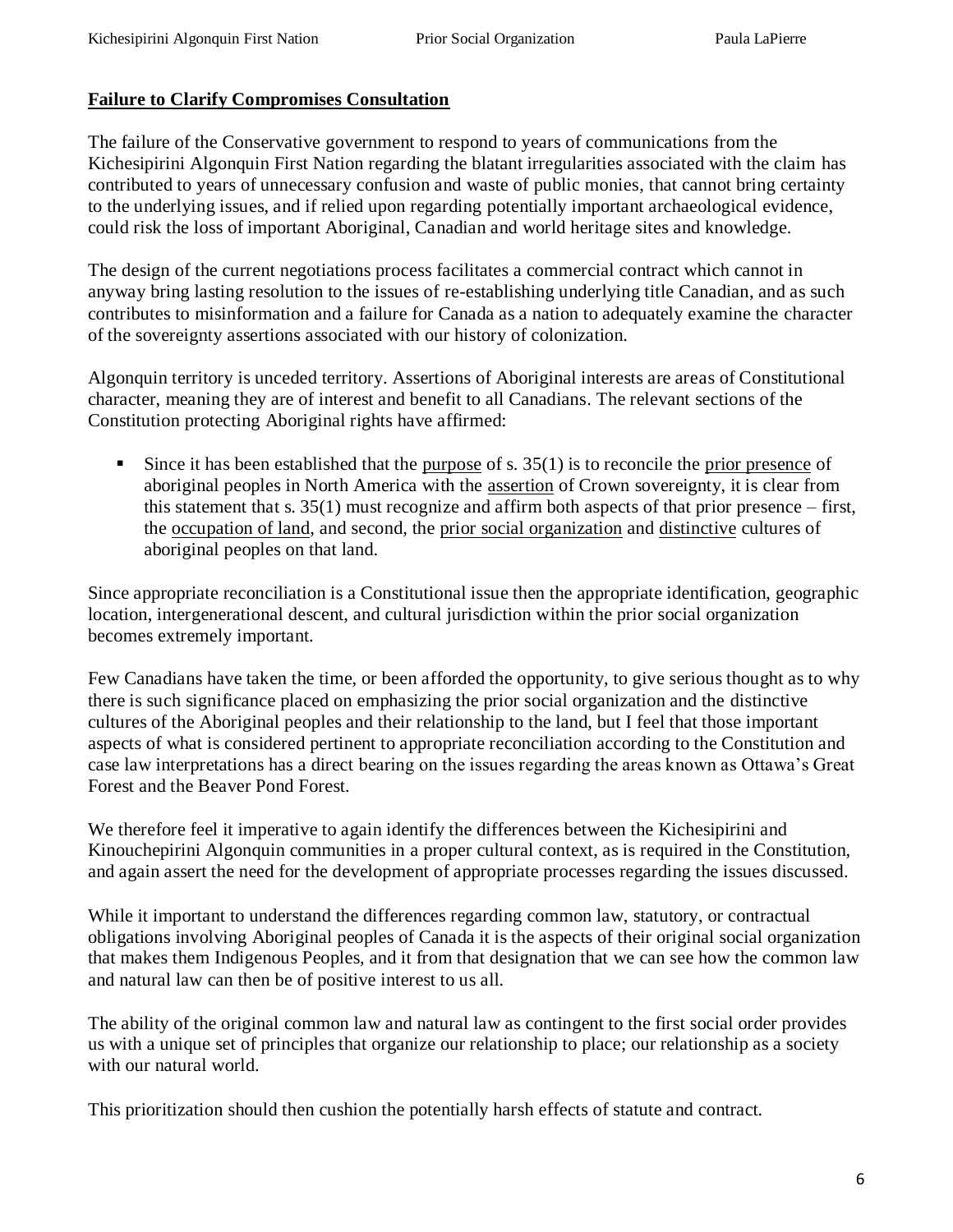#### **Cultural Foundations of Prior Social Organization Crucial For Appropriate Consultation**

As had been previously stated in Kichesipirini Algonquin First Nation correspondence made publicly available Aboriginal identity is multi- faceted and extremely complex, and is beyond the capacity of clarification by the parties involved.

As attested by Legal Professor Darlene Johnston who has dedicated much of her academic work establishing Aboriginal persons and groups were known by many names, representing the many aspects of their lives and social attachments and responsibilities. Added to that, and compounding the facts, was the reality that they were also known by different names by other Aboriginal groups, and then even again by different names by the British and the French. Sometimes the application of one name is incorrectly applied to thirty different Aboriginal groups.

There needs to be great care taken before acting with certainty regarding specific Aboriginal identity, community, territory and associated right. One group may be known by ten different names, and recorded as such throughout the historical documents. Various groups often entered into agreements with the actual title-holders for temporary use of certain lands, and without a comprehensive understanding of the traditional governance structures, which is required by law as the basis of a legitimate process, there cannot be a reconciliation of the issues as has been clearly determined by case law and judicial interpretations of our Constitution.

The reliance on research done that fails to include corrections made regarding interpretations primary sources can be carried over into contemporary claims. Such as the case where even the report again repeats the erroneous location of the Kinouchepirini in Figure 11, Location of Algonquin bands in the 17th century, page 31, A Interprovincial Crossings Environmental Assessment Study- Archaeological Potential Study –Gatineau/Ottawa Area, 850-567 Archaeological potential study – Gatineau/Ottawa Area (Roche/NCE), July 2008 Final Report

We should again, for accuracy, clarify that a close examination of primary records provides a great deal of valuable information, but much of it biased and removed from a comprehensive understanding of the entire cultural complex, and that many secondary historical records or reports sometimes carry over mistakes and misinterpretations. Concerning the two groups claiming historical existence in this situation one group claims limited referenced sources that have been known to be proven inaccurate, but even if not so, the important aspects regarding the relationship between the two communities must also be based on the distinct cultural features that influenced the prior social organization of the Anishnabe peoples.

This should still be important to all of us since it gives us the opportunity to re-examine and restore those aspects of our human history as a nation originating from community rather than solely contract, incorporation, and colonization.

Since the underlying purposes of the consultations and land claim is the reconciliation of prior social organization against assertions of sovereignty, the original social organization becomes of great significance, and even a rudimentary examination of details from a number of sources about the two historical communities provides the following facts.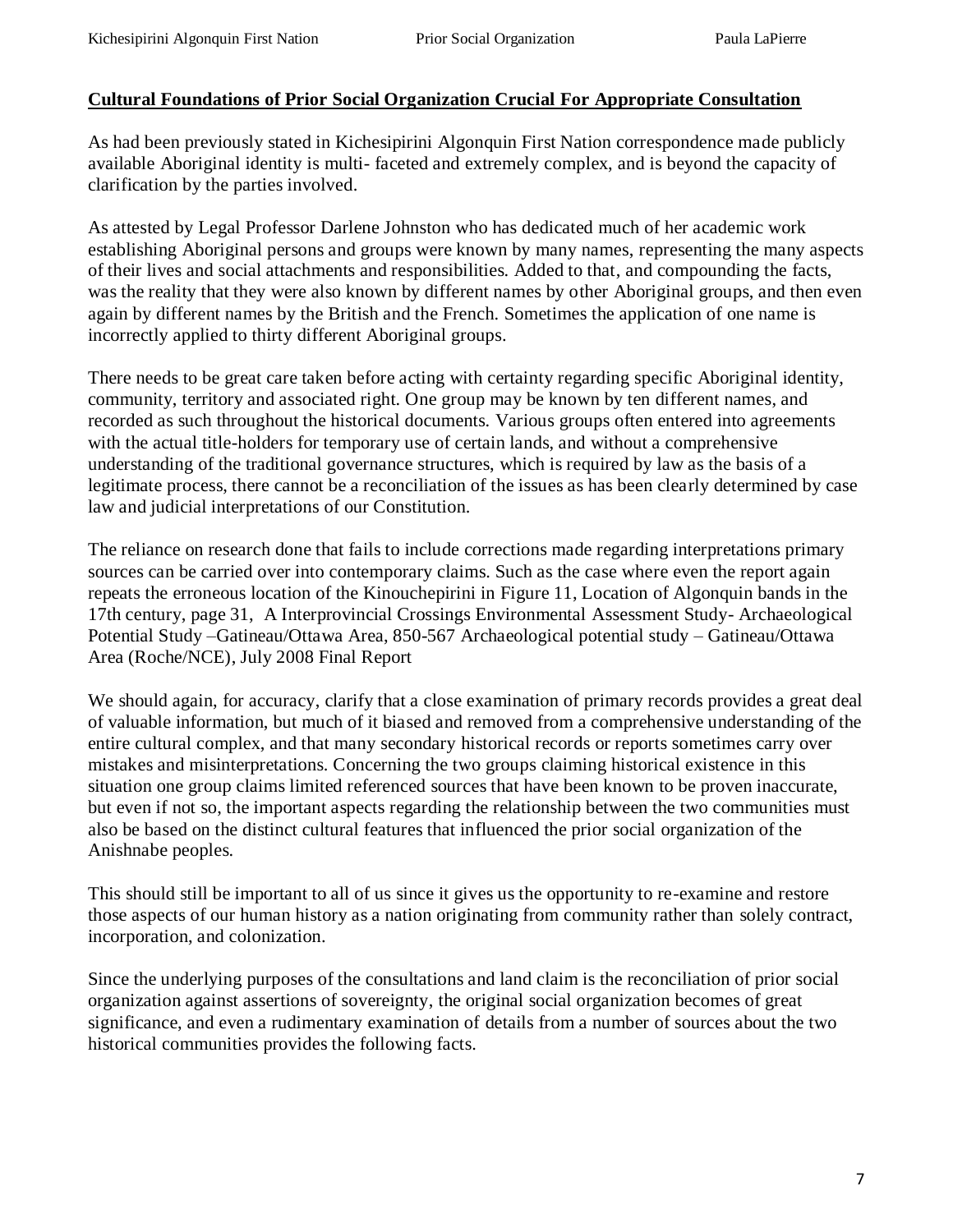The first group being:

|                                                                                                                                                                                                                                                                                                                                                                                                                                                                                                                                                                                                                                                                                                                                                                                    | Kichesipirini Algonquin First Nation-Kichi Sibi Anishnabe-Canadians |  |  |
|------------------------------------------------------------------------------------------------------------------------------------------------------------------------------------------------------------------------------------------------------------------------------------------------------------------------------------------------------------------------------------------------------------------------------------------------------------------------------------------------------------------------------------------------------------------------------------------------------------------------------------------------------------------------------------------------------------------------------------------------------------------------------------|---------------------------------------------------------------------|--|--|
| Sipi (Sibi)<br>Kichi (Kiche)<br>Rini                                                                                                                                                                                                                                                                                                                                                                                                                                                                                                                                                                                                                                                                                                                                               |                                                                     |  |  |
| (Great, Grande)<br>River<br>People                                                                                                                                                                                                                                                                                                                                                                                                                                                                                                                                                                                                                                                                                                                                                 |                                                                     |  |  |
| <b>People of the Great River</b>                                                                                                                                                                                                                                                                                                                                                                                                                                                                                                                                                                                                                                                                                                                                                   |                                                                     |  |  |
| Also known as Island Algonquins                                                                                                                                                                                                                                                                                                                                                                                                                                                                                                                                                                                                                                                                                                                                                    |                                                                     |  |  |
| Largest and most powerful group of Algonkin.                                                                                                                                                                                                                                                                                                                                                                                                                                                                                                                                                                                                                                                                                                                                       |                                                                     |  |  |
| Known variously as:<br>Algoumequins de l'Isle, Allumette, Big River People, Gens d l'Isle, Honkeronon (Huron), Island<br>Algonkin, Island Indians, Island Nation, Kichesippiriniwek, Kitcisipiriniwak, Nation de l'Isle,<br>Nation of the Isle, People of the Island, and Savages de l'Isle.<br>Main village was located on Morrison's (Allumette) Island, Ontario, near present day Pembroke.<br>The Kichesipirini are fortunate to be the most extensively documented of all the Algonquin<br>nations, with clearly documented governance, culture, economic activities, and genealogies.<br>Numerous sources clearly describe many details concerning this nation and assist in our<br>understanding of how this nation lived and defined themselves prior to European contact. |                                                                     |  |  |
| Professor Evan Pritchard writes;<br>One band of "Anishinabe-Algonkians," the "Kiche-sipi-rini" or "People of the Great River,"<br>were possibly the first of this ancient culture to settle down in one place, Allumette Island.<br>Allumette is the largest island in the Ottawa River, the river which forms the boundary between<br>Ontario and Quebec, and there is evidence of sedentary Anishinabe-Algonkian settlements there<br>going back at least 6,280 years, and occupation in the area dating back 7,000 years as it became<br>inhabitable after the Ice Age. From this power base in the center of the trade route, their<br>influence and language spread throughout North America.<br>Hence they have been called "The First People."                              |                                                                     |  |  |
| Allumette Island was a turning point in the civilization.                                                                                                                                                                                                                                                                                                                                                                                                                                                                                                                                                                                                                                                                                                                          |                                                                     |  |  |
| There is little doubt that the Anishinabe-Algonkians of Allumette are the direct descendants of                                                                                                                                                                                                                                                                                                                                                                                                                                                                                                                                                                                                                                                                                    |                                                                     |  |  |
| the so-called "Clovis' people, long considered the oldest group of Native Americans.                                                                                                                                                                                                                                                                                                                                                                                                                                                                                                                                                                                                                                                                                               |                                                                     |  |  |
| 1613 Champlain Journals account of visit to "Allumette Island" Kichesipirini jurisdiction, views                                                                                                                                                                                                                                                                                                                                                                                                                                                                                                                                                                                                                                                                                   |                                                                     |  |  |
| ancient gravesite marked with carved totem poles and grave houses.                                                                                                                                                                                                                                                                                                                                                                                                                                                                                                                                                                                                                                                                                                                 |                                                                     |  |  |
| Numerous references in primary sources including the Jesuit Relations<br>Totemic signature in 1701 Great Peace of Montreal Treaty                                                                                                                                                                                                                                                                                                                                                                                                                                                                                                                                                                                                                                                  |                                                                     |  |  |
|                                                                                                                                                                                                                                                                                                                                                                                                                                                                                                                                                                                                                                                                                                                                                                                    |                                                                     |  |  |
| Dual Totemic identity as being Crane, (), and "Human Being"<br>Baswenaazhi (Echo-maker, i.e., Crane), traditionally charged with outgoing International                                                                                                                                                                                                                                                                                                                                                                                                                                                                                                                                                                                                                            |                                                                     |  |  |
| <b>Communications and Teaching.</b> Because of this, often members of the Baswenaazhi group are                                                                                                                                                                                                                                                                                                                                                                                                                                                                                                                                                                                                                                                                                    |                                                                     |  |  |
| said to be the most vocal. The White Crane clan were the <b>traditional hereditary principal</b>                                                                                                                                                                                                                                                                                                                                                                                                                                                                                                                                                                                                                                                                                   |                                                                     |  |  |
| leaders. The Whooping Crane as totemic symbol.                                                                                                                                                                                                                                                                                                                                                                                                                                                                                                                                                                                                                                                                                                                                     |                                                                     |  |  |
| Numerous smaller bands or clans were incorporated into the Kichesipirini after numerous crisis.                                                                                                                                                                                                                                                                                                                                                                                                                                                                                                                                                                                                                                                                                    |                                                                     |  |  |
| Their jurisdiction extended to Great Lakes region through kinship and alliances.                                                                                                                                                                                                                                                                                                                                                                                                                                                                                                                                                                                                                                                                                                   |                                                                     |  |  |
| Some further references;                                                                                                                                                                                                                                                                                                                                                                                                                                                                                                                                                                                                                                                                                                                                                           |                                                                     |  |  |
| Introduction to Kinship Terms by Dr. J. Rand Valentine, Deeds / Nations, Directory of First                                                                                                                                                                                                                                                                                                                                                                                                                                                                                                                                                                                                                                                                                        |                                                                     |  |  |
| Nations Individuals in South-Western Ontario 1750 - 1850 by Greg Curnoe, showing some<br>treaty-signatory doodem, Nindoodemag: The Significance of Algonquian Kinship Networks in                                                                                                                                                                                                                                                                                                                                                                                                                                                                                                                                                                                                  |                                                                     |  |  |
| the Eastern Great Lakes Region, 1600–1701, Interprovincial Crossings Environmental                                                                                                                                                                                                                                                                                                                                                                                                                                                                                                                                                                                                                                                                                                 |                                                                     |  |  |
| Assessment Study- Archaeological Potential Study -Gatineau/Ottawa Area, 850-567                                                                                                                                                                                                                                                                                                                                                                                                                                                                                                                                                                                                                                                                                                    |                                                                     |  |  |
| Archaeological potential study - Gatineau/Ottawa Area (Roche/NCE), July 2008 Final Report                                                                                                                                                                                                                                                                                                                                                                                                                                                                                                                                                                                                                                                                                          |                                                                     |  |  |
|                                                                                                                                                                                                                                                                                                                                                                                                                                                                                                                                                                                                                                                                                                                                                                                    |                                                                     |  |  |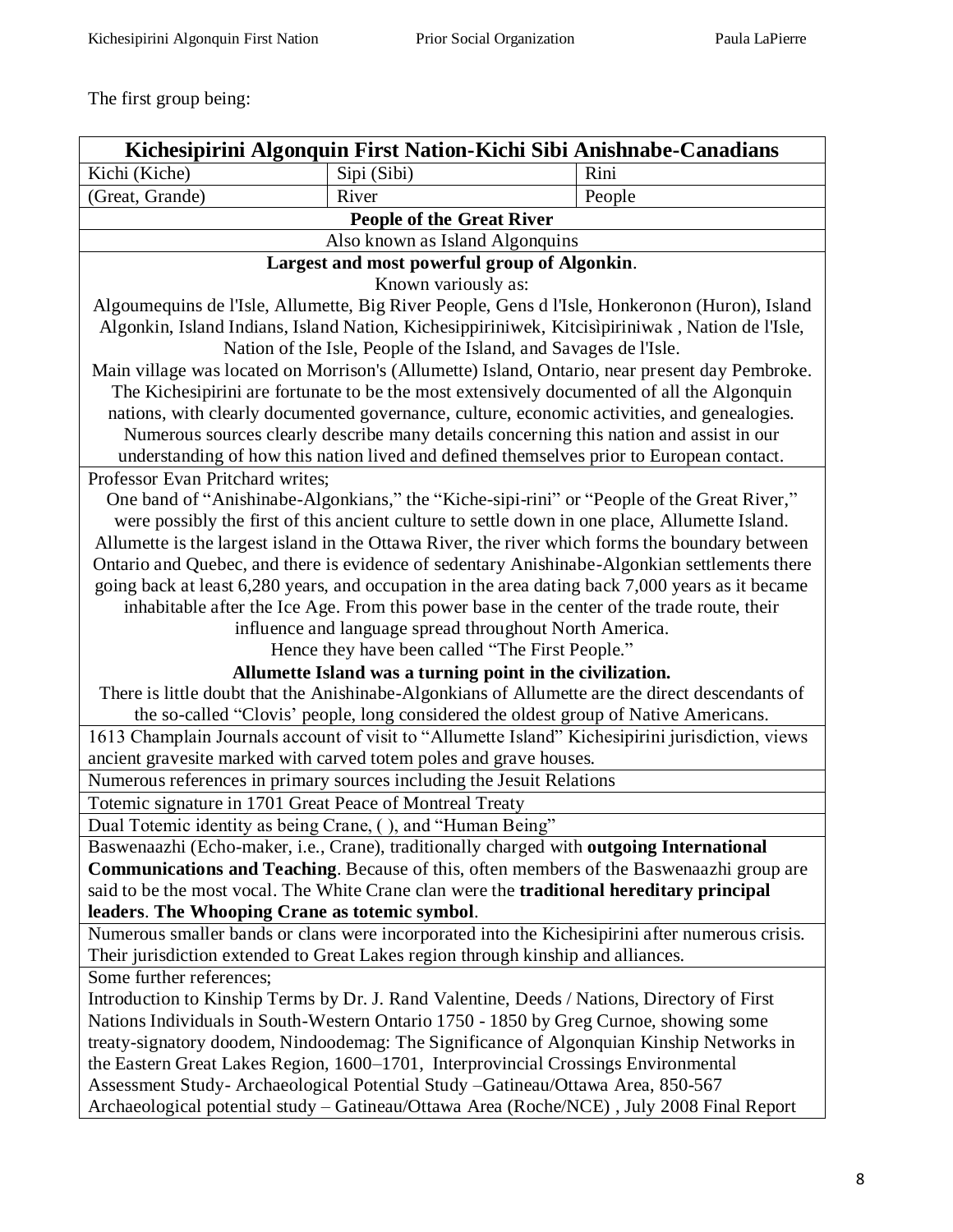The second group often confused with the Kichesipirini being:

| The Kinouchepirini Algonquin                                                                                                                                      |       |        |
|-------------------------------------------------------------------------------------------------------------------------------------------------------------------|-------|--------|
| Kinounch, or Kinounge                                                                                                                                             | epi   | Rini   |
| (Pikeral, Pike)                                                                                                                                                   | River | People |
| People of the Pike or Pikeral River                                                                                                                               |       |        |
| Also known as Quenongebin                                                                                                                                         |       |        |
| Also known as Keinouche, Kinonche, Ginoozhe, Pickerel, Pike and Quenongebin. Sometimes                                                                            |       |        |
| they were listed as an Algonquian band, but after 1650 they were associated with the Ottawa and                                                                   |       |        |
| were originally found along the lower Ottawa River. The Kinounchepirini take their name from                                                                      |       |        |
| the Kinonge River, just west of Montebella, Quebec. The Handbook of Indians of Canada                                                                             |       |        |
| (Hodge, 1913) correctly associates the band with the river but mistakenly places them near Lake                                                                   |       |        |
| Huron. They were correctly identified by Champlain as Quenongebin during his 1613 expedition                                                                      |       |        |
| to visit the Kichesipirini. He encountered the Quenongebin at a river prior to passing the                                                                        |       |        |
| Weskarini. The Quenongebin, or Kinounchepirini were mistakenly located below "the Island of                                                                       |       |        |
| the Algonquins", (Kichesipirini), in the Jesuits Relations (vol.18, p.229). It is assumed that all                                                                |       |        |
| Algonquin bands below the Kichesipirini territory were referred to as being "south of the                                                                         |       |        |
| Island", or Ountchatarounounga, by the Huron. Many historians continued these mistakes. Bruce                                                                     |       |        |
| Trigger mistakenly identified the Kinounchepirini with the band Champlain met near present day                                                                    |       |        |
| Cobden, referred to as the Nibachis band after their Chief. It would seem that the current group is                                                               |       |        |
| basing their assertions on this faulty research.                                                                                                                  |       |        |
| Peter Hessel explains these mistakes in his book the Algonquin Nation on pages 18 and 19. He                                                                      |       |        |
| verifies that editor of Champlain's journals, Laverdiere, in 1870, had the facts straight.                                                                        |       |        |
| An examination of the facts shows the Kinounchepirini as being a band located in Quebec, with                                                                     |       |        |
| no attachment to the Muskrat River or any area at all within the vicinity of Pembroke Ontario.                                                                    |       |        |
| Even if their assertions to the region were accurate Kichesipirini jurisdiction supersedes that of<br>bands, and that jurisdiction is constitutionally protected. |       |        |
| Pike Clan, totemic identity, Ginoozhe, Part of the Wawaazisii group. The Wawaazisii group was                                                                     |       |        |
| charged with internal teaching and healing.                                                                                                                       |       |        |
| The Kinouchepirini experienced numerous shifts as a result of important alliances entered into                                                                    |       |        |
| through Kichesipirini relations with other Anishnabek communities. There is little genealogical                                                                   |       |        |
| evidence available to discern Kinouchepirini community members or continued attachment to                                                                         |       |        |
| their traditional territories.                                                                                                                                    |       |        |
| They disappear as a distinct entity from the records after 1701.                                                                                                  |       |        |
| Some further references:                                                                                                                                          |       |        |
| Introduction to Kinship Terms by Dr. J. Rand Valentine, Deeds / Nations, Directory of First                                                                       |       |        |
| Nations Individuals in South-Western Ontario 1750 - 1850 by Greg Curnoe, showing some                                                                             |       |        |
| treaty-signatory doodem, Nindoodemag: The Significance of Algonquian Kinship Networks in                                                                          |       |        |
| the Eastern Great Lakes Region, 1600-1701                                                                                                                         |       |        |

Like any other Algonquian groups, the Anishinaabe-Anishnabe-Anishnabek clan system served as a system of government as well as a means of dividing labour. The five original groups or [phratries](http://tripatlas.com/Phratry) were entrusted with specific governmental jurisdictions. Also typical of traditional Anishnabek governance was the practice of communities to identify with the river that they were attached to, where their village was situated, or used as a part of their family band hunting territory. A thorough and appropriate examination of fact must integrate an examination of the original social order, inclusive of the totemic governance structure.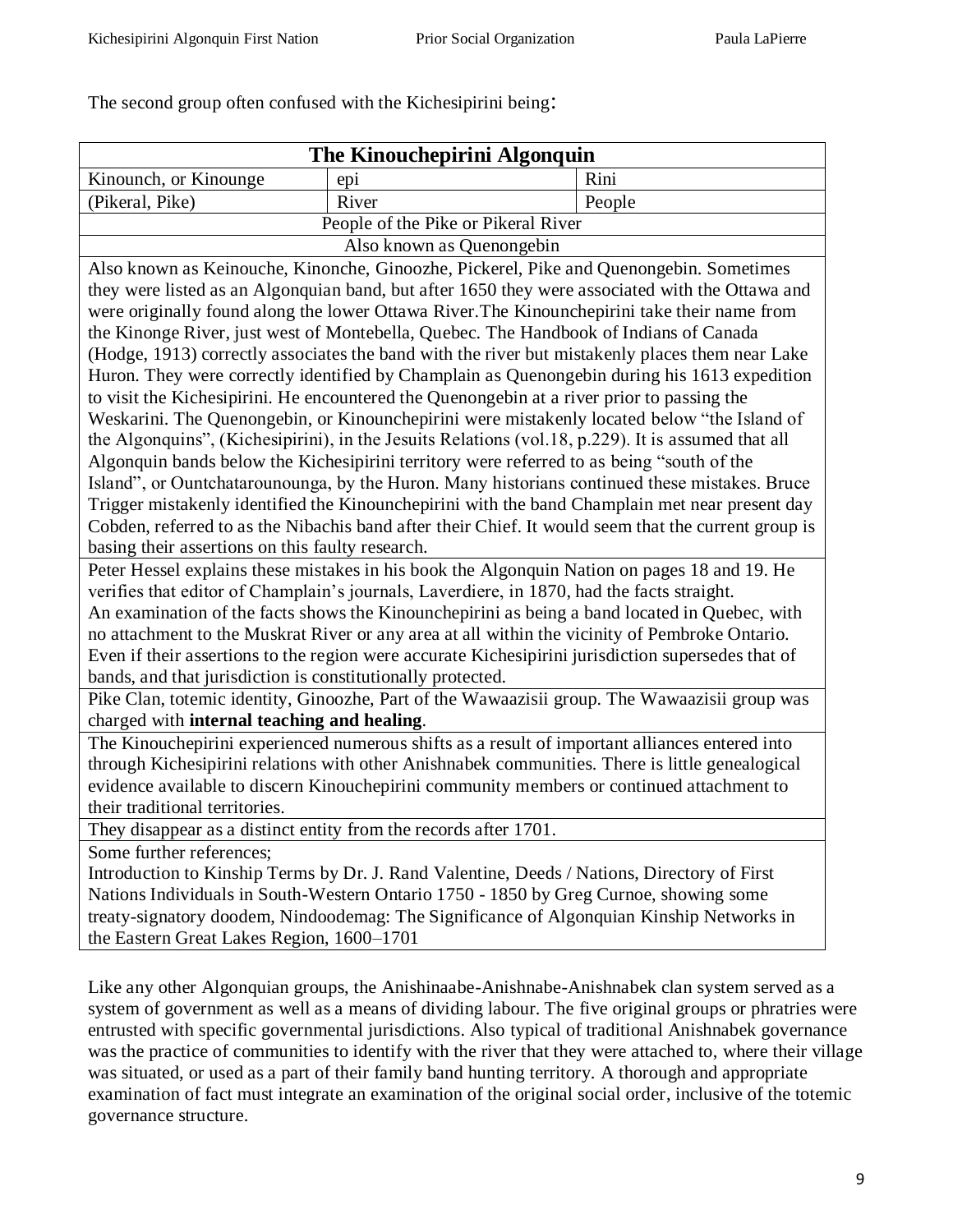Detailed explanations regarding the complexities and references to Kichesipirini culture have been submitted by Professor Darlene Johnston, in such works as Connecting People to Place: Great Lakes Aboriginal History in Cultural Context, Connecting people to Place: Aboriginal History in Cultural Context, both prepared for the Ipperwash Commission of Inquiry,

Sorting through the confusion requires great patience, the application of highly specialized advanced research skills and open access to all relevant historical records.

Because Aboriginal rights are contextually specific, geographically grounded, and inherent and inalienable it is imperative that there be not only the establishment of a geographical connection to a specific area, a position within the pre-existing social organization, but evidence proving specific descent. Without appropriate pre-consultation processes or examination of fact it is far too easy for there to be mistakes made, and as such, breaches of Aboriginal rights.

Professor of Law and Aboriginal history expert John Borrows has accurately stated that: "The failure to recognize and affirm the positive and customary Aboriginal laws of Aboriginal governments, which preserves and embodies more general principles of their ancient normative orders, has lead to nearanarchy and constant strife within Aboriginal communities".

This failure can also have very serious implications when attempting to navigate legal requirements in unceded territory, particularly regarding the duty to consult when there has been an expression of Aboriginal interest.

- The nature of the duty to consult varies with the situation. The richness of the required consultation increases with the strength of the prima facie Aboriginal claim and the seriousness of the impact on the underlying Aboriginal or treaty right. (Haida Nation, at paras. 43-45 and Taku River Tlingit First Nation v. British Columbia (Project Assessment Director), 2004 SCC 74, [2004] 3 S.C.R. 550, at para. 32.)
- Although s. 35 protects "existing" rights, it is more than a mere codification of the common law. Section 35 reflects a new promise: a constitutional commitment to protecting practices that were historically important features of particular aboriginal communities. It cannot confer any new rights.
- An important element of a duty to consult is the possibility that the Crown conduct may affect the Aboriginal claim or right, and potentially may be adversely impacted by the current government conduct or decision. The claimant must show a causal relationship between the proposed government conduct or decision and a potential for adverse impacts on pending Aboriginal claims or rights. Past wrongs, including previous breaches of the duty to consult, do not suffice.
- The honour of the Crown requires that these rights be determined, recognized and respected. This, in turn, requires the Crown, acting honourably, to participate in processes of negotiation.

The Kichesipirini Algonquin First Nation asserts that the existing archaeological process and the existing policy concerning consultation generates adverse impacts on Kichesipirini assertions.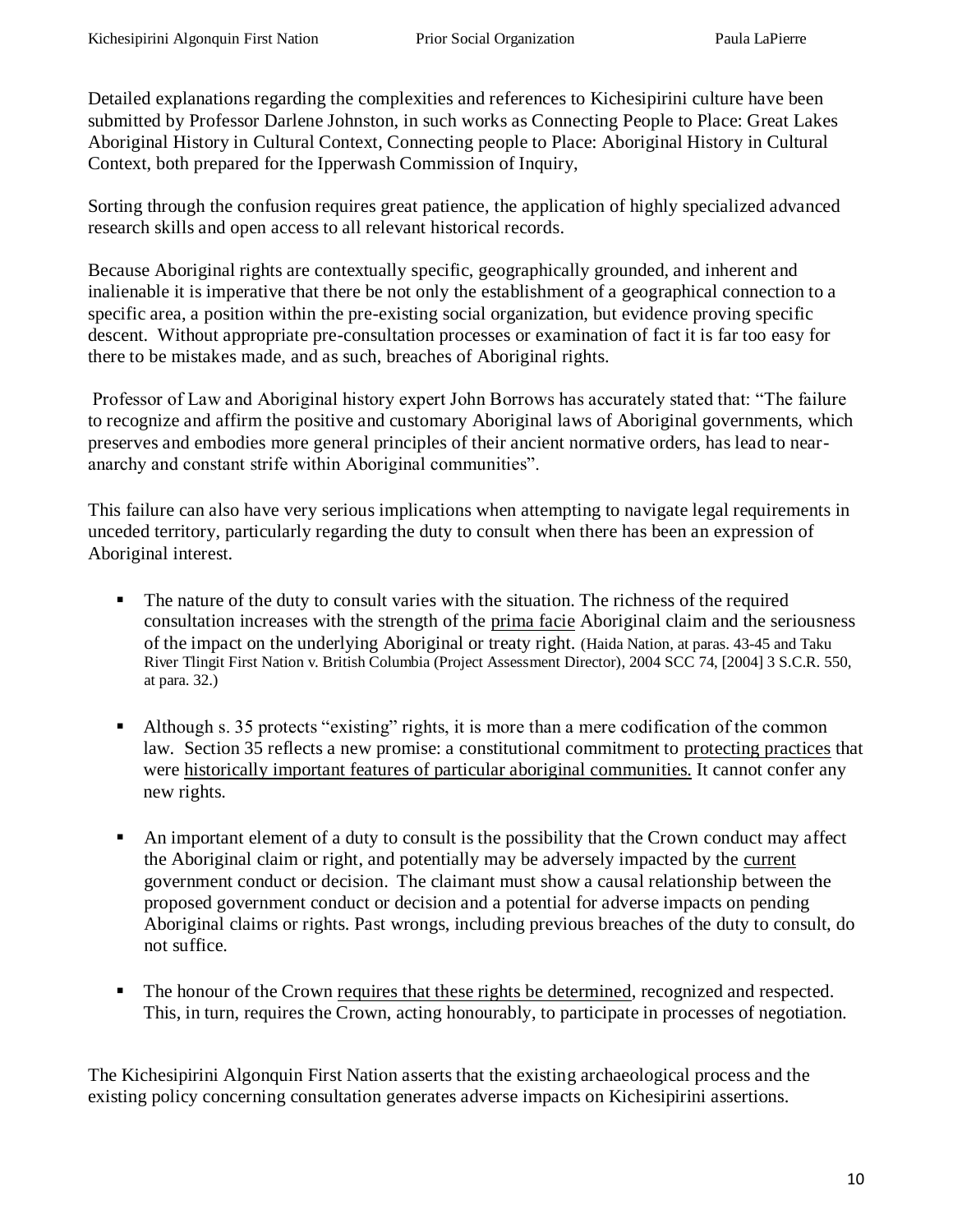## **Prior Social Organization Must Influence Consultations in Situations Involving Unceded Territory**

The duty to consult "...requires demonstration of a causal connection between the proposed Crown conduct and a potential adverse impact on an Aboriginal claim or right. It grounded the duty to consult in the need to preserve Aboriginal rights and claims pending resolution. It confines the duty to consult to adverse impacts flowing from the specific Crown proposal at issue — not to larger adverse impacts of the project of which it is a part. The subject of the consultation is the impact on the claimed rights of the current decision under consideration." (Rio Tinto Alcan Inc. v. Carrier Sekani Tribal Council, 2010 SCC 43)

Whereas other Algonquin communities have expressed broad historical interests the Kichesipirini Algonquin First Nation expresses interests directly related to the current lack of appropriate attention being given to the investigation, protection, preservation, and proper recognition being given to the specific cultural practices exercised by the customary traditional Algonquin-Anishnabek Nation, and how such negligence can negatively impact on potential Aboriginal rights and pending investigation into land claims.

The Kichesipirini Algonquin First Nation claims that the current development proposals affecting the area known as Ottawa's Great Forest and Beaver Pond Forest are situated within unceded Algonquin territory, and can be identified as being part of the natural and cultural heritage of Canada, with the potential of containing important archaeological sites that are an interest to the Algonquin Nation and Anishnabe cultural complex.

We assert this potential based on the research methodology used in the Interprovincial Crossings Environmental Assessment Study- Archaeological Potential Study – Gatineau/Ottawa Area, 850-567 Archaeological potential study – Gatineau/Ottawa Area (Roche/NCE), July 2008 Final Report. ―This approach is based on the following anthropological assumption: the presence of an archaeological site at a given location is not a matter of chance, but is the result of choices and decisions made by individuals based on their understanding of the local environment and any number of social, cultural and economic constraints."

According to this methodology of study two important sets of criteria are relied on. The first element includes the geomorphological or topological criteria, which is primarily the actual position and organisation, or structure, of a geographic area, assuming that the inhabitants had to make logical decisions based on advantages and disadvantages determined by natural resources and geography.

## This report also acknowledges Kichesipirini interests within the present-day Gatineau-Ottawa region.

In determining the potential for prehistoric archaeological sites the key objective of the "prehistoric" archaeological potential identification according to this model, which we would qualify as consistent with the emergence of natural law, is to categorise key geographic locations in the study area based on the probability of finding evidence of prehistoric human activity based, on established knowledge of prehistoric decision-making processes and social reasoning. These should be determined by understanding the historical changes that have affected a particular area and its ability to provide for the necessities of life, particularly land, food sources, vegetation and water. The first probability is then derived from a geomorphological standpoint, paying particular attention in this instance to the changes of the Champlain Sea. Certain sites would have provided conditions suitable to human habitation. Occupations of these would have emerged in ancient times, generally between 8 800 and 10 200 B.P., the most ancient Paleoindian cultures known would have inhabited the area, as well as the cultures that followed. Recognizing the importance of attachment to water and emerging land, certain sites are then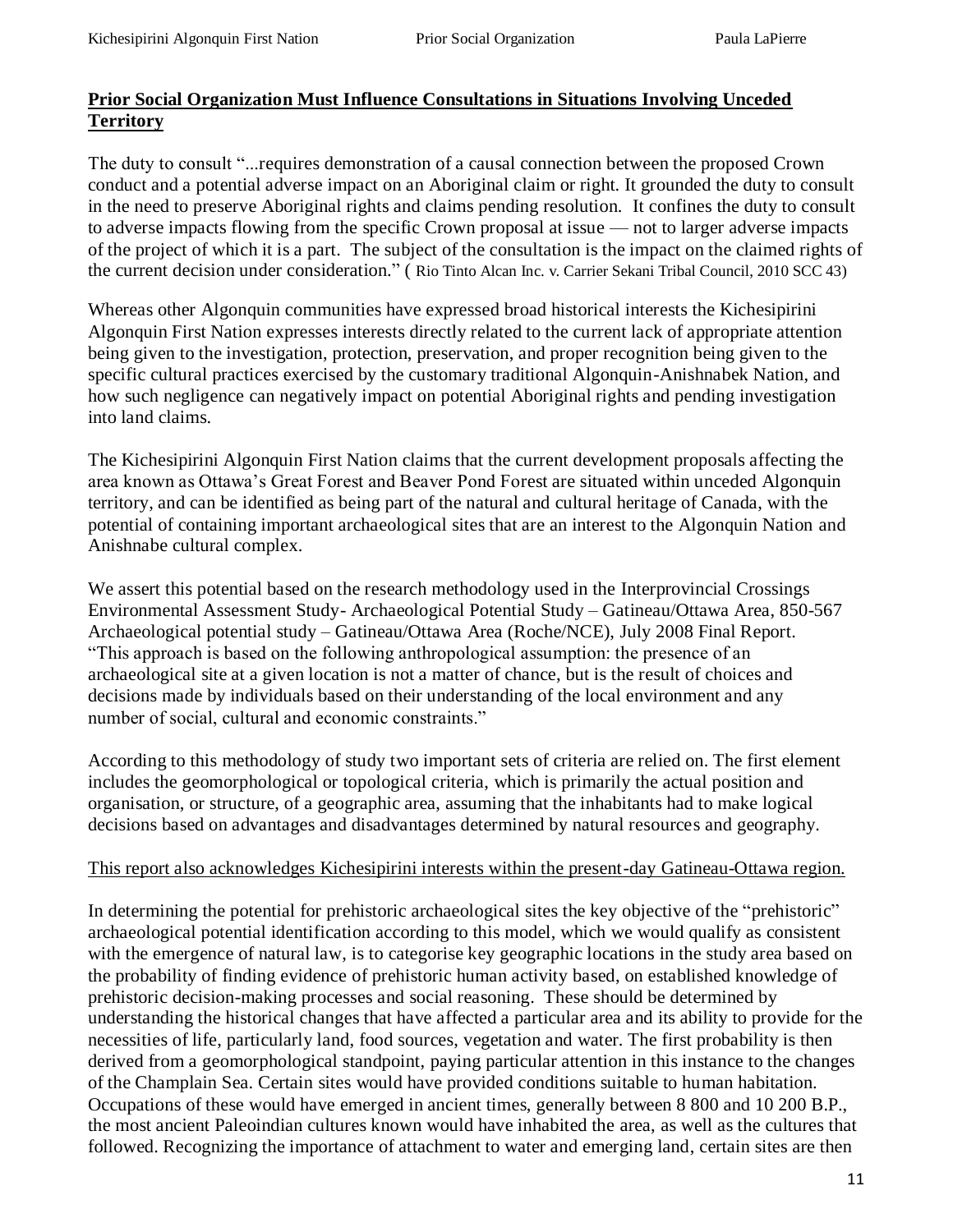considered of high probability to contain vestiges of human activity from prehistoric times. The most ancient indications of human activity in the Ottawa River Valley consist of a pair of grooved proximal projectile points found at surface level in the Rideau Lakes area, and two additional points featuring Agate Basin type parallel flaking, representative of the second half of the Paleoindian period, being Plano style points bearing the characteristic signature of Amerindian populations originating in the Prairies whose range would have extended right into the Gaspésie region by way of the Great Lakes and the St. Lawrence.

This evidence is interesting as it appears to be strongly affirming the broader cultural significance of the area and the affirmation of traditional origin stories associated with the Algonquin-Anishnabe-Anishnabek-Anishnabe peoples and broader cultural complex.

Even with the limited research completed it has shown that the middle reaches of the Ottawa River witnessed a high degree of human activity six thousand years ago (Clermont, 1999: 44). Two of the most important archaeological sites identified, are listed as located close to the major rapids of Morrison Island (BkGg-12) and Allumettes Island (BkGg-11), which are of course the traditional permanent settlements of the Kichesipirini Algonquin First Nation, and bear witness to intensive activities of a domestic and ritual nature bearing the signature of an important cultural tradition known as the ‗Laurentian Archaic' tradition (Clermont, 1999; Clermont & Chapdelaine, 1998; Clermont et al*,*  2003).

In addition, copper objects are commonly found, and the presence of copper chips and shavings on certain sites attests to the transformation of this metal, which likely originated north of the Great Lakes area, demonstrating again extensive networking and relationships.

While it is acknowledged that the Morrison Island and Allumettes Island sites have yielded an unprecedented variety of copper objects (Clermont et al*,* 2003), and potential material artefacts containing totemic identity symbols, because of domestic administrative procedures associated with colonization, and repatriation practices, the actual identity of the Aboriginal community, being the Kichesipirini Algonquin First Nation, is lost, and the genuine preservation of Algonquin –Anishnabe history and prior social organization is compromised.

This is one reason why we continue to assert that the second criteria for identifying potential ―prehistorical', or ancient sites must also be based on the integration of accurate understandings of the ethno-historical occupation and prior social organization of the specific cultural group, and then how that might influence relationships with a broader cultural complex, if there is to be genuine preservation of our human history and genuine national foundations.

That is why it is acknowledged that the accurate identification of sites of higher archaeological potential would require in-depth knowledge of the characteristics of the prehistoric human occupation of the study area, based on the interpretation of available ethno-historical data, such as the important work being done by Professor Darlene Johnston, as well as the more general knowledge of the human occupation of the broader area, in this case being the entire Ottawa River Valley and its tributaries.

However when important aspects of the prior social organization have been radically negatively impacted, or removed from specific site attachment, as a result of colonial administrative policy, we must be vigilant to acknowledge that such compromise is still ongoing, and exercise diligence in recognizing its possible continuing influence.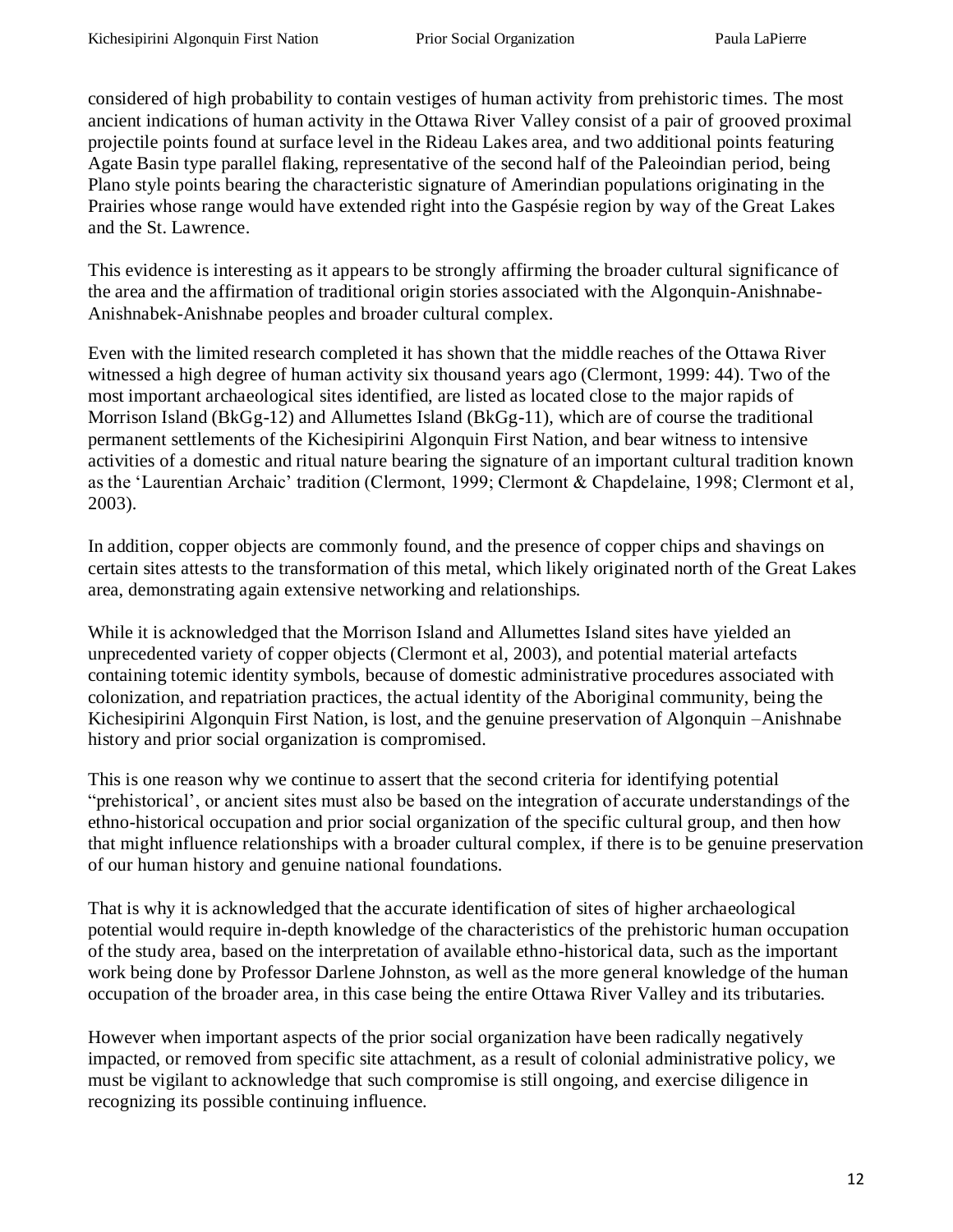#### **Genuine Culture Victim of Colonial Piece-mealing**

It is imperative that we recognize that colonial practice has also influenced our generating breaks in the historical evolution, which are inherently biased, referring to two separated chronological periods, with one as being "prehistoric" and the other being historical, with the chronological measure of history determined by colonial contact.

This bias has generated an artificial split in methodology which has also contributed to an inaccurate understanding of Algonquin-Anishnabe history and the genuine capture of the Kichesipirini experience. The prehistoric period refers to the history of Amerindian occupation prior to the arrival of Europeans, and is documented through "pockets" of isolated archaeological study still biased by colonial identity constructs and reserve locations and administrations. The idea of the "history" of the Amerindian population is then thought to begin in the first centuries following the first contacts with the Europeans and is "revealed" by the study of historical documents, complemented with archaeological studies, but again compromised by the colonial administrative divisions.

The understanding of the culture has been piece-mealed.

This artificial segregation robs us of the holistic understanding of our genuine relationships by superimposing geopolitical boundaries and discriminatory reliance on colonial identity constructs and piece-meal examination of records rather than relying on uninterrupted intergenerational attachments to specific ecological regions, and the integration of particular natural life forms as foundations of natural law and early social organizational relationships. This failure to integrate the relational and holistic philosophical ideas that influenced the social order gives a false, fragmented illusion of scattered, isolated, often competing bands. The original social order instead demonstrates intercultural exchanges facilitated through the positive normative values, in this particular circumstance, held by the Anishnabe population, and their ongoing social-political influence, and robs us of seeing their place within the study of the natural continuance of human social organization within an appropriate ecological and international context.

Recognizing the likelihood of ancient human occupation of sites near bodies of water, and in particular the known Algonquin tradition of organizing themselves and identifying themselves through attachments to proximal bodies of water, raises particular concern about this special area. The high potential is affirmed in the Ministry of Culture's draft Standards and Guidelines for consultant archaeologists, 2006, which clearly stipulates that undisturbed land within 300 meters of a primary water source, undisturbed land within 200 meters of a secondary water source, as well as undisturbed land within 300 meters of an ancient water source are considered to have archaeological potential.

But it should also be stressed that with a holistic examination of ancient Anishnabek social patterns ancient areas of land, especially islands, are also of extreme importance and special significance within the prior social governance structuring. This places special significance for potential interest within the Ottawa's Great Forest and the Beaver Pond Forest area from a specific Kichesipirini Algonquin First Nation customary cultural perspective.

Also of particular interest to the Kichesipirini Algonquin First Nation would be any locations containing rapids, large rock faces, areas with echo potential and areas containing the combination of such natural elements. The Anishnabek peoples appreciated natural features of the environment as potential monuments of cultural significance and inspiration.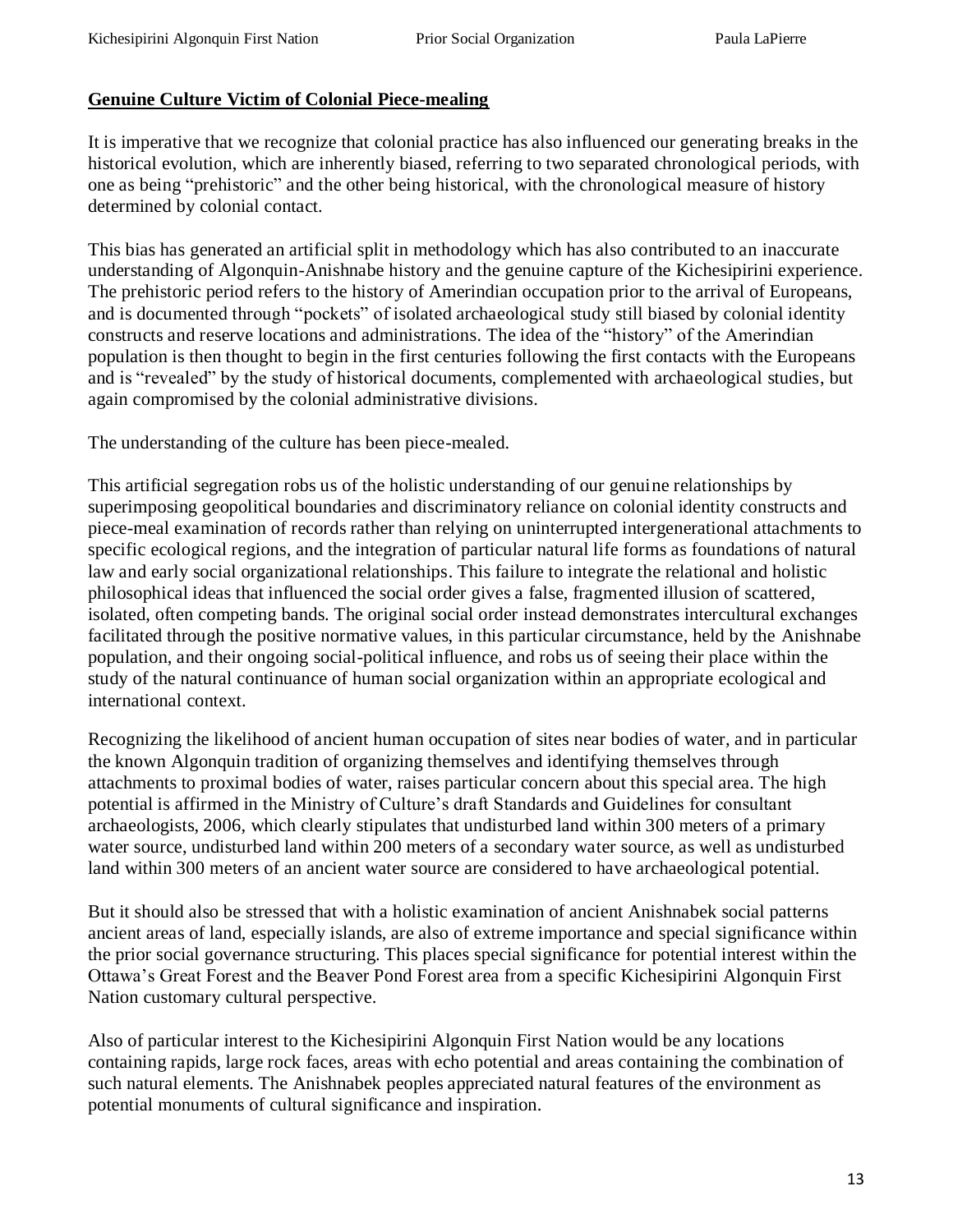## **Certain Ecological Features, or Their Combinations, Are Traditional Cultural Sites**

In a recent report completed by Dr. Robert McGee, former curator for the Museum of Civilization, and former president of the Canadian Archaeological Society explains that during particular historical periods the site contained ancient rapids, and islands, which are regularly understood as elements of cultural and spiritual significance to Anishnabek peoples:

‖During this period the Carp Ridge emerged as a series of rocky islands paralleling the southern shore of the sea. These islands were separated from one another and from the shore by narrow channels through which tidal currents, together with those of melt water flowing from the nearby mouth of the Ottawa River, would have produced turbulent mixing of fresh and salt water as well as inhibiting the formation of winter ice. Polynia conditions such as these are very productive locals in Arctic waters, attracting both sea mammals and their human predators."

From a Kichesipirini perspective we would deduce the high likelihood that this area would have most certainly attracted ancient human occupation, or use, and possess natural elements that may have strongly influenced Anishnabe cultural development.

When given the opportunity to examine Anishnabe history and culture from a holistic perspective that has not been tainted by the generations of colonial administrations we can begin to examine how geography, and certain features of ecosystems have influenced society over the course of thousands of years rather than just delegating this valuable information to the display cases of museums and walking trails of tourist attractions.

When we place these places in their proper context we can begin to contemplate how they may have influenced people philosophically in the past, and perhaps wonder how that could still continue.

But instead of developing a holistic examination of human history throughout the area we are forced to rely upon fragmented and unreasonable policy that is an affront to the dignity of those interested in genuinely pursuing a credible account of human social development.

Understanding human social development, and understanding human social development and relationships to the natural world is critically important at this time.

Since the priorities and purposes of human societies are often organized and then either enforced or encouraged through their distinct social organization and customary laws and traditions, then it would stand to reason that if we are to understand the actual relationship of human social organizations and their natural world through the course of time, then we must preserve a holistic representation of those facts and attempt to draw as reference for possible solutions to contemporary circumstance an accurate historical account.

The current structure of the negotiations process or preservation of cultural references cannot contribute to a process of reconciliation as required by the constitution.

Those persons of Aboriginal identity that wish to have these potentially important records of human social development preserved accurately and with confidence for future generations are often sabotaged or criminalized, while those well-meaning non-aboriginal professionals caught unnecessarily in commercially motivated conflicts of interests are placed in positions that can negatively impact the reputation and ethical exercise of the profession and area of academic expertise.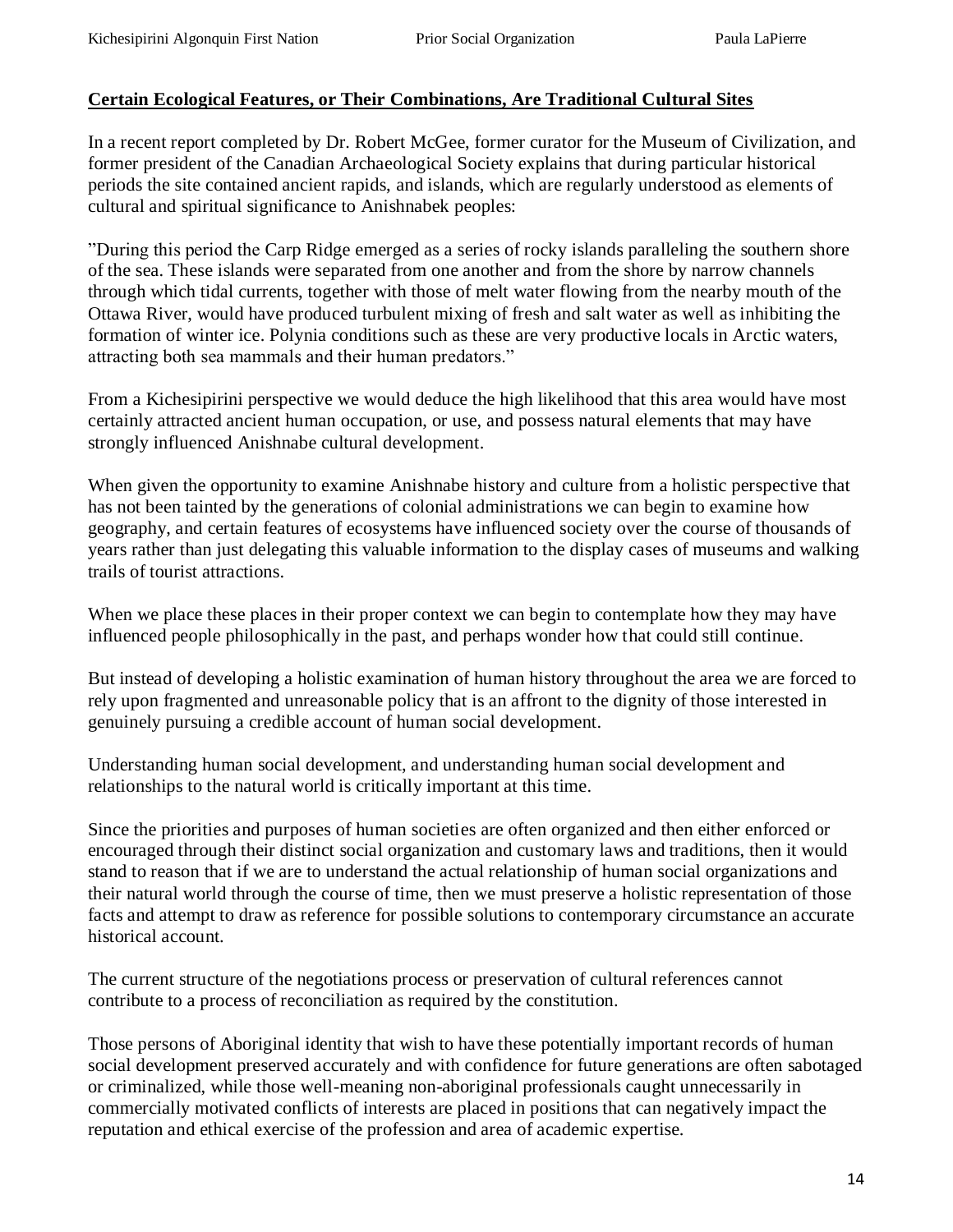#### **Appropriate Archaeological Research Critical to Cultural Preservation and Reconciliation**

The Kichesipirini continues to claim interests and is particularly concerned about:

- Discovery of a significant find by Ken Swayze less than 1 km away from Richardson Ridge in 2006 that was refuted by the developer and is currently being disputed in court. This site was previously confirmed as 10,000 years old by Dr. Muller-Beck, Professor Emeritus of Paleohistory and Archaeology of Hunting Cultures, when he visited the site in 2007;
- Scientific discrediting of the thoroughness of the KNL study provided by Dr. McGhee, Fellow of the Royal Society of Canada and past president Canadian Archaeological Association, in June 2010. The MTC has expressed no opinion on this review;
- Discovery of a similar significant site at the same elevation less than 1 km away on Huntmar Ridge in July 2010. This has been reported to the City of Ottawa but to-date nothing has been done to evaluate this site because the city has not allocated funds for such purposes - despite its obligation to do so under the Ontario Heritage Act;
- Discovery of the stone circle in Beaver Pond Forest in 2010. The protection of this site will only protect the immediate vicinity (a few meters on either side of it). The very discovery of this site is evidence that it was missed in the 2004 survey.
- AOO received the report from Groupe de recherche archéologique de l'Outaouais (GRAO). Based on their review, GRAO advises that: "the rocky upland areas of the proposed development can no longer be ignored as of low archaeological potential. They should be considered to be of high potential for occupation by early postglacial populations without excluding possibility of periodic or temporary occupation in more recent prehistoric time to exploit some specific resources available in the area of study, like quartz or other lithic material, for stone tool production or any basic need of the distant predecessors or ancestors of the Algonquian people."
- Mr. Potts, negotiator for the Algonquins of Ontario, highlighted that the AOO respect private property rights, but underscored that "if aboriginal artifacts exist it is crucial that these resources be preserved and respected in a manner consistent with Algonquin traditions."

Has the federal government ensured that all parties involved, including all Aboriginal peoples, have been informed of the differences regarding common law, statutory, or contractual obligations and the spectrum of consultation obligations based on those particulars, and how those legal constructs can be complicating effective consultation and appropriate cultural and heritage preservation?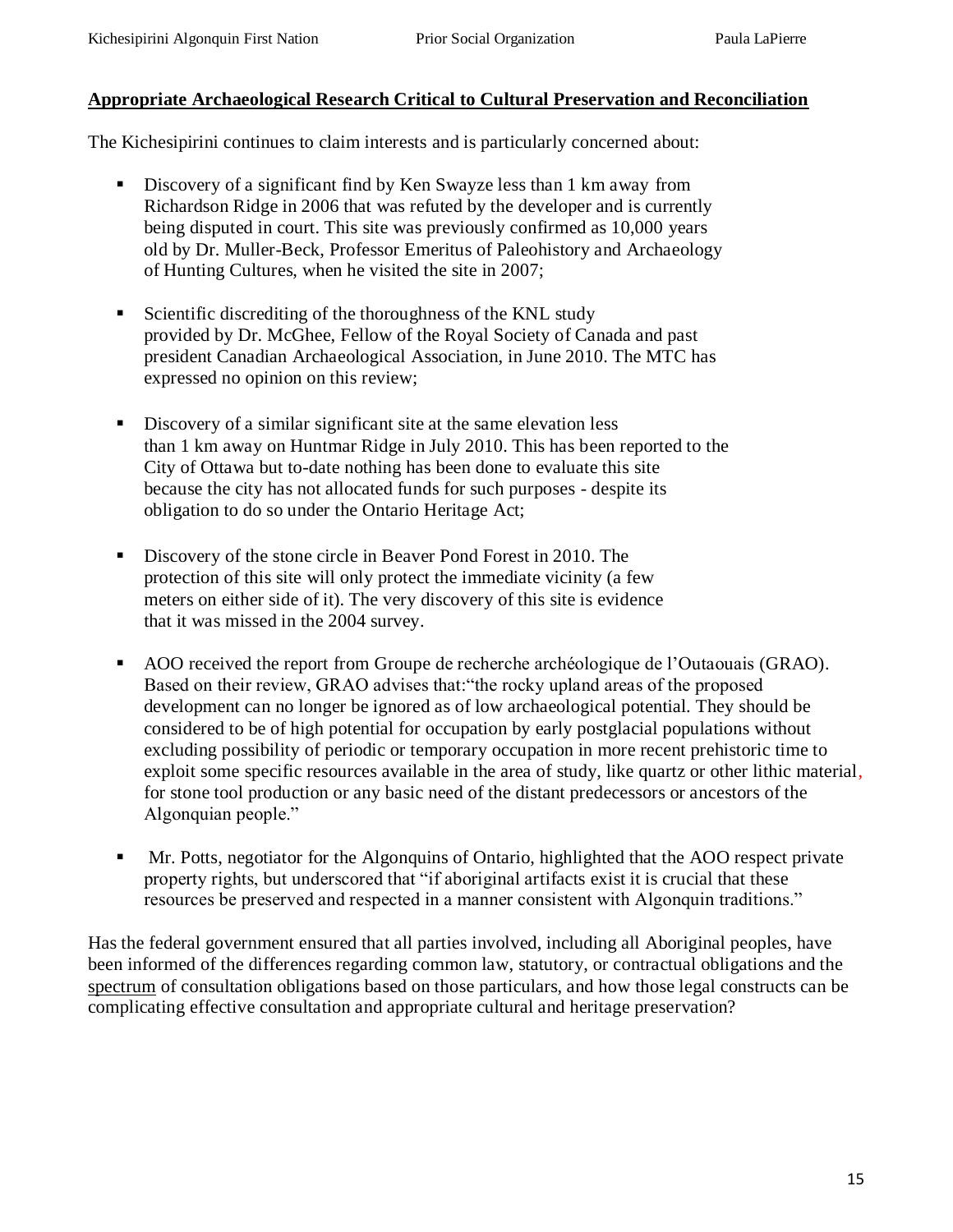The NCC's Archaeological Resource Potential, Federal Lands in the National Capital Region, Volume 1, 1998, by Marcel Laliberté states that: "In the Ottawa Valley information regarding important historical periods is scarce and rather confused because of the small number of sites investigated", and the report specifically names the Kichesipirini as holding specific jurisdiction regarding trade and international relations.

The accurate preservation of the history of human social organization is an area of international concern.

We continue to assert that the scarcity of investigation of potential sites is directly related to the procedural gaps that fail to protect legitimate Aboriginal claims from commercial interest, and that these procedural gaps are deeply entrenched within all the systems of the federal-provincial relationship, as a direct result of our unresolved colonial legacy.

Failure to develop processes that identify and reconcile these administrative injustices prevents Canada from implementing critical aspects of our own Constitution and robs many Canadians of their inherent rights and full disclosure of important historical facts.

The area identified has been determined to contain areas of "high potential" regarding ancient human occupation, which should have signified the formal recognition of archaeological potential, and because of the specific naming of the Kichesipirini in numerous consultation reports and our claims of interest a consultation process with us should have been triggered.

However, because of policy priorities that conflict with the Canadian Constitution there was little avenue for protection; and interim guidelines were not yet officially accepted, and the the [1993](http://www.mtc.gov.on.ca/en/publications/1993%20Archaeological%20Technical%20Guidelines.pdf)  [Archaeological Assessment Technical Guidelines](http://www.mtc.gov.on.ca/en/publications/1993%20Archaeological%20Technical%20Guidelines.pdf) remained in force.

Since that time, the ministry deemed most directly responsible has finalized the [Standards and](http://www.mtc.gov.on.ca/en/publications/SG_2010.pdf)  [Guidelines for Consultant Archaeologists](http://www.mtc.gov.on.ca/en/publications/SG_2010.pdf) and compliance with the Standards and Guidelines only became mandatory on January 1, 2011.

However, it must be noted that the ministry claiming direct responsibility for such activities is the Ministry of Tourism and Culture. The Ministry of Tourism and Culture is a provincial ministry, and it is mandated by the Ontario Heritage Act.

The Ontario Heritage Act empowers the Minister of Culture to "determine policies, priorities and programs for the conservation, protection, and preservation of the heritage of Ontario.

The standards and guidelines are for archaeological consultants hired by clients to conduct archaeological studies usually associated with land use planning and development in the province, on their behalf, recording archaeological fieldwork in the land use development context. [\(http://www.apaontario.ca/assets/content/guidelines/1A-Introduction.pdf\)](http://www.apaontario.ca/assets/content/guidelines/1A-Introduction.pdf)

It must be noted that the priorities are not for the preservation of historical integrity, or increased knowledge of human civilization, but are instead based on land use planning and development interests, relegating archaeologists to the position of provincial and commercial hired guns, rather than highly specialized professionals committed to furthering science and the humanities.

This regulation of archaeology imposes a conflict of interest regarding our concerns, as an Indigenous Peoples of Canada, and blocks our ability to access important independent professional assistance and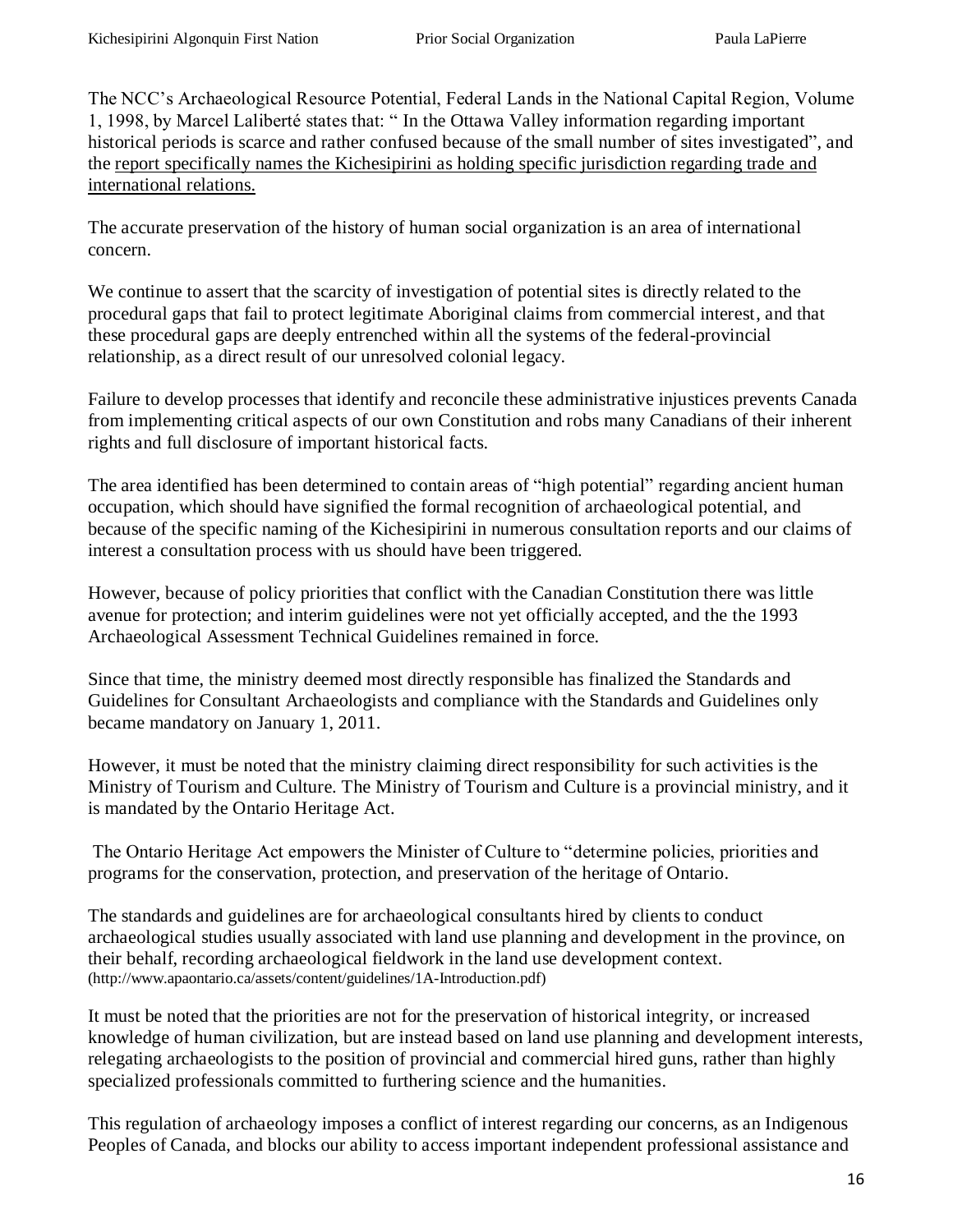historical evidence that could help us in bringing clarity to the ancient foundations of the Canadian nation.

Reliance on the Ministry or the Heritage Act cannot adequately protect Aboriginal sites, because these sites, many located in unceded Algonquin territory, would pose a threat to provincial claims of revenues, since provinces have no legal jurisdiction in unceded territory.

The current practice of delegating the preservation and consultation authority to Indian Act reserves or their subsequent incorporations does not reconcile or preserve the integrity of the prior social organization, as required by the Constitution.

This places the province in a unique position of having the ability to ignore, minimize, or otherwise administer the findings regarding those prior social orders.

The archaeologists are hired by the incorporated commercial company, for the interest of the company, and not by the people of Canada, for the common interests of the people of Canada.

The archaeologists are hired by the commercial client, for the purposes of land development, to record archaeological findings in the land use development context, which means it must be recorded to protect provincial interests, in the current context, as the first priority.

This would mean that there would be a predisposed interest and pressure to ignore, overlook, inaccurately delegate consultative authority, or commercialize "prehistorical" or significant cultural evidence that might support an Aboriginal claim or be of immense intrinsic importance to a specific Indigenous Peoples.

We consider this to be "sharp dealing".

Remembering again:

Since it has been established that the purpose of s.  $35(1)$  is to reconcile the prior presence of aboriginal peoples in North America with the assertion of Crown sovereignty, it is clear from this statement that s. 35(1) must recognize and affirm both aspects of that prior presence – first, the occupation of land, and second, the prior social organization and distinctive cultures of aboriginal peoples on that land.

It is, as section 52 of the Constitution Act, 1982 declares, the Constitution to be the "supreme law" of the nation, unalterable by the normal legislative process, and unsuffering of laws inconsistent with it.

The duty of the judiciary is to interpret and apply the laws of Canada and each of the provinces, and it is thus our duty, as Canadians, to ensure that the constitutional law prevails.

Has the federal government ensured that all parties involved, including all Aboriginal peoples, have been informed of the differences regarding common law, statutory, or contractual obligations and the spectrum of consultation obligations based on those particulars in a manner that is consistent with the purposes of the Constitution, ensuring that no policy or practice, either through omission or commission, is potentially inconsistent with the purposes of Section 35(1)?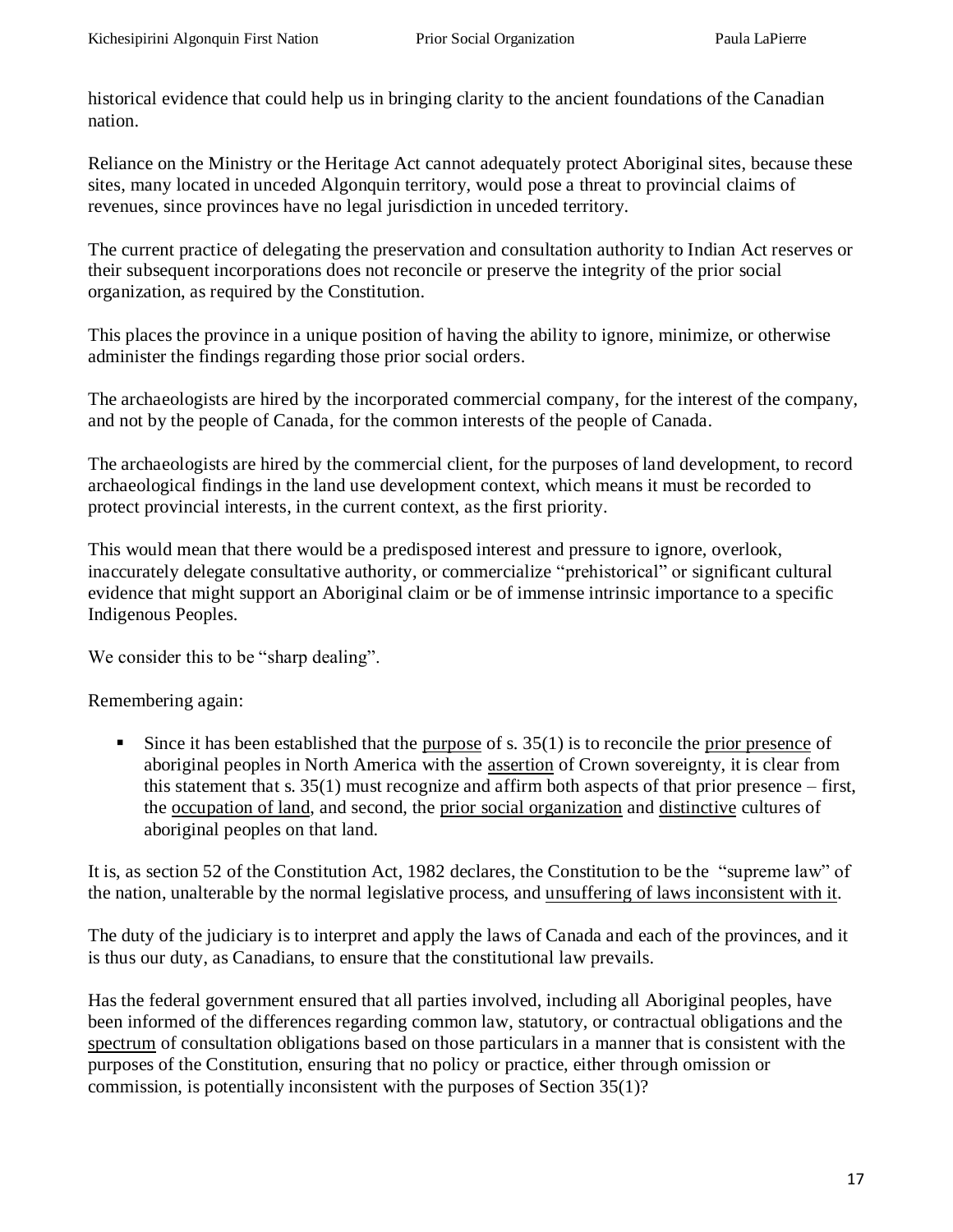## **Provincial Priorities Inconsistent With Prior Social Organization Cultural Priorities**

The provincial policy sets out guidelines for assessing sites that clearly have a cultural heritage value or interest, as determined by the priorities established by the province. These priorities are commercial. Those Aboriginal communities involved in the current negotiations process have agreed to these externally determined priorities. This cannot reconcile or preserve the prior social organization.

The provincial policy sets out guidelines for assessing sites that clearly have a cultural heritage value or interest, but removed from the legal requirements to protect such evidence for Aboriginal or international interests, and because all processes are completed in the land development context we would assume that the same principles would direct the selection of those sites deemed of interest or value because of their potential revenue generating capacity, and the selection of those Aboriginal communities engaged in the process that would be willing to comply.

Those communities wanting to preserve the potential site for the preservation of understanding human heritage for other than commercial interests would be excluded from the biased process, and those communities comfortable with the provincial priorities would first remain silent, or, alternatively assert the right to be engaged.

This situation is again reflective of the many facets of the jurisdictional splits that are used as means of circumventing and confusing Constitutional obligations.

The provincial policy does not appropriately integrate the potential for a specific Aboriginal interest in archaeological sites, nor their potential significance in areas where assertions of Aboriginal title have been made .Nor does it ensure that there exists within our shared human cultural experience elements that are significance and social importance beyond commercialization and revenue generation.

The policy vaguely affirms that archaeological sites can help document Aboriginal histories, and as we already know, but the policy fails to acknowledge that such histories would carry important evidence in Aboriginal title and jurisdiction claims, and enhance our understanding of the social priorities as values found within our shared human history.

The policy guidelines do not make certain that Aboriginal engagement be consistent with the protections of Section 35 of the Constitution, or Charter, assertions of title, or verifiable claims of interest. While it does state that there is a need to engage relevant Aboriginal communities it does not define relevant in a Constitutional or Aboriginal rights or culturally derived responsibility-based context.

Failing to do so means that the policy also fails to ensure that such engagement is directly tied to the identification of Aboriginal communities that hold specific rights consistent with the Constitution, existing rights, or claims of title and jurisdiction, meaning that it could potentially generate Aboriginal community confusion and take unfair disadvantage of loss of cultural legitimacy resulting from generations of colonial oppression.

Since the policy fails to clearly preserve and protect Aboriginal interests and rights from a Constitutional legal context it raises serious questions concerning public confidence.

It would be assumed then that the relevant Aboriginal communities determined by the provincial policy would be those interested in participating from a land use development context as determined by the province.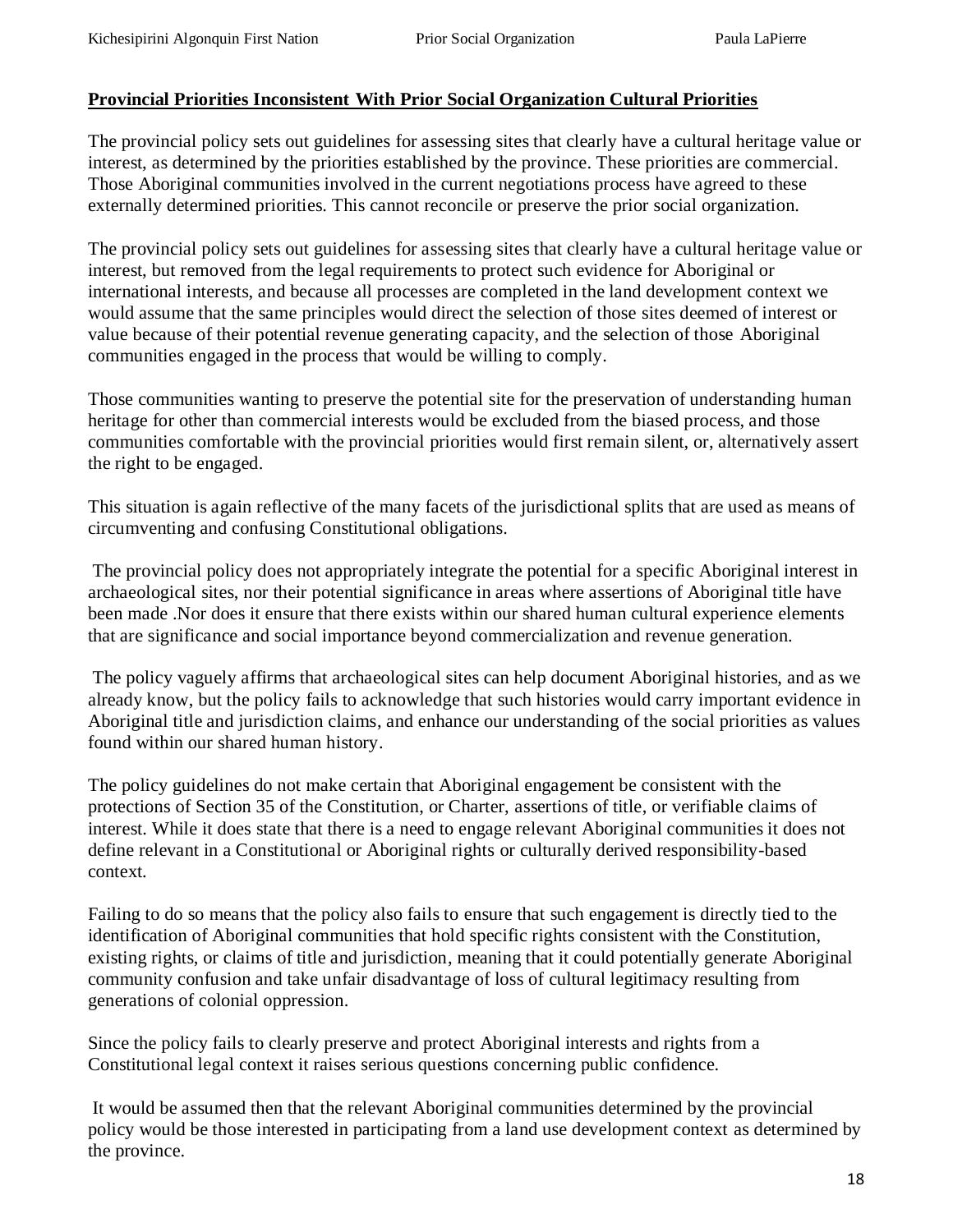Policy recommendations for the identification of relevant Aboriginal communities are based on geographical proximity to potential site, traditional territory of a present-day community, and broad cultural understandings that do not require that they be consistent with the prior social organization. This is in direct contradiction of the criteria determined by case law interpretation of the Constitution, and furthers the administrative unfairness experienced by those communities wishing to preserve traditional rights and cultural legitimacy, the genuine history of Canada, and human social development.

The policy then continues to breach the legal requirements by recommending that: "After identifying Aboriginal communities most likely to be interested in your project, you should gather basic information about those communities, such as their cultural affiliations and some sense of both their history and their current realities (eg. languages, governance, socioeconomics, etc)." The process meets with those based on their "current realities" which again is not consistent with the Constitution.

At no time does the policy state that the process of identifying relevant Aboriginal communities must be consistent with the Constitution, case law, the rule of law, claims of rights, specific cultural responsibilities, or examination of legal rights associated with claims to title and jurisdiction. This process or policy does not have the ability to reconcile the Constitutional requirements. ( http://www.mtc.gov.on.ca/en/publications/AbEngageBulletin.pdf, [http://www.mtc.gov.on.ca/en/publications/SG\\_2010.pdf\)](http://www.mtc.gov.on.ca/en/publications/SG_2010.pdf)

The Ontario Ministry of Tourism and Culture is just that. It is the ministry designated to preserve the heritage of Ontario. Ontario is a colonial construct. As the Ministry website states: "Through this ministry, the government has been promoting heritage conservation for many years, adjusting its role to meet changing needs and circumstances. The government of Ontario recognizes that our heritage tells us who we are, where we have come from and what we have accomplished. This knowledge is a source of strength and confidence."

However it fails to integrate the genuine history which must include an examination of the colonial context, and then that relationship with the Indigenous Peoples of the area. The Linden Report has even stipulated that requirement. Failure to accurately portray and record the history of Ontario smacks of historical revisionism, at the continued expense of the original peoples, and robs the people of the world from a comprehensive understanding of the long-term consequences of colonization. In unceded Algonquin territory this raises serious concerns.

The policy is provincially biased as is further emphasized on the provincial Ministry website: "We support provincial ministries, agencies, heritage organizations, museums and archaeologists in order to conserve and present Ontario's rich cultural heritage."

But what if parts of Ontario's culture are a direct contradiction of the genuine heritage of Canada, which includes our native heritage?

And what if aspects of genuine Canadian history contain important elements of Aboriginal history that directly challenge the exaggerated commercial claims of the province?

What steps have been taken by the province to ensure that there is first an understanding of the prior social organization of Aboriginal peoples on the land, consistent with the Constitution, previous to developing policy, standards and guidelines?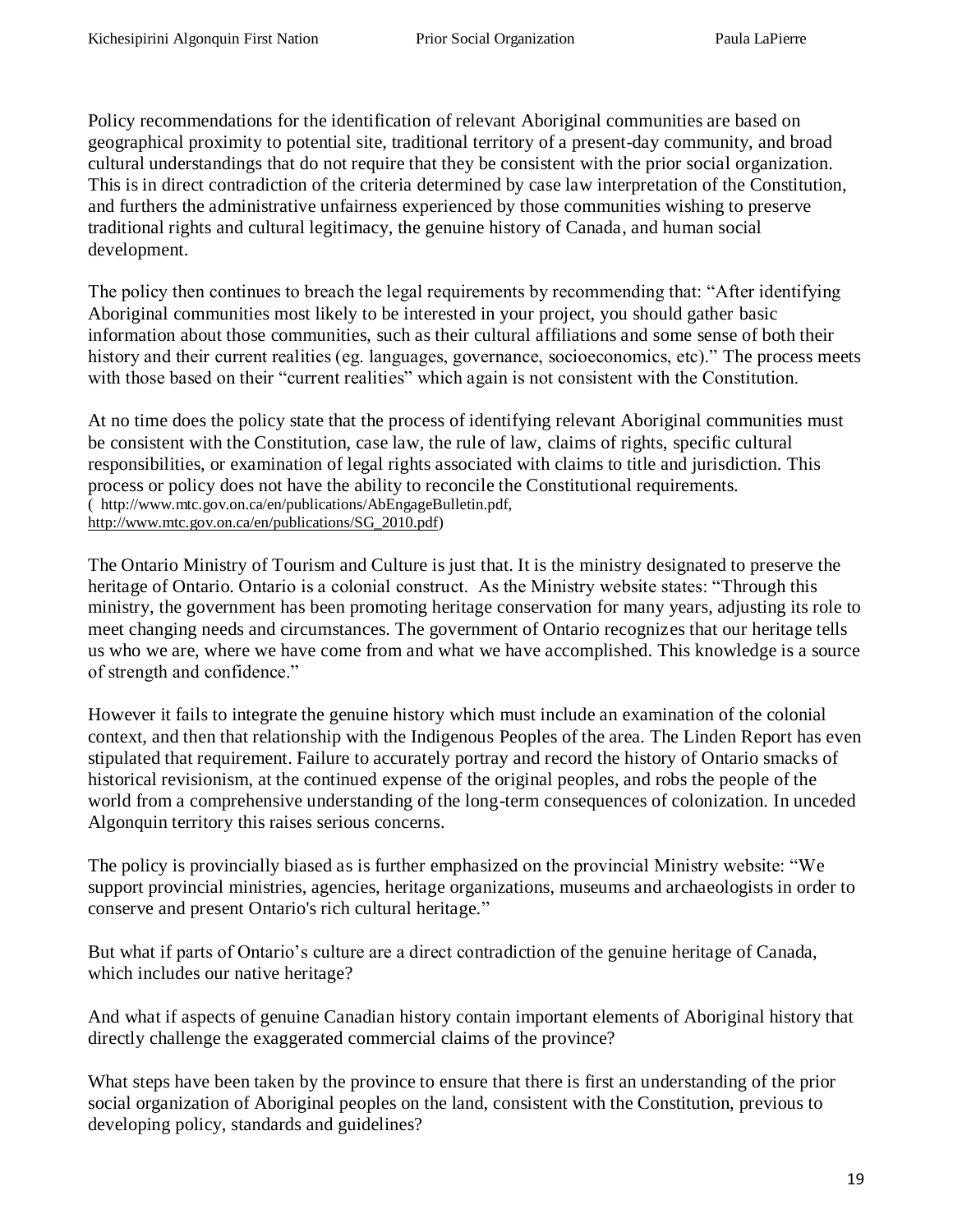The priorities of the Ministry of Tourism and Culture are described as:

- Supports delivery of high quality tourism and cultural experiences to Ontarians and visitors to Ontario. Promoting a sustainable, customer-focused tourism industry helps improve our quality of life, increase pride in our communities, and increase economic growth.
- Encourages the arts and cultural industries, protects Ontario's heritage and advances the public library system to maximize their contribution to the province's economic and social vitality.
- Seeks to increase investment in Ontario's tourism industry.
- Works in partnership with our agencies, attractions, boards and commissions, the tourism industry, other ministries, other levels of government and the private sector.
- Supports the delivery and marketing of high-quality tourism experiences to Ontarians and visitors to Ontario.

Nowhere does it list historical integrity or advanced knowledge of human social organization as a priority.

The purposes of the ministry are for the commoditization and commercialization of a neutralized version of our history that has, essentially, removed any protections that would ensure that important aspects regarding the prior social organization of our Aboriginal populations are accurately preserved. Having done this it facilitates that policy has removed any remnant of our prior social organizations that held certain natural places as sacred, or beyond the commercial sphere, and so, has then erased any potential evidence to support aboriginal claims of any strength to title or jurisdiction, especially regarding aspects of culture that uphold covenant, particularly covenants running with the land, rather than contract, and then commercializes our entire relationship with the natural world around us.

This raises serious concerns within unceded territory where provincial claims of interest have no jurisdiction except where there has been clear extinguishment of prior interests, which includes legitimate Aboriginal claims of interest. In unceded Algonquin-Anishnabe territory this means that there is absolutely no mechanism in place that will protect the genuine preservation of the actual history from commercial encroachments.

It also means that the documentary integrity of the archaeological profession and government institutions is completely compromised.

It must be noted:

- "Although s. 35 protects "existing" rights, it is more than a mere codification of the common law. Section 35 reflects a new promise: a constitutional commitment to protecting practices that were historically important features of particular aboriginal communities. It cannot confer any new rights."
- "It is, as section 52 of the Constitution Act, 1982 declares, the Constitution to be the "supreme law" of the nation, unalterable by the normal legislative process, and unsuffering of laws inconsistent with it. The duty of the judiciary is to interpret and apply the laws of Canada and each of the provinces, and it is thus our duty, as Canadians, to ensure that the constitutional law prevails."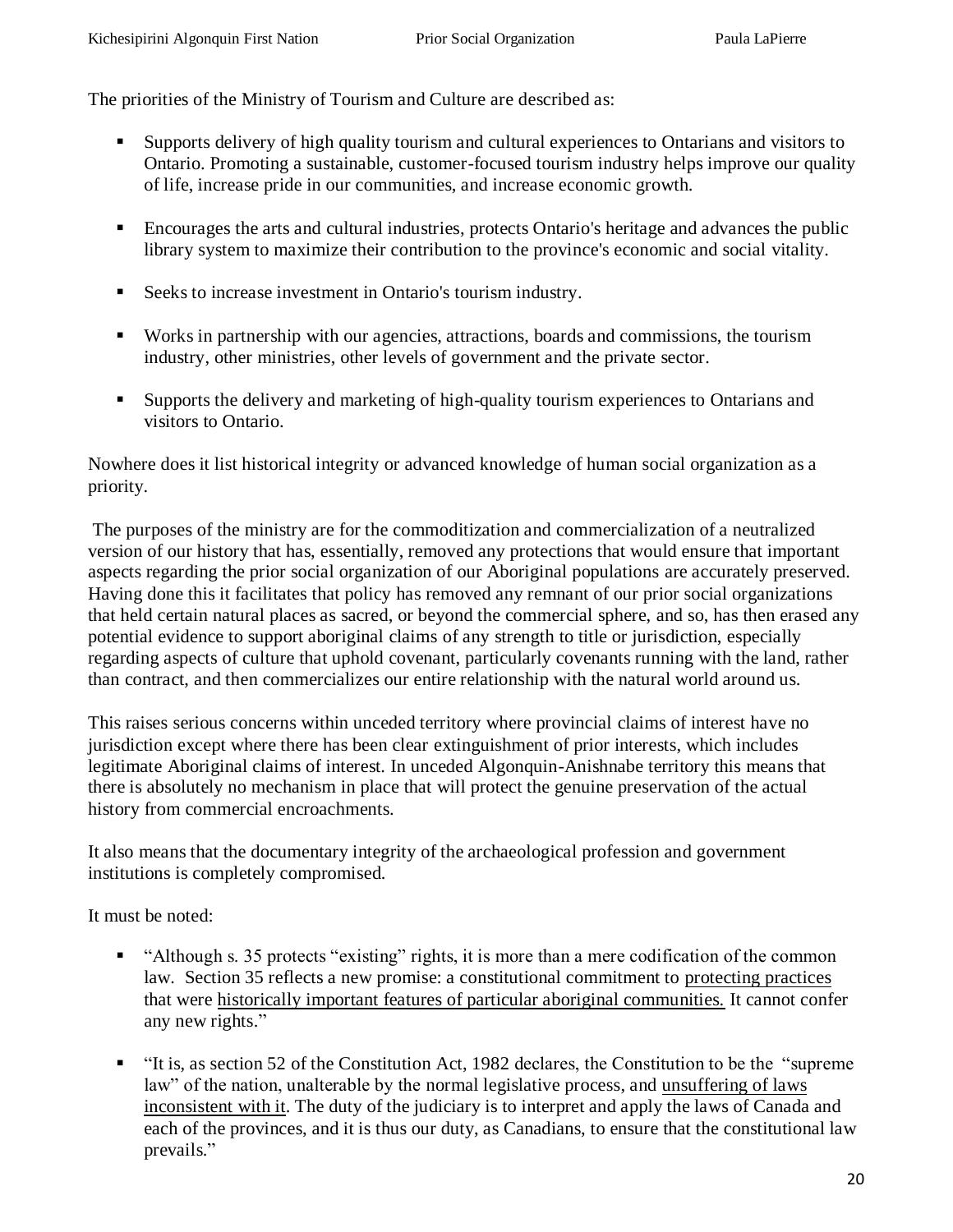The Ministry of Tourism and Culture seemingly then entices potentially interested groups who are in agreement with the Standards and Guidelines and its priorities with offers of outreach and training opportunities.

We find these conditions remarkably similar to the systemic administrative approaches involving the Ministry of Natural Resources and its inflated involvement in resource allocation and the land claim negotiations involving the participating AOO. We are certain that many persons seeking careers in natural conservation did not wish to find themselves acting as enforcers against Indigenous Peoples for the purposes of natural resources extraction and commercial energy development.

All relations involving the Aboriginal peoples of Canada rely on foundations built on layers of administrative gaps that fail to allow for the genuine preservation of the traditional Aboriginal community and social organization in order to allow unfettered commercial development, under the pretence that it is economically and socially necessary.

There is absolutely no reason to think, especially considering the environmental and health challenges facing us, that actually preserving, studying, promoting, teaching, and integrating traditional knowledge and cultural principles of the genuine prior social organization could not contribute to a more lasting and sustainable social and economic model more suitable for contemporary challenges.

These current secondary policies, which we rely on are inconsistent with legal obligations, and give raise to serious concerns for us, again, regarding appropriate consultation, and then subsequent larger matters of public confidence.

As a distinct element of the prior Anishnabek social organization, the Kichesipirini have experienced generations of losses regarding ancestral remains, witnessed the desecration of ancestral cemeteries for road and bridge development, the complete loss of cultural sites, and even the failure to acknowledge our existence, and the continued right to relationship to important archaeological sites that would be of immense interests to the larger Anishnabe peoples. Because the destruction of these irreplaceable heritage sites has been so thorough most Algonquins are not even aware, even many of the Elders have been sleeping. The current policy would allow for the continuance of such circumstances, and would not correct the historical and cultural gaps created through prior vandalism and loss of cultural legitimacy.

The current policy does not allow for the need for cultural capacity development amongst a people that have been exposed to colonial interference for 400 years, but are now expected to be able to appropriately engage in processes designed to identify aspects of their traditional culture.

Such administrative gaps continue the same procedural discriminations against those communities wishing to maintain their existing customary rights, identities, membership criteria, and claims as those willing to acquiesce through provincial and third party collaboration.

This moves the same type of procedural gaps from the land claim negotiations process into the archaeological arena, and formalizes the continuance of the loss of extremely important archaeological finds or other elements of cultural and heritage significance, or places them within the context of historical revisionism apart from the prior social organization, as has been the processes long associated with the Kichesipirini Algonquin First Nation experience.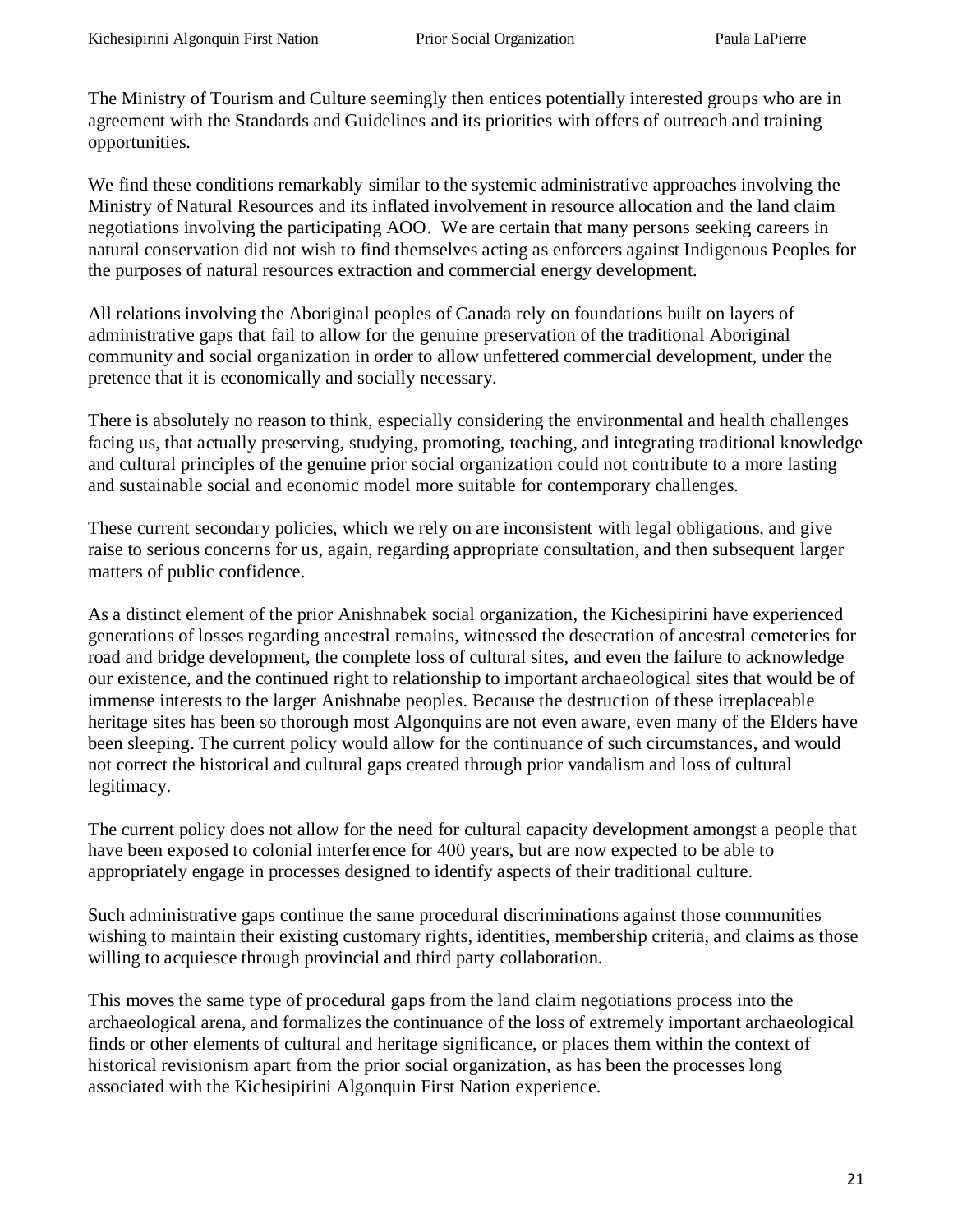## **Attempts to Conserve Commercial Status Quo Through Administrative Injustices**

The Kichesipirini Algonquin First Nation has formally submitted a claim to the Harper government years ago. Provincial administration cannot be used as a means to confound the oppression of Aboriginal communities or circumvent the legal requirements regarding appropriate duty to consult based on specific circumstances.

The content of the duty to consult varies with the circumstances and as had been established in the Haida Nation case a "spectrum" of consultation obligations. The strength of assertions made by the Kichesipirini regarding unceded territory and existing rights makes the issue of consultation and protection of potential archaeological evidence a constitutional issue. Unfortunately we have identified another area of conflict regarding the link between constitutional doctrine and administrative law remedies was already noted in Haida Nation, regarding appropriate consultations and duty to consult jurisprudence:

■ "In all cases, the honour of the Crown requires that the Crown act with good faith to provide meaningful consultation appropriate to the circumstances. In discharging this duty, regard may be had to the procedural safeguards of natural justice mandated by administrative law. [Emphasis added; para. 41.]

As outlined in Beckman *v.* Little Salmon/Carmacks First Nation, 2010 SCC 53:

■ "The relevant "procedural safeguards" mandated by administrative law include not only natural justice but the broader notion of procedural fairness. And the content of meaningful consultation "appropriate to the circumstances" will be shaped, and in some cases determined, by the terms of the modern land claims agreement. Indeed, the parties themselves may decide therein to exclude consultation altogether in defined situations and the decision to do so would be upheld by the courts where this outcome would be consistent with the maintenance of the honour of the Crown."

It has been further clarified:

■ "[A]dministrative law principles are not designed to address the very unique circumstance of the Crown-Aboriginal history, the Crown-Aboriginal relationship. Administrative law principles, for all their tremendous value, are not tools toward reconciliation of Aboriginal people and other Canadians. They are not instruments to reflect the honour of the Crown principles. [tr., at  $p. 62$ ]"

Further clarification states:

■ The relevant "procedural safeguards" mandated by administrative law include not only natural justice but the broader notion of procedural fairness. And the content of meaningful consultation "appropriate to the circumstances" will be shaped, and in some cases determined, by the terms of the modern land claims agreement. Indeed, the parties themselves may decide therein to exclude consultation altogether in defined situations and the decision to do so would be upheld by the courts where this outcome would be consistent with the maintenance of the honour of the Crown.

Recognizing that the current administrative procedures regarding the engagement of Aboriginal communities concerning the identification, preservation, protection, and consultation and participation regarding potential archaeological sites is fraught with the same types of procedural gaps and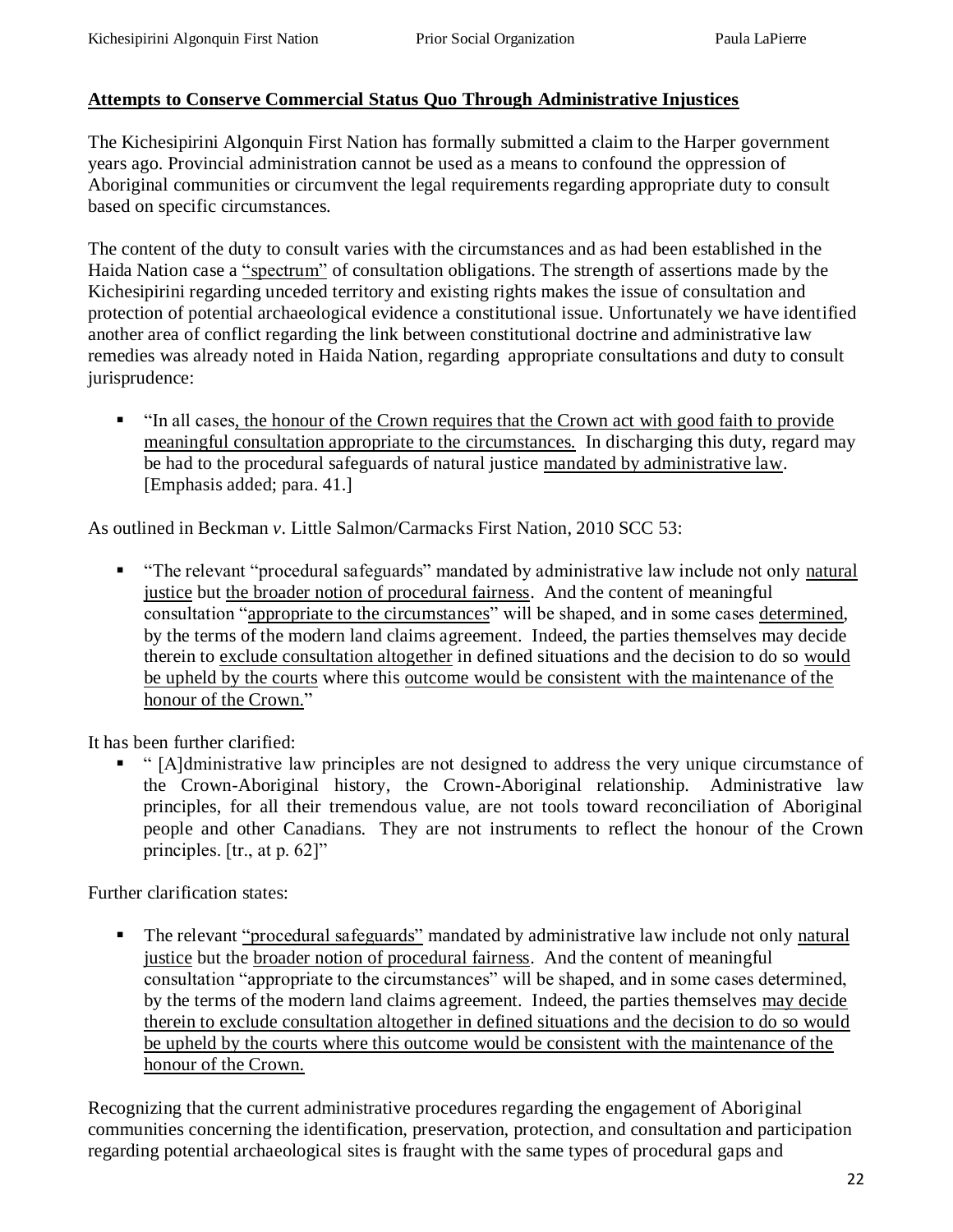administrative unfairness as the existing land claim processes, and that participation in such flawed administrations could be considered as acquiesce of broader rights, the Kichesipirini Algonquin First Nation maintains the alternative option of continuing to assert rights, and appropriately seek legal remedy and accommodation, without agreeing to participate in provincial processes, unless there is meaningful consultation.

The duty to consult arises when the Crown has knowledge, real or constructive, of the potential existence of the Aboriginal right or title and contemplates conduct that might adversely affect it. Having submitted numerous claims, including those regarding the failure to accurately preserve the archaeological and cultural heritage of the Kichesipirini Algonquin First Nation to international bodies, the Crown has real and constructive knowledge of our potential specific Aboriginal claim or right.

The existence of such a potential claim is essential in determining the duty to consult. In accordance with the generous, purposive approach that must be brought to the duty to consult, the required decision or conduct is not confined to government exercise of statutory powers or to decisions or conduct which have an immediate impact on lands and resources, but also extends to "strategic, higher level decisions" that may have an impact on Aboriginal claims and rights.

We assert that the identified potential for possible ancient archaeological sites being associated with the Ottawa's Great Forest and Beaver Pond Forest site are of specific interest to the Kichesipirini Algonquin First Nation, the Algonquin Nation, the Anishnabek peoples, Canada, and the world. Consistent with our claims, customary natural rights, identification as being an Aboriginal community possessing such interests, and that systemic failure to appropriately identify ancestral remains and archaeological findings with the appropriate Aboriginal community has been a repeated experience of the Kichesipirini Algonquin First Nation, and has contributed to the failure to uphold the Constitution and preserve the genuine culture and heritage of Canada.

As such, we continue to assert that the adherence to administrative policy and domestic procedure, removed from adherence to the constitution and principles of administrative fairness, has been part of "strategic, higher level decisions" that have contributed to the abrogation and derogation of those rights held by those Aboriginal communities wishing to preserve their existing rights, in accordance to international and customary law, and the failure to protect cultural evidence with integrity that could assist in such claims.

We will examine how those "strategic, higher level decisions" often furthered through negligence regarding the timely remedy of areas of administrative unfairness, have directly contributed to numerous conflicts and community confusions.

Although it has been established that at the national level that assertions of past wrongs, speculative impacts, and adverse effects on a First Nation's future negotiating position will not suffice as triggering the duty to consult, the provincial policy is designed in such a way that any claim to interest can trigger engagement and the appearance of Aboriginal consultations concerning Aboriginal rights with interested Aboriginal communities, thereby generating unnecessary conflict and confusion.

This is an abrogation and derogation of the prior social organization and in conflict with the purposes of the Constitution and appropriate consultation in these particular circumstances.

Such engagement then becomes removed from the right and is absorbed within the commercial interests of the province and interested third parties.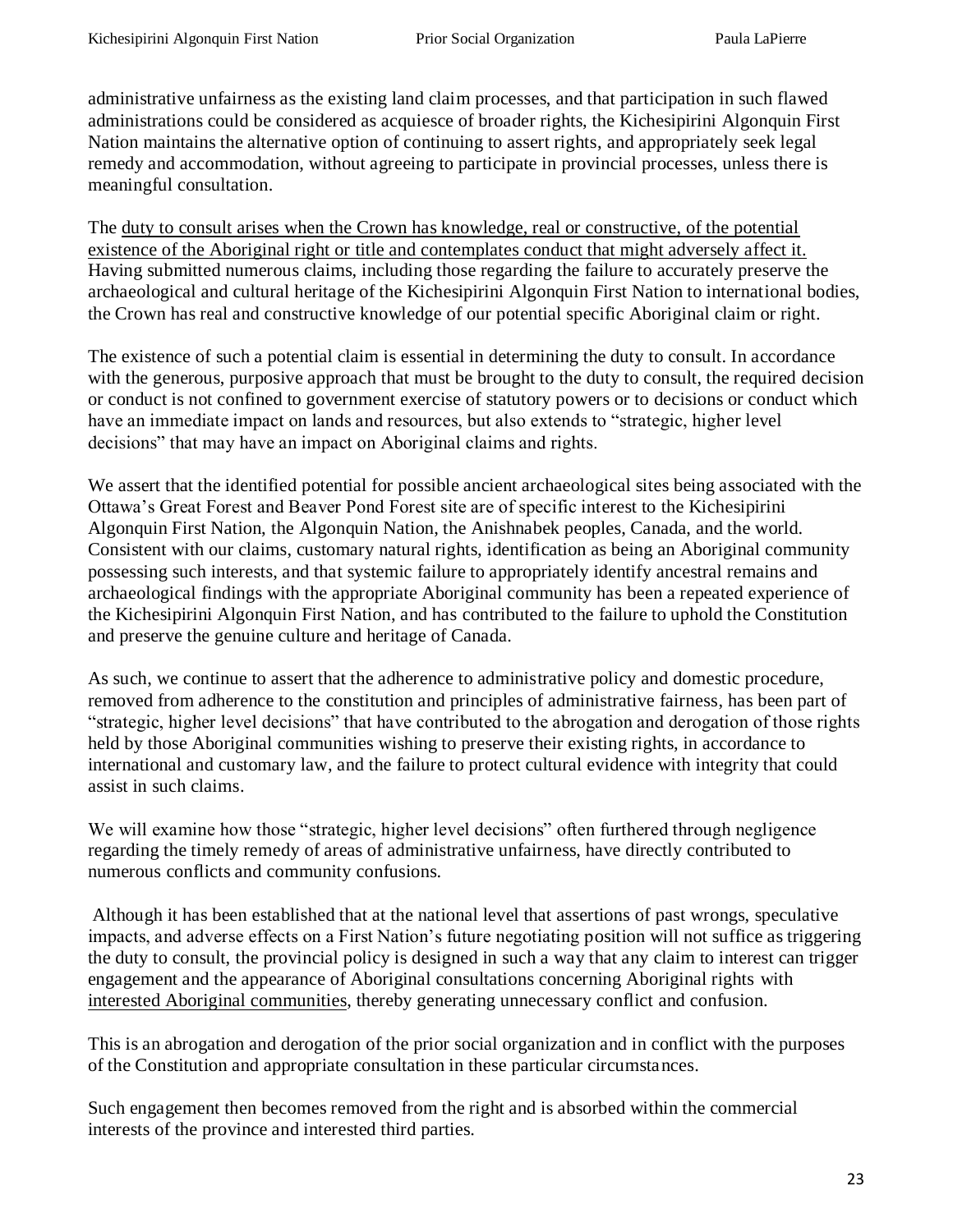Third parties do not have an obligation to consult, nor are they permitted to make independent deals with Aboriginal communities that may negatively affect communal Aboriginal rights, such as those asserted by the Kichesipirini community.

We assert that the current Standards and Guidelines offered by the Ministry of Tourism and Culture is an attempt by the Province to delegate appropriate resolution of this responsibility to third parties and willing Aboriginal communities.

Since we did assert an interest in cultural heritage and archaeological sites and artefacts we believe that the situation affecting Ottawa's Great Forest and Beaver Pond Forest are within Kichesipirini Algonquin First Nation jurisdiction of interests and legitimate claim.

―Currently the Ministry of Tourism and Culture is responsible for educating municipal councils, municipal staff, Municipal Heritage Committees, land use planners, heritage professionals, heritage organizations, property owners, and others by developing free tools (such as the Ontario Heritage Tool Kit)."

We assert that reliance on the province to provide such resources, especially within unceded territory, is an obvious conflict of interests, and is in conflict with the purposes of the constitution.

As noted also in the Provincial Policy Statement (PPS, 2005) conservation of archaeological resources and area of archaeological potential "shall be consistent with" provincial policy statements and that this would include geographic areas that contain significant cultural heritage landscapes and that some of these geographic areas may become a potential heritage property under the Ontario Heritage Act. This becomes an issue of contention within unceded Algonquin territory.

It is also problematic when the PPS, 2005 defines cultural heritage landscapes as a defined geographical area of heritage significance which has been modified by human activities and is valued by a community. A landscape involves groupings of individual heritage features such as structures, spaces, archaeological sites and natural elements, which together form a significant type of heritage form, distinctive from that of its constituent elements or parts.

It then continues that an inventory or map or properties or geographic areas that contain significant cultural heritage landscapes can be compiled by local, provincial or federal jurisdictions, again potentially becoming recognized property under the Ontario heritage Act.

If a site is determined worthy of preservation, such as when an aboriginal village site is found to extend over a large area, it is not preserved as a site of cultural significance to the specific Aboriginal community, the larger cultural complex, or part of Canadian heritage, but is instead preserved as "green" space".

This contradicts Anishnabe cultural practices of having recognized certain ecological features of a landscape as having significance in themselves and openly defies the international practice of recognizing the potential for "Cultural Landscapes and Monuments of Nature, which recognizes famous rocks, caves, trees, or waterfalls as being significant themselves, apart from human structure and modification. (ICOMOS)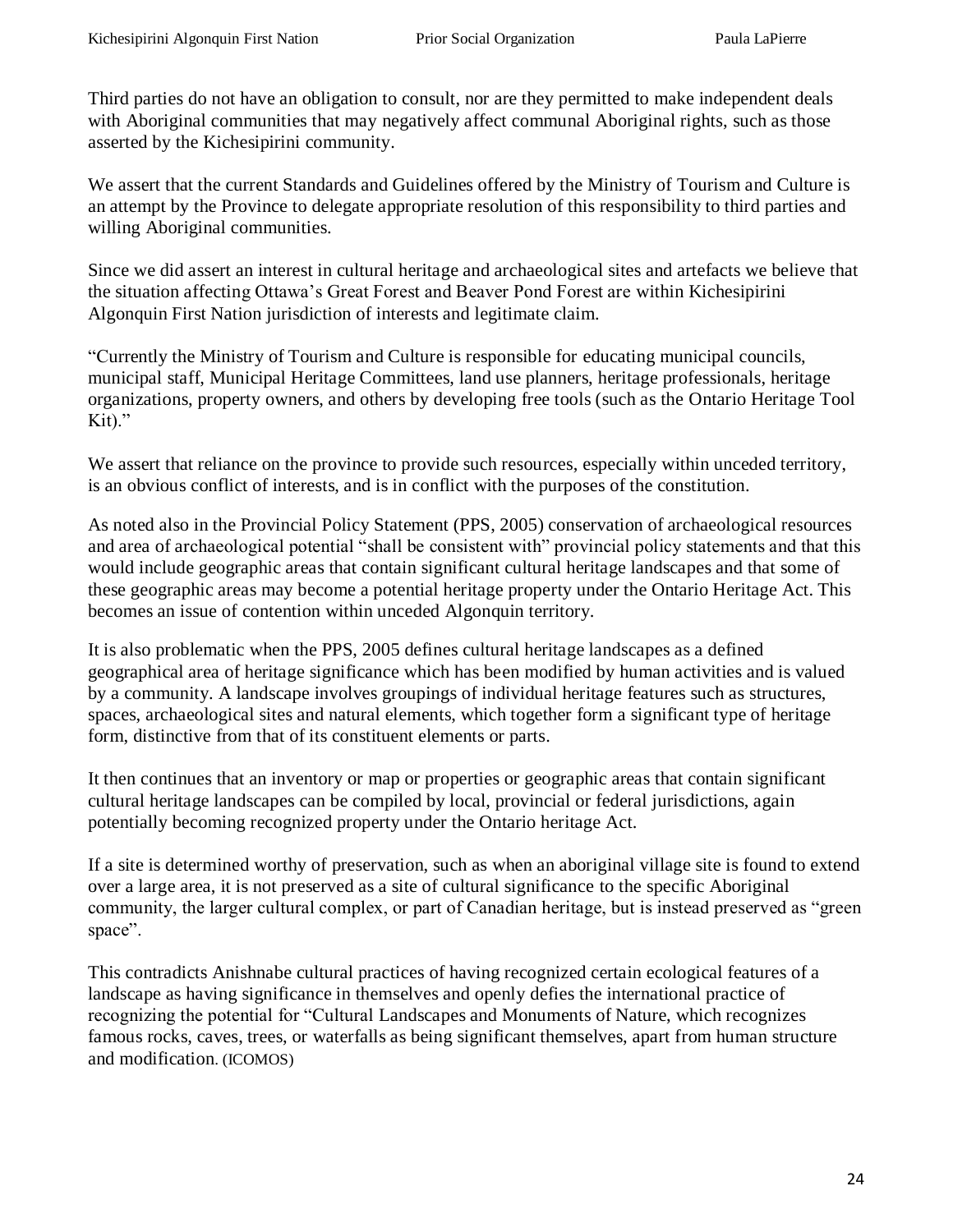## **Need To Clarify Common Law, Statutory, Or Contractual Obligations Concerning All Aboriginal Communities**

The international standard of Cultural Heritage Site refers to a place, locality, natural landscape, settlement area, architectural complex, archaeological site, or standing structure that is recognized and often that is often legally protected as a place of historical and cultural significance. It must be remembered that the Ottawa Valley is a place of ancient human settlement from which we could all learn a great deal, and which is of interest to the world that also placed significance on ecosystem relationships.

Recognizing the long history of site desecration and compromises in the accurate preservation of the larger Anishnabe and mound builder society cultural complex, as has been evidenced by the specific Kichesipirini experience, the Ontario practice makes preservation in accordance with international standards and ideals completely impossible.

The piece-mealing of Aboriginal culture through the dislocations and divisions imposed by the Indian Act, the reserve system, and the highly irregular preference for preserving the "registered" version of history and identity, as well the imposition of provincial boundaries within Algonquin territory, makes the actual preservation of the genuine culture difficult, and with the oppression of the genuine culture from a holistic understanding after generations of colonial administration, makes recognizing and identifying potential sites problematic.

If we rely solely on the Ontario standards, priorities, and interpretations we will risk losing valuable understandings of the complexities of the prior social organization, and will have instead have a patchwork of areas designated as "green space" with tourist attraction type interpretations, that have been developed through the cooperation of Aboriginal peoples who have been removed from their own collective practice and understanding of their entire culture for generations through colonial administrations and oppressions.

The Ontario policy articulates that Aboriginal communities it directs parties to "refer to First Nation" communities (also known as "bands" under the Indian Act), Métis communities, and communities of other Aboriginal peoples who identify themselves as a community."

The Kichesipirini should draw particular attention to the inherent irregularities in this reference. Indian Act bands are not representative of the actual priori jurisdictions, or actual First Nations.

Primary documents as well do not provide a history of a Métis aboriginal community existing as part of the prior social organization. The original records of the Kichi Sibi Anishnabe show a clear record of a new distinct people under the jurisdiction of the Kichesipirini known as the Canadians. Whereas the Métis leaders in the consultations regarding the creation of the Dominion of Canada asserted agreement with the British Crown's assertions of sovereignty through rights of conquest and supported the disintegration of the prior social organizations in exchange for incorporated rights while the priori Canadian population, within Kichesipirini jurisdiction, continued resistance against colonization.

It is not enough that we acknowledge existence and rights of populations that resulted from ethnogenesis but we must also ensure appropriate examination of the cultural practices and social organization and affiliations of distinct mixed-blood Aboriginal populations, and the ability of all parties to previously exercise free, prior and informed consent, before making sweeping assumptions without detailed cultural and governance awareness.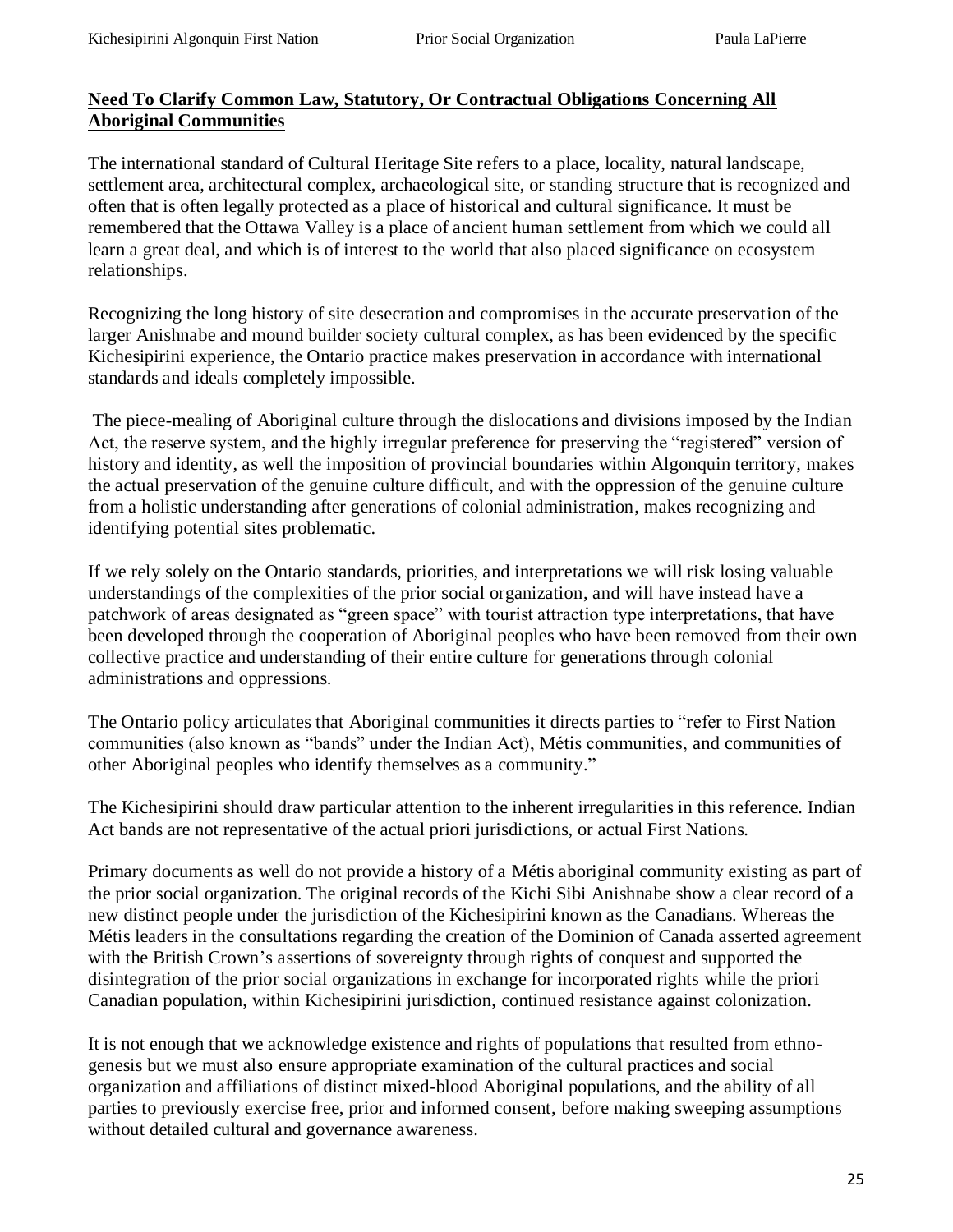It is not enough that an Aboriginal community identify themselves as a community, nor is it enough that they hold some sort of loose attachment to the territory or previous culture.

Rights are specific, and must be provable. The Kichesipirini Algonquins are reflective of the actual priori jurisdiction, and are therefore in the truest sense a "First Nation", and they are not under Indian Act administration.

It must again be remembered:

 Kichesipirini Algonquin First Nation, Kichi Sibi Anishnabe, Canada, maintain and assert a history of customary jurisdiction that is "certain" in nature, "consistent with law", "in existence since time immemorial" and is "provable in court".

These rights are of Aboriginal, Canadian, international and constitutional character:

Although s. 35 protects "existing" rights, it is more than a mere codification of the common law. Section 35 reflects a new promise: a constitutional commitment to protecting practices that were historically important features of particular aboriginal communities. It cannot confer any new rights.

And since the Kichesipirini have not relinquished any existing rights, can prove those rights and responsibilities in court, and has already filed a claim of interest concerning the traditional territory and the responsibilities regarding heritage and archaeological sites, and remembering that:

It is, as section 52 of the Constitution Act, 1982 declares, the Constitution to be the "supreme" law" of the nation, unalterable by the normal legislative process, and unsuffering of laws inconsistent with it. The duty of the judiciary is to interpret and apply the laws of Canada and each of the provinces, and it is thus our duty, as Canadians, to ensure that the constitutional law prevails.

In unceded territory where a community holding existing rights has made a claim of interest reliance on the provincial policy is in contradiction to the requirements of the Constitution and case law, and as such, must be considered void.

Although there are attempts to generate new practices of common law amongst Aboriginal peoples that are not reliant on a proper examination of fact, and that unwittingly contemporary aboriginal communities are often enticed into procedures and used this way, there can be no "crystallization" of such convention into new common law.

The Constitution clearly over-rides convention.

The existing executive and administrative bodies of Canada are there primarily by convention.

The Kichesipirini have filed a claim of interest years ago, and that claim should have been appropriately responded to.

Have all parties involved, including all Aboriginal peoples, been informed of the differences regarding common law, statutory, or contractual obligations and the spectrum of consultation obligations based on those particulars?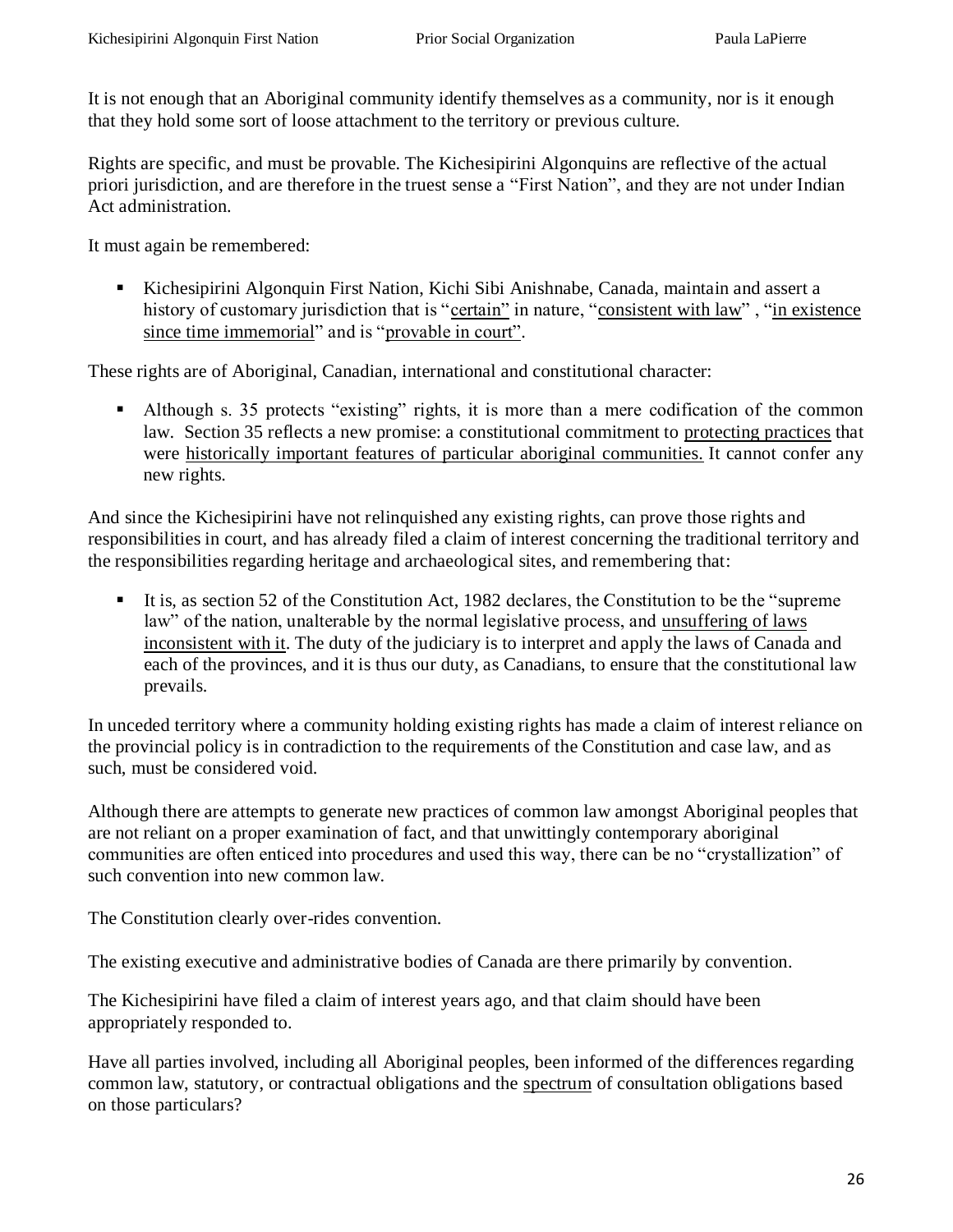## **Party At Risk If Consultation Is Inadequate**

According to the Real Estate Acquisitions Corporate Policy of the City of Ottawa there is again, the recognition for the need of First Nations Consultation, however that effectiveness and legitimacy of those consultations is again compromised by the existing policies. The City policy states "When acquiring or encumbering federal or provincial lands within the Algonquin's of Ontario Land Claim area, it is recognized that the federal and provincial governments have an obligation to consult with the First Nations. Further, the federal and provincial governments cannot delegate to the purchaser that obligation to consult. As the beneficiary of a (pending) land transfer and the party at risk if consultation is absent or inadequate, the City will monitor the consultation process." (http://ottawa.ca/city\_hall/policies/real\_estate\_acquisition\_en.html#P69\_10586)

The Real Estate Acquisitions Corporate Policy of the city lists as legal justification regarding land distributions:

#### **Legislative & Administrative Authorities**

Arts and Heritage Plan City of Ottawa Act City of Ottawa By-Law 2002-38 City of Ottawa By-Law 2002-49 City of Ottawa Capital Budget City of Ottawa 20/20 Official Plan Disposal of Real Property – Harmonization of Policy, Procedures and Disposal By-law Delegation of Authority By-law Expropriations Act Environmental Assessment Act Greenspace Master Plan Municipal Act 2001 Municipal Tax Sales Act 1984 Ontario Municipal Board Act Ontario Heritage Act Planning Act

While stating that "As the beneficiary of a (pending) land transfer and the party at risk if consultation is absent or inadequate, the City will monitor the consultation process" the city fails to clearly acknowledge that the first basic legal requirement is to ensure that all policy and legislation must be consistent with the principles and purposes of the Constitution.

It would be hoped then that where there are irregularities within provincial administrative policy that can potentially abrogate or derogate the existing rights of Aboriginal peoples that federal policy would correct the numerous administrative injustices existing at the provincial and municipal level.

The Ministry of Canadian Heritage "is responsible for national policies and programs that promote Canadian content, foster cultural participation, active citizenship and participation in Canada's civic life, and strengthen connections among Canadians."

Again, there are policy and procedural gaps as acknowledged: "The Policy unit is developing a strategic framework that Canadian Heritage will use to ensure its policies and programs reflect Aboriginal concerns. The Policy unit provides a coordinated departmental response to Aboriginal policy initiatives of other federal departments. In this way, it contributes to the federal Aboriginal policy agenda. Finally, the Policy unit helps Canadian Heritage contribute to Canada's positions and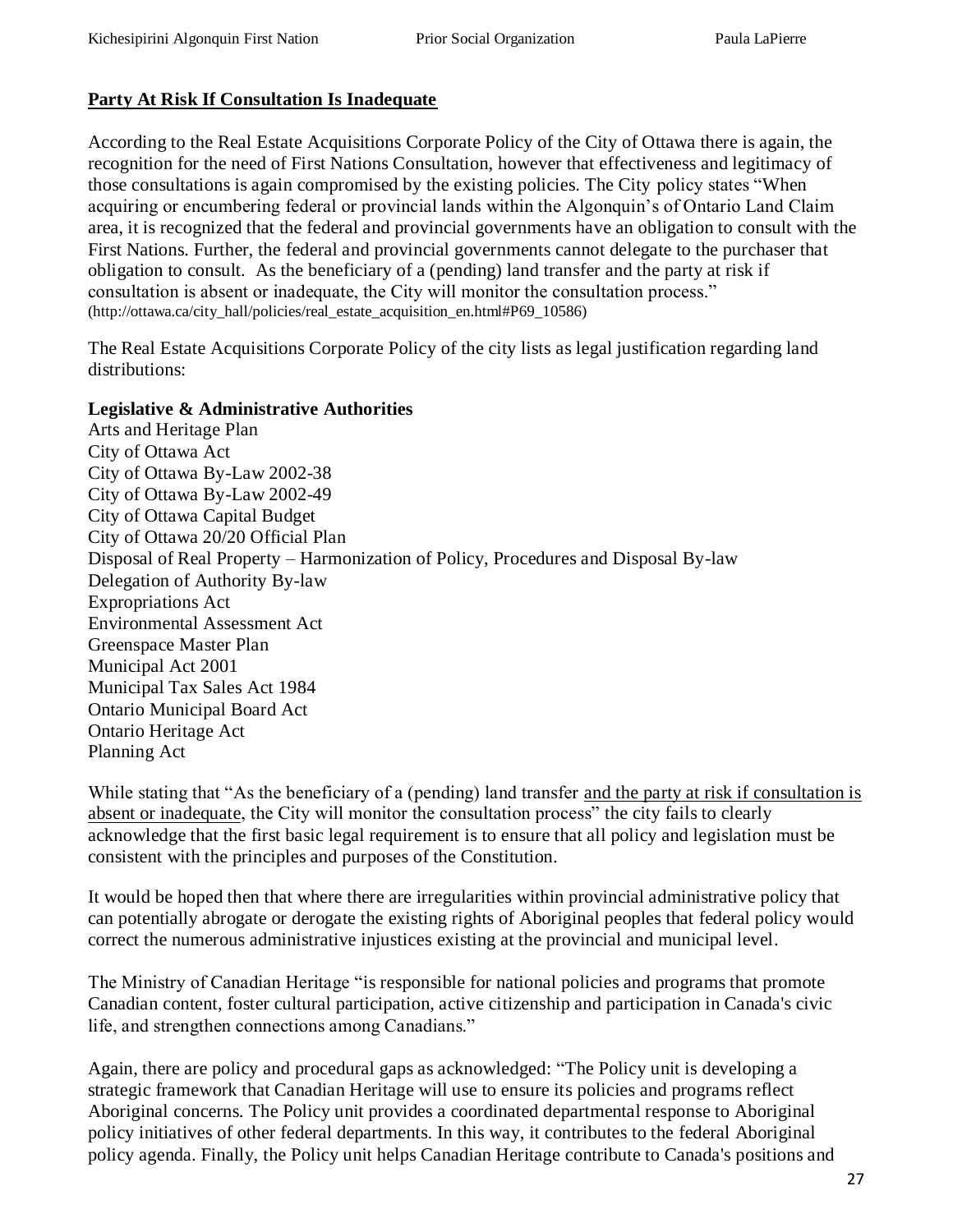activities in various international fora. These fora include the United Nations; the United Nations Educational, Scientific and Cultural Organization; the Organization of American States; and the Summit of the Americas." [\(http://www.pch.gc.ca/pgm/pa-app/pol/pol-eng.cfm#a2\)](http://www.pch.gc.ca/pgm/pa-app/pol/pol-eng.cfm#a2)

But is it enough to ensure policies and programs reflect broad Aboriginal concerns?

Again, this area of policy development is dependent on the continued reliance on domestic policy constructs that perpetuate the colonial administration and demographic identity manipulations, and does not allow for the recognition of existing rights as held by those communities wishing to preserve their customary identity and jurisdiction.

The Supreme Court expects consultation to be "meaningful" and consultation may result in an agreed upon accommodation in lieu of an infringement on an existing right or title. Consultation and/or accommodation does not eliminate or reduce asserted rights or titles. Meaningful consultation must be transparent, open and include any and all relevant information.

Consultation may not be influenced by bribery or coercion. Those communities involved in such processes would be competing for positions to be used to abrogate the genuine Aboriginal rights in the same way that those at the current land claim negotiations process are being used. Such consultations and processes can only be considered "business deals", and cannot challenge, question, or reconcile the underlying constitutional rights and obligations.

These practices place unfair responsibilities and risks to both the Aboriginal communities and the involved corporations. Should a developer entice either the Crown or the Aboriginal communities with remuneration, gifts or promises, as part of any process, then the developer is acting outside the law and is open to prosecution.

The Crown, including the provincial Crown, must act with honour and integrity, avoiding even the appearance of sharp dealing when dealing with the Aboriginal peoples of Canada.

As stated in the introduction of Aboriginal Consultation and Accommodation - Interim Guidelines for Federal Officials to Fulfill the Legal Duty to Consult (February 2008), (http://www.aincinac.gc.ca/ai/arp/cnl/intgui-eng.asp) :

―In the Haida and Taku River decisions, the Supreme Court of Canada (SCC) held that the Crown has a legal duty to consult and, if appropriate, accommodate, when the Crown contemplates conduct that might adversely impact section 35 rights (established or potential). This duty has been applied to an array of Crown actions and in relation to a variety of potential or established Aboriginal and treaty rights. For the purposes of these Guidelines, the legal duty to consult refers to the common law duty; statutory or contractual obligations to consult will be referenced as such."

But has the federal government ensured that all parties involved, including all Aboriginal peoples, have been informed of the differences regarding common law, statutory, or contractual obligations and the spectrum of consultation obligations based on those particulars in a manner that is consistent with the purposes of the Constitution, ensuring that no policy or practice, either through omission or commission, is potentially inconsistent with the purposes of Section 35(1)?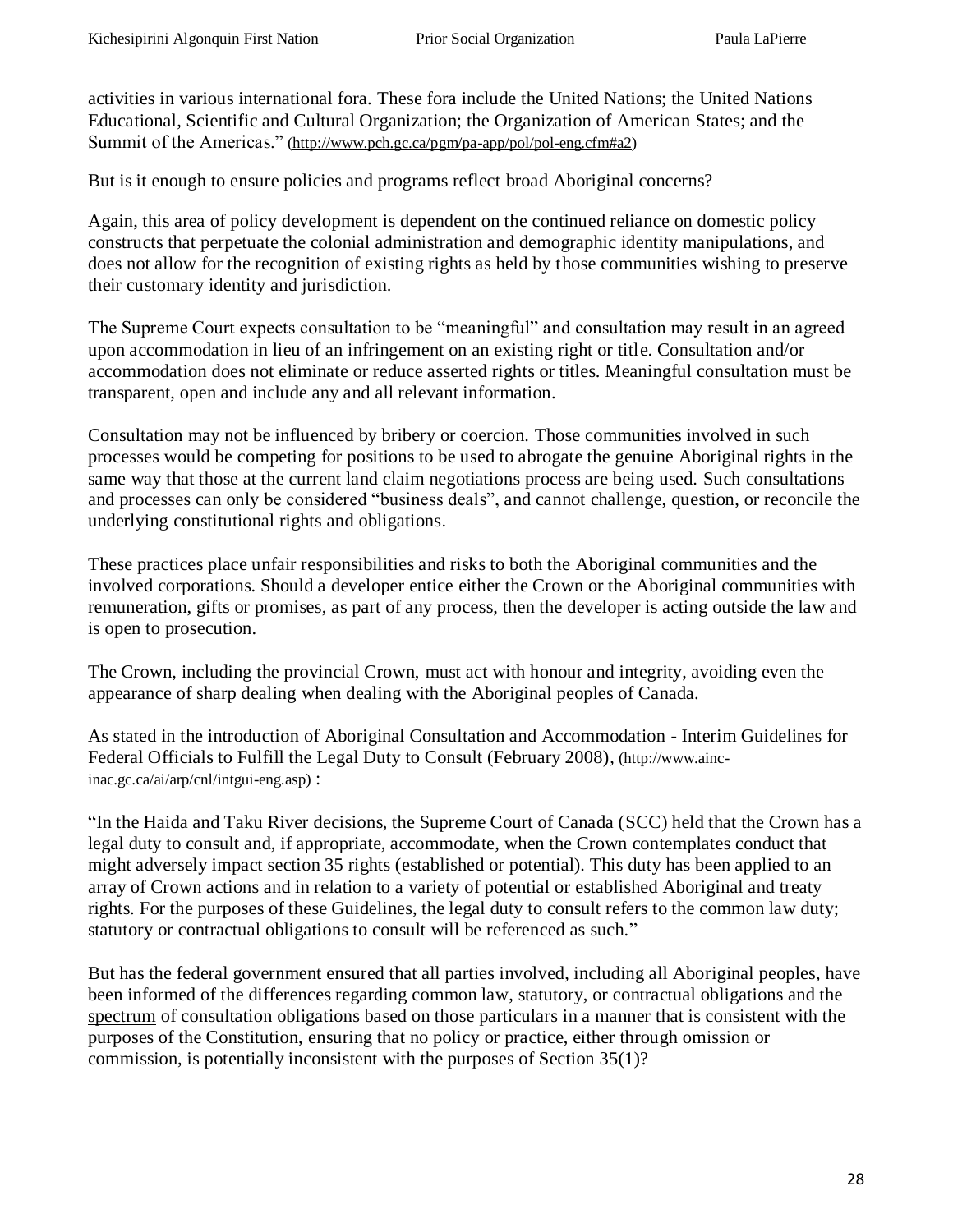#### **Convention or Constitution?**

The current federal government site then claims that "the courts have thus far left the detailed exercise of implementing processes designed to fulfill the legal duty, to government." The Interim Guidelines reflect the federal government's understanding of the legal parameters of the duty, and seek to provide guidance in determining how and when the legal duty to consult is triggered and need to be considered by government officials in the course of their work."

The Constitution --including the Charter-- is the "Supreme Law" which means that governments must respect it whenever they pass a law, make a policy, or have day-to-day dealings with us.

Despite the fact that such issues affecting the Aboriginal peoples of Canada have been manifest for decades the federal government is only now developing consultation guidelines.

#### Stating that:

"In the coming months, work will be undertaken to develop a federal policy on consultation and accommodation that will address outstanding legal and policy matters including the scope of the duty, who is the Crown, the nature and scope of accommodation, capacity of government and Aboriginal groups to engage in consultation, and the reconciliation of the evolving legal duty with statutory and other legally based obligations to consult (e.g. comprehensive land claim agreements). It is expected that such a policy, to be informed by engagement with First Nations, Inuit and Métis groups, will enable the legal duty to be fulfilled in a more consistent, coherent, and efficient way across the federal government."

We filed a claim 4 years ago and have not yet received a response.

It must be noted that this federal interpretation continues to further the adherence to First Nations, Inuit and Métis identity constructs, without defining "First Nations", and does not effectively address the "existing" rights, and does not address the potential rights of all Aboriginal collectives. Unless there is a clear definition of the term "First Nation" consistent with the possibility of including those traditional Aboriginal polities, such as the Kichesipirini, wishing to preserve customary indigenous common law and identity consistent with international law, the administration of Aboriginal programs, claims of interests, existing rights, and consultations, remain vulnerable to compromised integrity and continued administrative injustices.

The federal government goes on to claim:

―The federal government as a whole is responsible to ensure that any and all consultation and, where appropriate, accommodation obligations are fulfilled."

Of particular interests to us, having submitted a formal claim almost four years ago, are the requirements to:

- **Ensure that an assessment of the strength of claim has been done and documented;**
- Ensure that relevant information regarding the government or third party activity is provided to appropriate Aboriginal groups in a timely manner, including the appropriate contact within government to respond to and any particular timelines that may be at issue;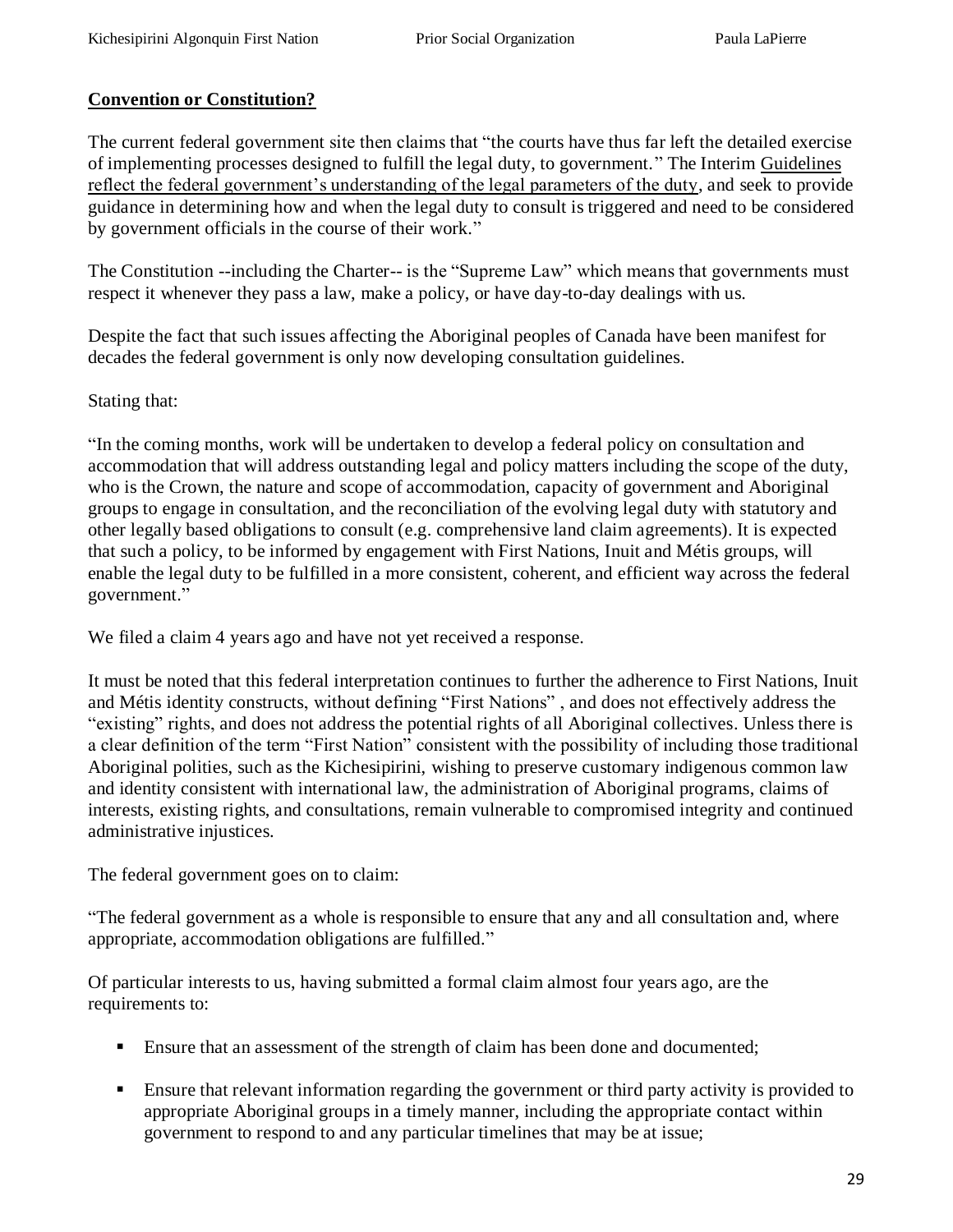- Engage the Aboriginal groups regarding the proposed activity so that they have an opportunity to outline their established or potential Aboriginal and treaty rights and to articulate concerns regarding potential adverse impacts on their rights or interests;
- Ensure there is a reasonable process for engaging Aboriginal groups (may be within or in addition to public processes or established regulatory processes) and keep records of all communications;
- Ensure that all communications received from Aboriginal groups are responded to in a coordinated and timely fashion;
- Ensure that all meetings and correspondence are on the record to enable the Crown to rely on such information, if necessary, in Court. Information provided to government may be subject to Access to Information Act requests.
- Consider, assess, and respond to the representations of the Aboriginal groups;

Numerous Supreme Court of Canada decisions apply to provincial and territorial governments. Third parties, such as industry proponents, do not have a legal obligation to consult Aboriginal groups whose rights may be adversely impacted by their activities. The Crown alone is legally responsible for any consequences that flow from its actions and interactions with third parties that may adversely affect Aboriginal and treaty rights.

In the case of legally based consultation, the final responsibility for consultation and accommodation rests with the Crown as the honour of the Crown cannot be delegated.

There is still the attempt to delegate those matters not under the administration of the Indian Act to the Federal Interlocutor for Métis and Non-Status Indians, stating that the Federal Interlocutor helps to find practical ways to improve federal programs and services for Métis, Non-Status Indians and urban Aboriginal people without clarifying the potential compromise of existing Aboriginal rights associated with reliance on the OFI.

 It must be noted that consultation itself is not merely a question of law, but is a distinct, often complex, constitutional process which in such circumstances, is a right involving facts, law, policy, and the adherence to any process that circumvents these requirements must be questioned.

As stated in Partners in Confederation, "Aboriginal peoples are the bearers of ancient and enduring powers of government that they carried with them into Confederation and retain today."

Kichesipirini Algonquin First Nation, Kichi Sibi Anishnabe, Canada, maintain and assert a history of customary jurisdiction that is "certain" in nature, "consistent with law", "in existence since time immemorial" and is "provable in court".

What type of pre-consultation fact-finding process was established, and is it publicly available?

Again, has the federal government ensured that all parties involved, including all Aboriginal peoples, have been informed of the differences regarding common law, statutory, or contractual obligations and the spectrum of consultation obligations based on those particulars?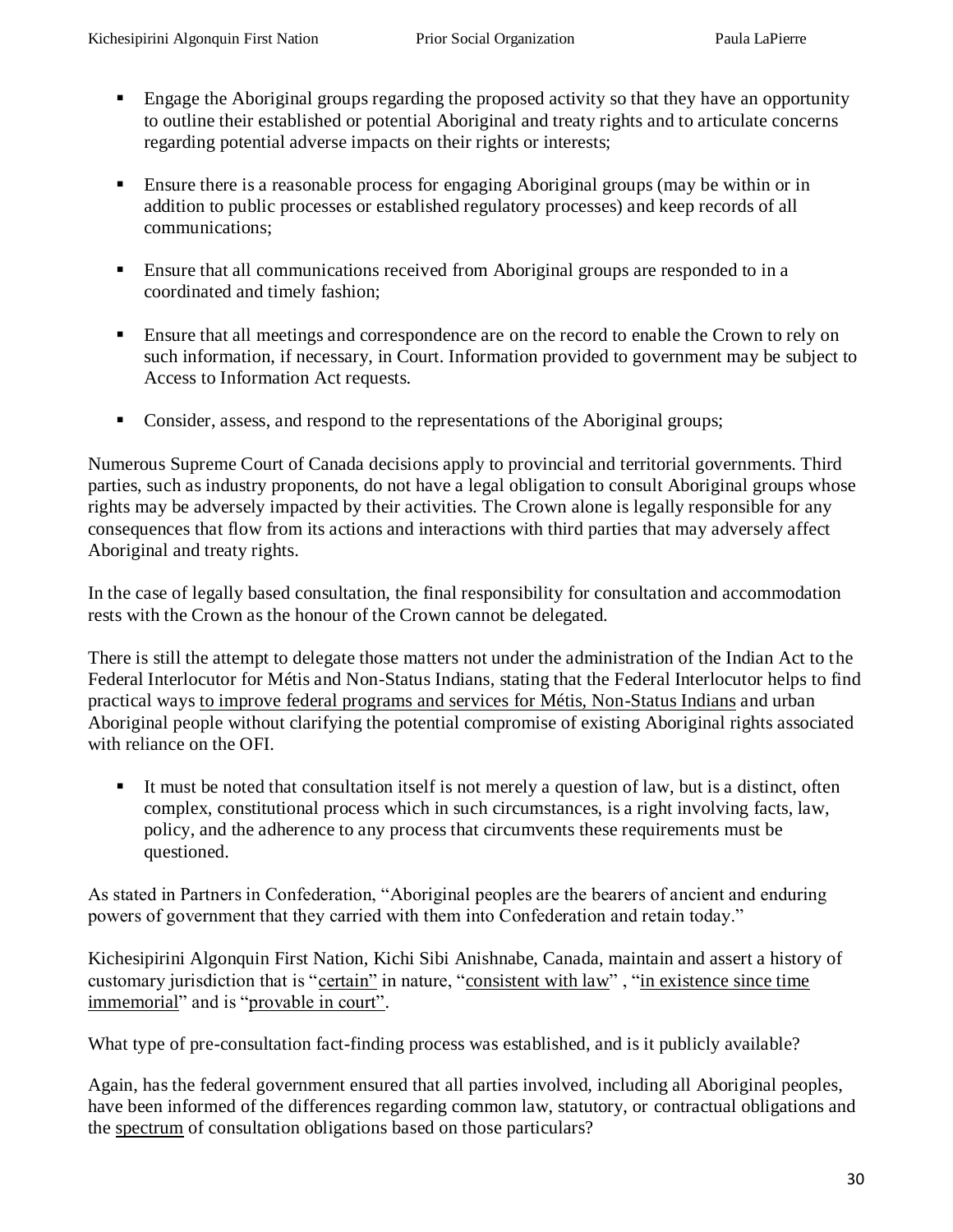We find ourselves in a unique situation:

―From the Records of the Federal – Provincial Arbitrators (Unsettled Accounts Arbitration), Indian Claims, Robison Treaties, Vol. 5, Entered in the Department of Indian Affaires, January 12, 1889:

The Hon. J.J. Curran, Q.C., Solicitor General For Canada explains:

―We contend that these Treaties are governed by international law, rather than municipal law. They were made with the Tribes under the Authority of the Sovereign, and the Faith of the Nation was pledged in dealing with those annuities. The Crown is a Trustee in those matters, and occupies a special relationship towards those Indians, and is bound to watch over their interests and enforce their rights, and will not be allowed to set up its own laches as a defence against these claims. All these claims are safeguarded in a manner that is quite a different manner from any claim that would arise between two subjects of Her Majesty who might come before any court to have their matters adjudicated upon." (Abrbitration Transcript p. 63)

Note: Laches – In law, failure to do a thing at the right time is "inexcusable negligence."

There seems to be great ambiguity regarding how to respond appropriately to claims asserted by the Kichesipirini Algonquin First Nation.

We should remember:

 Where there is ambiguity, it must be resolved in favour of the Aboriginal group. As such, in order for the Crown to justify an infringement of Aboriginal title, it must demonstrate a compelling and substantive legislative objective, it must have consulted with the appropriate Aboriginal group prior to acting, and in some cases, compensations may be required.

Failing to clarify the implications associated with the differences regarding common law, statutory, or contractual obligations, and with the City of Ottawa admitting potential and the party at risk if consultation is absent or inadequate, and that the "City will monitor the consultation process" can the representatives of the city of Ottawa, and justice experts explain to us how the municipality acquired the right to exercise the fiduciary responsibilities of the Crown?

Is this consistent with the Constitutional requirements?

In such circumstances can a "mistake of law", or ignorance of the law be used as a reliable defence?

What resources has the city used to determine how to identify the specific Aboriginal group most appropriate for consultation consistent with the requirements of the Constitution?

While the current Conservative government claims that "the courts have thus far left the detailed exercise of implementing processes designed to fulfill the legal duty, to government." The Interim Guidelines reflect the federal government's understanding of the legal parameters of the duty, and seek to provide guidance in determining how and when the legal duty to consult is triggered and need to be considered by government officials in the course of their work.

Is this accurate? And what is happening to natural resources and cultural property of interest to the Algonquin Nation while this administration struggles with its understanding of the Constitution and case law?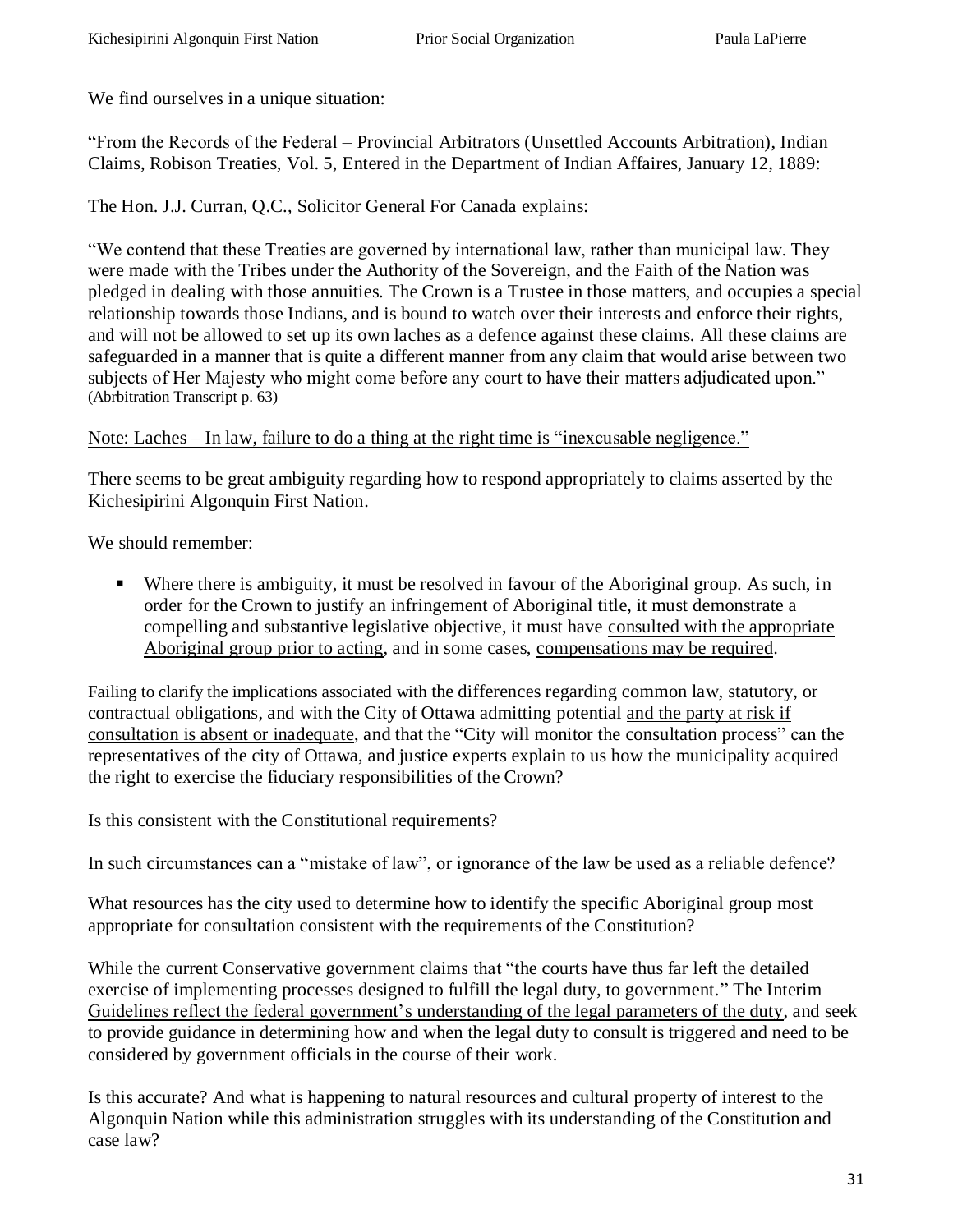So, we would ask, since Mayor Jim Watson has stated that Mr. Kirkpatrick is the principal contact for the City of Ottawa with the Algonquins of Ontario if he was ever informed about the various claims of interest made by the Kichesipirini and how they could impact on City decisions and participation in appropriate and meaningful consultation in unceded Algonquin territory?

Was there ever advice sought from the Ministry of Justice regarding the appropriateness of the consultation process for the purposes outlined in the Constitution and case law?

Did the Ministry of Justice ever disclose information about the claims of interest made by the Kichesipirini Algonquin First Nation?

Did the Ministry of Natural Resources ever disclose information about such claims?

Did the Ministry of Human Resources and Social Development disclose such information?

Considering how public Kichesipirini claims have been can it be considered that those currently involved in the existing consultation process with the AOO have exercised due diligence in determining the appropriateness of those current consultations and subsequent actions?

Was all information regarding potential claims and the probability of the need for additional consultation ever made available to Kanata North Lands, (KNL)?

With regards to entering into contracts or other similar agreements the parties must have the necessary capacity to contract, and the contract must not be trifling, indeterminate, impossible or illegal.

- All contract and international law is based on the principle of free and informed consent as an element of good faith and ensured procedural fairness.
- The duty to consult descends from these important principles.

Remembering again:

Since it has been established that the purpose of s.  $35(1)$  is to reconcile the prior presence of aboriginal peoples in North America with the assertion of Crown sovereignty, it is clear from this statement that s. 35(1) must recognize and affirm both aspects of that prior presence – first, the occupation of land, and second, the prior social organization and distinctive cultures of aboriginal peoples on that land.

Has the Province established a permanent, independent and impartial agency to facilitate and oversee the settling of land and treaty claims in Ontario, and if so, were they made aware of Kichesipirini claims? Where the Treaty Commission of Ontario as was recommended in the Linden Report?

Who is responsible for educating the various parties regarding Constitutional obligations and appropriate consultation?

Failure to clarify the differences regarding common law, statutory, or contractual obligations and the spectrum of consultation obligations based on those particulars outlined in Section 35(1) contributes to risks of conflict, protects, occupations, and expensive court proceedings. Is that responsible government?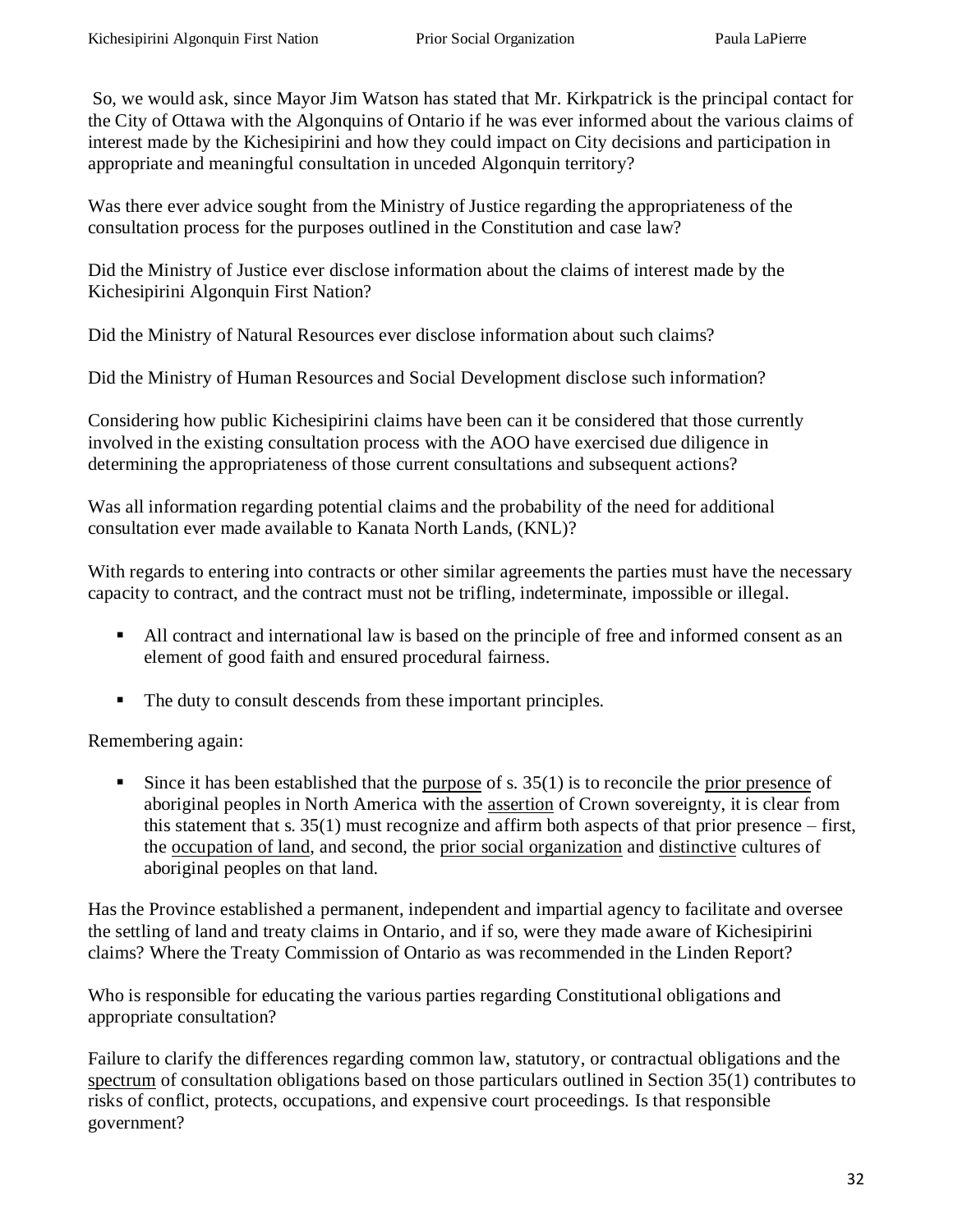#### **Protracted Omissions or Potential Opportunity**

Kichesipirini assertions are consistent with;

 The purposes of the United Nations to reaffirm faith in fundamental human rights, in the dignity and worth of the human person, in the equal rights of men and women and of nations large and small, and to establish conditions under which justice and respect for the obligations arising from treaties and other sources of international law can be maintained, and to promote social progress and better standards of life in larger freedom, and to employ international machinery for the promotion of the economic and social advancement of all peoples.

#### Noting that:

"A nation is much more than an outward form of territory and government.  $\dots$ So long as they those who hold sovereignty cherish sovereignty in their hearts their nation kingdom or principality is not dead. It may be prostate and helpless. . . .It may be suspended, in exile, a mere figment even of reality, derided and discouraged, and yet entitled to every respect. Why? Because we are not dealing with fictions, [these] valiant standard bearers of sovereignty . . . in faith and confidence have, and this is the point  $\dots$  inalienable, immutable rights." (―Sovereignty in Exile,‖ 35 American Journal of International Law (1941) 666-668)

Communities with strong traditions of civic nationalism tended to define nationality or citizenship to include jus soli (the law of soil, birth within the nation-state). The "state" emerged within nations, to perform specialized functions. The "state" was a creation of the natural nation of natural persons, those persons corporeal with corporeal needs and liabilities. The "state" being "incorporated" by the peoples cannot, as an extension of the nation consisting of natural persons to serve specialized functions contradict or conflict with the first order of law of the collective.

The natural national origin of Canada begins with the prior social organization of the Indigenous Peoples, and includes the totemic system of the Algonquin Nation, the Kichesi Sibi Anishnabe.

It has been noted that:

―This disclosure is in accordance with all that has been observed of the history, organization, and polity of the Chippewa, and of the Algonquin tribes generally. The totem is in fact a device, corresponding to the heraldic bearings of civilized nations, which each person is authorized to bear, as the evidence of his family identity. The very etymology of the word, which is a derivative from Do daim, a town or village, or original family residence, denotes this..." (Henry Rowe Schoolcraft)

The heraldic or totemic system of the Anishnabe peoples integrates sophisticated symbolism based on creative interpretation of ecological and relational observations of the interconnected natural world around them. The symbols found on artfefacts are but a small representation of the larger aspirations of the society and its prior organization.

Are there still contemporary opportunities for continued national development based on the normative values and guiding principles attached to the prior social organization that would be lost if we did not take precautionary measures to ensure their accurate preservation?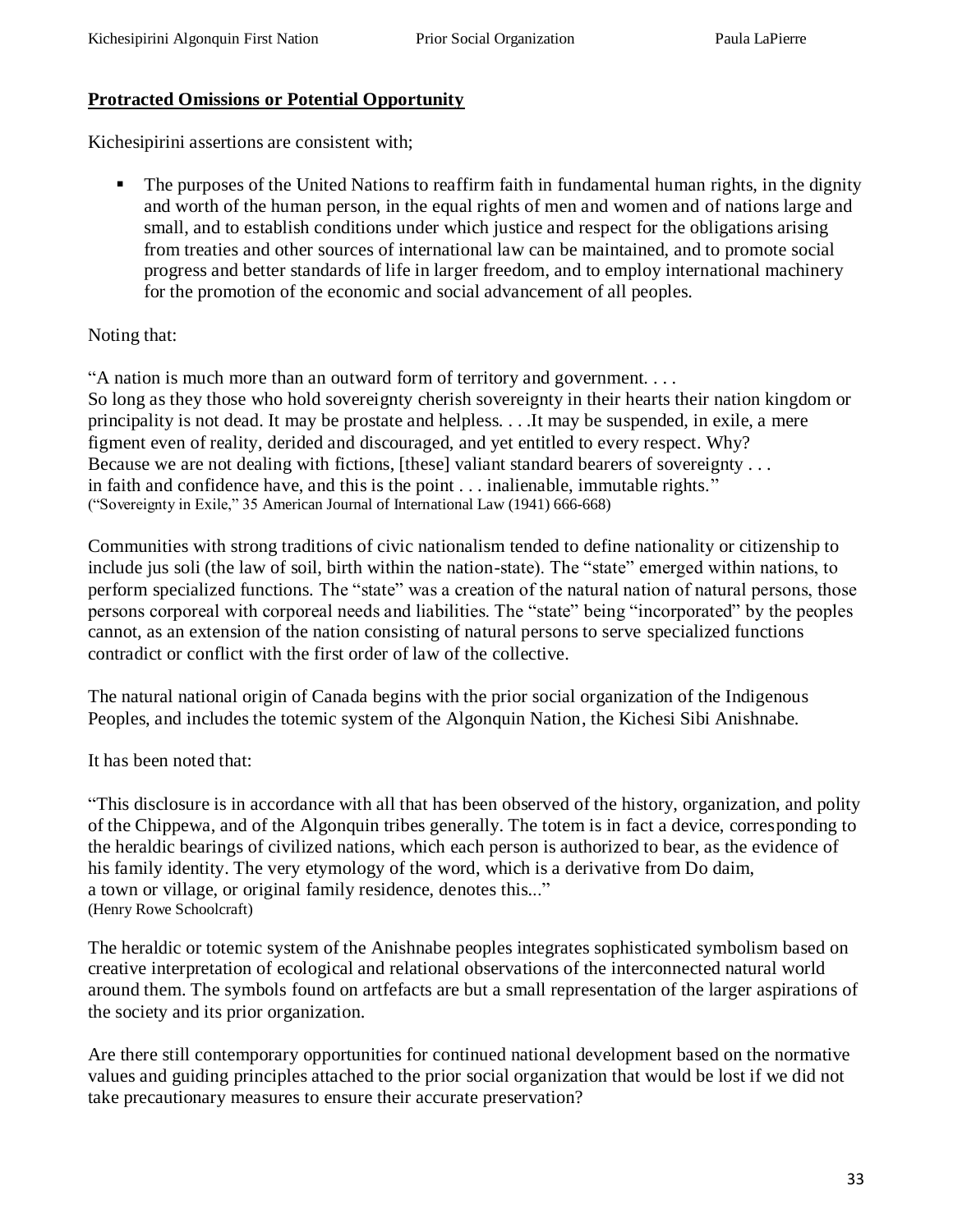## **The Echo Maker and High Aspirations**

The totemic identity of the Kichesipirini is the Whooping Crane.

The Whooping Crane, once indigenous to the territory, is a very appropriate symbol of those responsible for external relations. It is the tallest bird in North America and its unique call can be heard for two miles. Whooping Cranes are named for their loud, single-note calls, which are greatly amplified by a coiled trachea that stretches 150 cm, nearly five feet, allowing for their special amplification. It is an impressive bird in stature standing nearly 1.5 meters,5 feet, in height with a wingspan of 2.3 meters, or 7.5 feet in width.

Fossilized remains of the Whooping Crane date back several million years. Evidence from the Pleistocene Epoch, just after the ice age, shows that Whooping Cranes were once scattered throughout a much wider geographic range, extending from central Canada to Mexico and from Utah to the Atlantic coast, having had influence throughout much of traditional Anishnabe territory. Whooping Cranes of all ages engage in dancing, which includes various behaviors such as bowing, jumping, running, stick or grass tossing, and wing flapping, and is generally believed to thwart aggression, relieves tension, and strengthens social bonds.

Whooping Cranes have been known to migrate 800 kilometres, about five hundred miles, in a single day, fly an average speed of about 45 kilometres an hour, can ascend thousands of feet with little physical effort, and then glide on a slight downward flight path for many miles. It is no wonder that this bird was chosen as the emblematic symbol for a community delegated with diplomatic relations. And it is no surprise that ancient societies around much of the world have also chosen various types of cranes for the same purposes, decorating castles and royal courts with their images.

All cranes are highly vocal and have a large vocabulary of specialized [calls,](http://en.wikipedia.org/wiki/Bird_vocalization) and have barely changed in the last ten million years, whereas the world around them now would be scarcely recognizable. The ecoregion now is highly [fragmented](http://www.eoearth.org/article/Habitat_fragmentation) by public roads, logging roads, large scale logging, and settlement patterns. For thousands of years, wherever they are found, cranes have been honoured around the world for their ancient ancestry, their beauty, impressive size, summoning call, and unique methods of flight. In Europe and Africa their image appears in various forms of prehistoric art.

While they are represented in Australian dances, on Egyptian tombs, in Russian songs, and Greek and Roman myths, as well as in the totems and clans of Native Americans, their ancient and specific acknowledgement here has been almost obliterated through the past administrations associated with our colonization.

The Whooping Crane is one of the most ancient class of birds, having once soared impressively across the skies since time immemorial, perfectly at home in the places where ice-age waters first drew away exposing stepping stones of islands, such as what our history tells us of here. Their regular patterns of migration, followed since time out of mind, by large flocks made up of numerous smaller families, can be closely correlated with the same paths followed by the Anishnabe peoples in their long and ancient history.

Wetlands and prairies were necessary locations for Whooping Cranes as they completed their annual seasonal migrations, so they were regular features of the natural landscapes that had significant influence on the emerging mindscapes of developing societies. Their great influence on this ancient civilization can be found carried into the sophisticated Crane Effigy Mounds created between A.D. 700 and 1200 by the Woodland native culture and on carvings found here in Kichesipirini jurisdiction.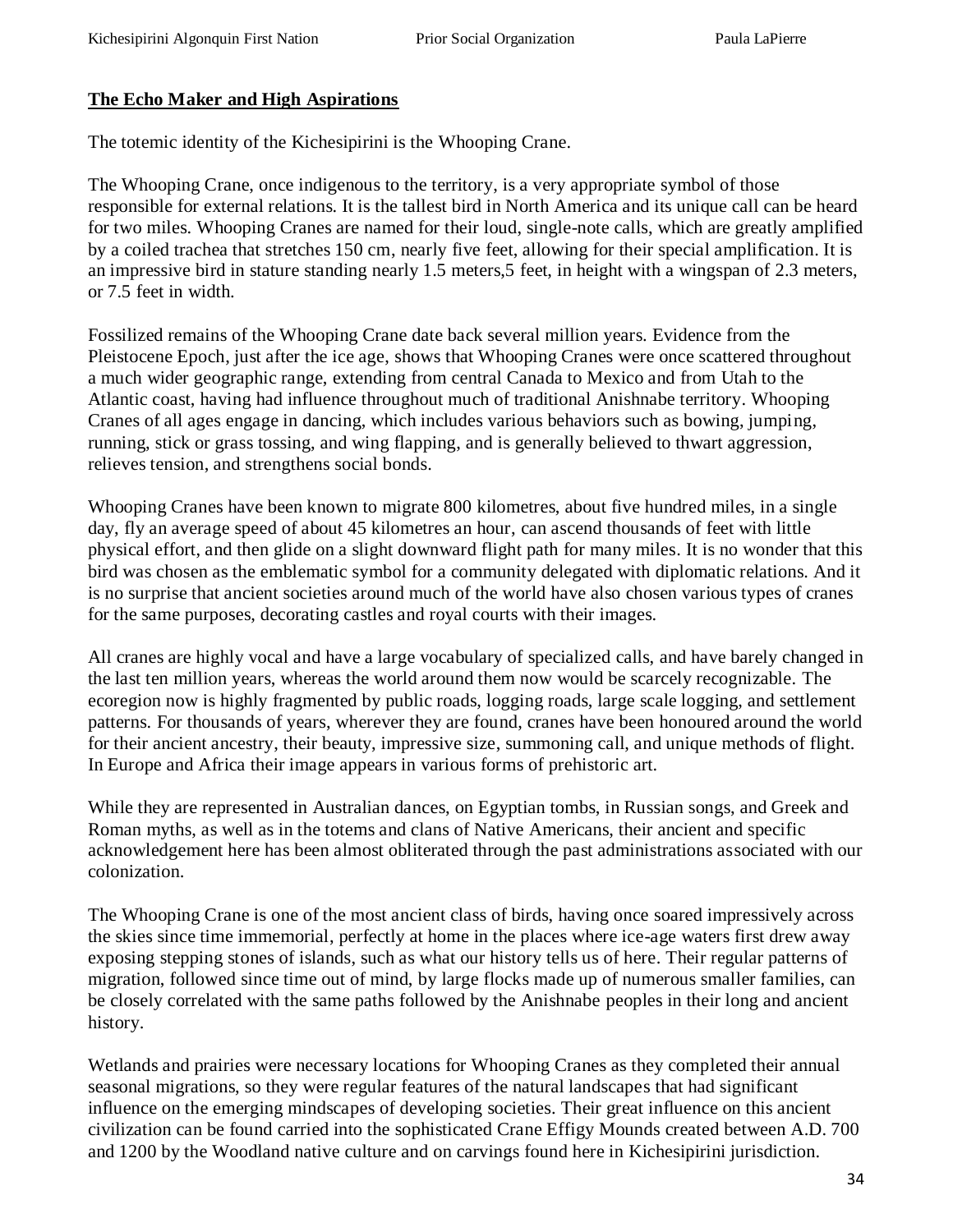Did our unique flute music attempt to imitate the call of the Crane? Were its dances incorporated into our traditional dances? Its place in our Legends taught of learning from past mistakes, of woundedness, redemption, and then, heroic intervention in the relationship with humankind. Will the Crane's flight be shown to coincide with the geographical epochs here, the migration stories of the Anishnabe, the existence of cowrie shells in the area, the vast trading networks, the decision to live simplistically and in ways sustainable with the environment?

There is much we do not know, and we are just beginning to acknowledge and examine the prior social organizations of the first human societies here in Canada.

Sadly, at just the time that the traditional territory of the Kichesipirini community was facing its greatest challenges and most aggressive destruction the Whooping Crane too became a victim of ruthless devastation, quickly becoming one of the most endangered species on the planet because of habitat loss, destructive agricultural practices, development pressures, and indiscriminate hunting...

As Algonquin territory was being exploited, and the Kichesipirini were removed from the public record, their totemic symbol was almost completely obliterated from the face of the earth, and so the pattern continued; vanishing landscapes, endangered species, social destruction and lost or compromised histories.

Can the dependence solely on isolated archaeological sites actually preserve the traditional culture of the actual prior social organization?

Can a collection of artifacts or interpretative trails and cultural centers actually meet the legal requirements of reconciliation called for in the Constitution?

Is it enough to categorize and describe the various totems, but remove them from a comprehensive understanding and deep appreciation of their relationships to each other, their ecological habitat, their abstract symbolic purposes and the principles that founded them and guided their inspiration?

Can they be understood and fully appreciated removed from the natural environment that produced them?

Does the culture of Indigenous Peoples only exist under the ground, or as material remnants and artefacts?

Is it simply a collection of relics from the past and interesting ceremonial displays of entertainment value and curious observation by tourists?

Or is there something still alive in the genuine cultures of our Aboriginal societies that merits greater attention and understanding?

Why has there been such delays in responding to the claims of interests made by the Kichesipirini Algonquin First Nation?

What is so important about our Aboriginal past that it does receive the special mention in the highest articulations of the law, has been the subject of so many court deliberations, attracted international discussion, and has generated so much policy attention and controversy?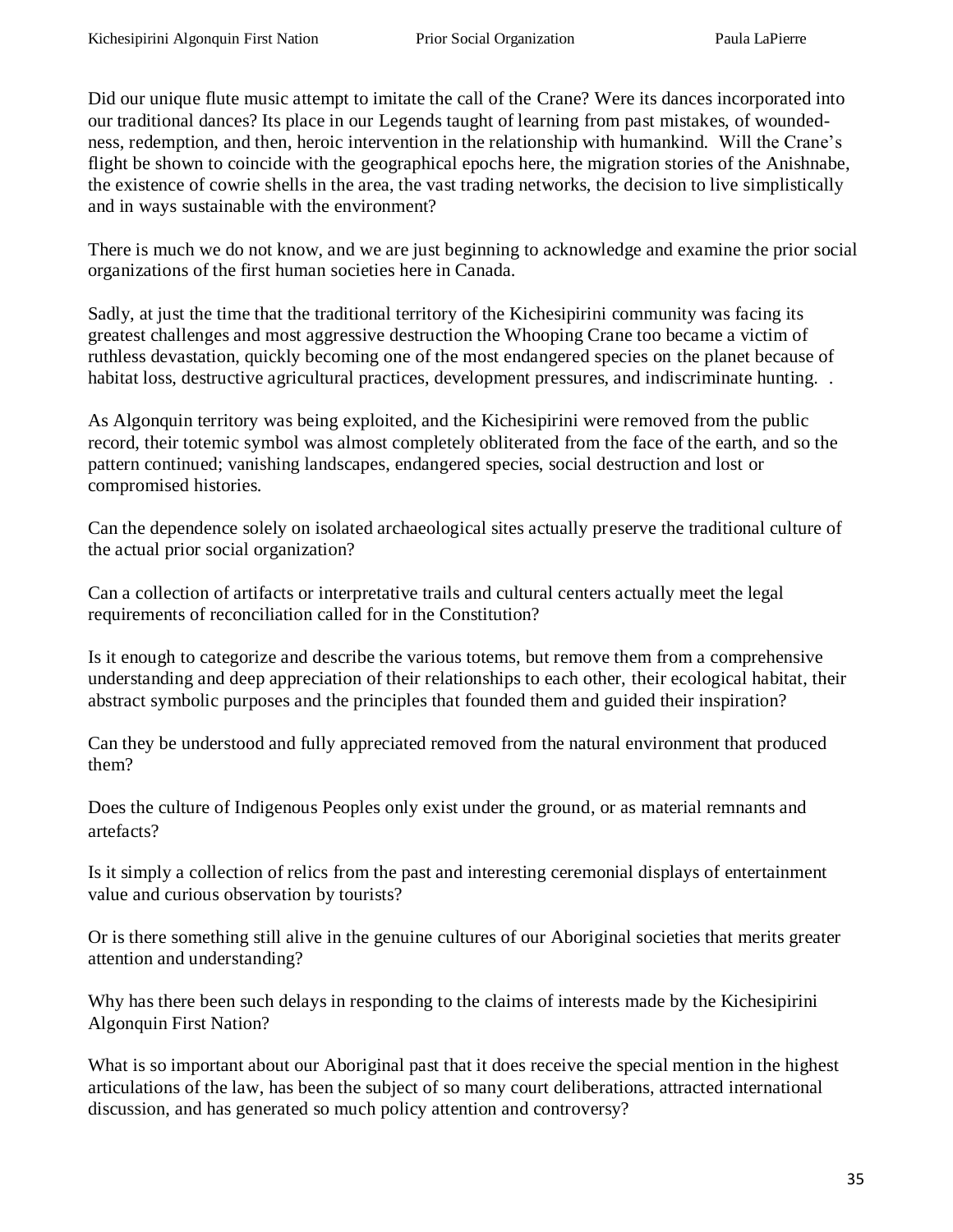Contemporary definitions of culture includes:

- An integrated pattern of human knowledge, belief, and behavior that depends upon the capacity for symbolic thought and social learning,
- The set of shared attitudes, values, goals, and practices that characterizes an institution, organization or group.

We understand then that there is great significance given to the preservation of culture, and cultural artifacts. We understand and appreciate that there is great interest placed on discovering ancient archaeological sites and items. But have we integrated the deeper reasoning behind this intentional social aspiration to preserve and protect elements of our human past?

Can the existing standards and guidelines of the Ministry of Tourism and Culture help us understand the shared attitudes, values, goals, and practices that characterized the Anishnabe culture, or the specific manifestation of the Kichesipirini expressions of that culture?

Can depending in the provincial or federal systems of cultural and heritage identification, preservation, or education provide for a culturally sensitive and appropriate integrated pattern of knowledge, belief, and behaviour built upon the capacity for symbolic thought and genuine social learning?

Comprehensive concepts of culture currently position the purposes of culture with the processes designed to facilitate first to the betterment or refinement of the individual, especially through [education,](http://en.wikipedia.org/wiki/Education) and then to the fulfillment of [national aspirations or ideals,](http://en.wikipedia.org/wiki/Nationalism) originally meant to be the cultivation of the soul or mind.

―Culture‖ emerged as a concept central to [anthropology,](http://en.wikipedia.org/wiki/Anthropology) encompassing all human phenomena that are not purely results of human genetics particularly interested in:

- The evolved human capacity to classify and represent experiences with [symbols,](http://en.wikipedia.org/wiki/Symbol) and to act imaginatively and creatively; and,
- The distinct ways that people living in different parts of the world classified and represented their experiences, and acted creatively.

Since culture is considered to evolve, and is directly linked to creativity, culture must be understood to be dynamic.

Symbols and symbolic thinking thus make possible a central feature of social relations in every human population: reciprocity. Symbolic thought makes possible reciprocity between individuals and divergent groups.

It must be understood then that material artifacts were the material residue of culture, but do not represent the culture itself.

Culture must then be understood as that complex whole which includes knowledge, belief, art, morals, law, custom, and any other capabilities and habits acquired by humanity as a members of society.

These elements of culture must then be "integrated," that is, constituting a defined and observable pattern of action and thought that gives normative purpose to people's lives, and provides them with a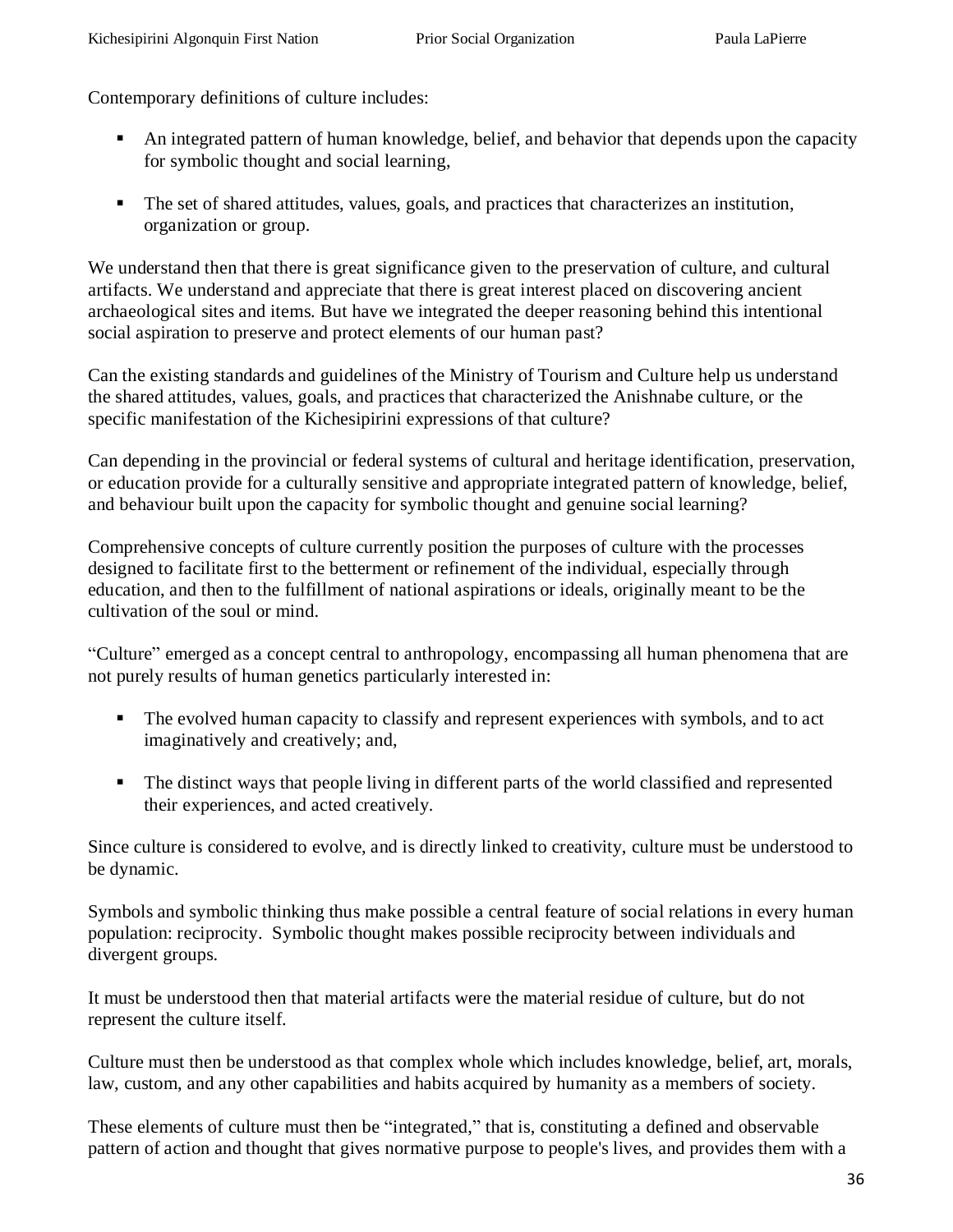basis from which to evaluate new actions and thoughts. The genuine preservation of a "cultural" system" of norms and values that regulate social action symbolically would then allow for continued ability in the capacity of promoting new [cultural models](http://en.wikipedia.org/wiki/Schemata_theory) responding to contemporary needs, based still on the foundations of original values, to enable new [generative action](http://en.wikipedia.org/wiki/Generative_actor) for contemporary and succeeding generations.

Can reliance on the existing standards and guidelines associated with the current provincial and federal policy provide that capacity in ways consistent with the prior social organization, and ecological values, of the Algonquin Nation, the Anishnabe culture, or the Aboriginal cultural foundations of Canada?

Internationally these issues are addressed in the 2003 Convention for the Safeguarding of the Intangible Cultural Heritage. According to the Convention, the intangible cultural heritage (ICH) – or living heritage – is the mainspring of humanity's [cultural diversity](http://en.wikipedia.org/wiki/Cultural_diversity) and its maintenance a guarantee for continuing creativity.

#### It is defined as follows:

―Intangible Cultural Heritage means the practices, representations, expressions, knowledge, skills – as well as the instruments, objects, artefacts and cultural spaces associated therewith – that communities, groups and, in some cases, individuals recognize as part of their cultural heritage. This intangible cultural heritage, transmitted from generation to generation, is constantly recreated by communities and groups in response to their environment, their interaction with nature and their history, and provides them with a sense of identity and continuity, thus promoting respect for cultural diversity and human creativity. For the purposes of this Convention, consideration will be given solely to such intangible cultural heritage as is compatible with existing international human rights instruments, as well as with the requirements of mutual respect among communities, groups and individuals, and of sustainable development." (emphasis added)

Can relegating Aboriginal culture and heritage to the priorities of tourism and commercial interests genuinely preserve Canadian culture and heritage?

Is existing Canadian policy consistent with the international principles guiding the safeguarding of intangible cultural heritage?

Does it preserve the continued interaction between the prior social organization, the environment, continued interaction with nature, or their history and continuity?

The Kichesipirini Algonquin First Nation has expressed numerous claims of interests regarding gravesites, loss of ancestral remains, failure to adequately mark and protect graves, failure to associate accurate history with gravesites, and the loss of protection of cultural and heritage sites, expropriation of land and gravesites, but these communications have been ignored.

#### Why?

Is the United Nations Declaration on The Rights of Indigenous Peoples an international human rights instrument?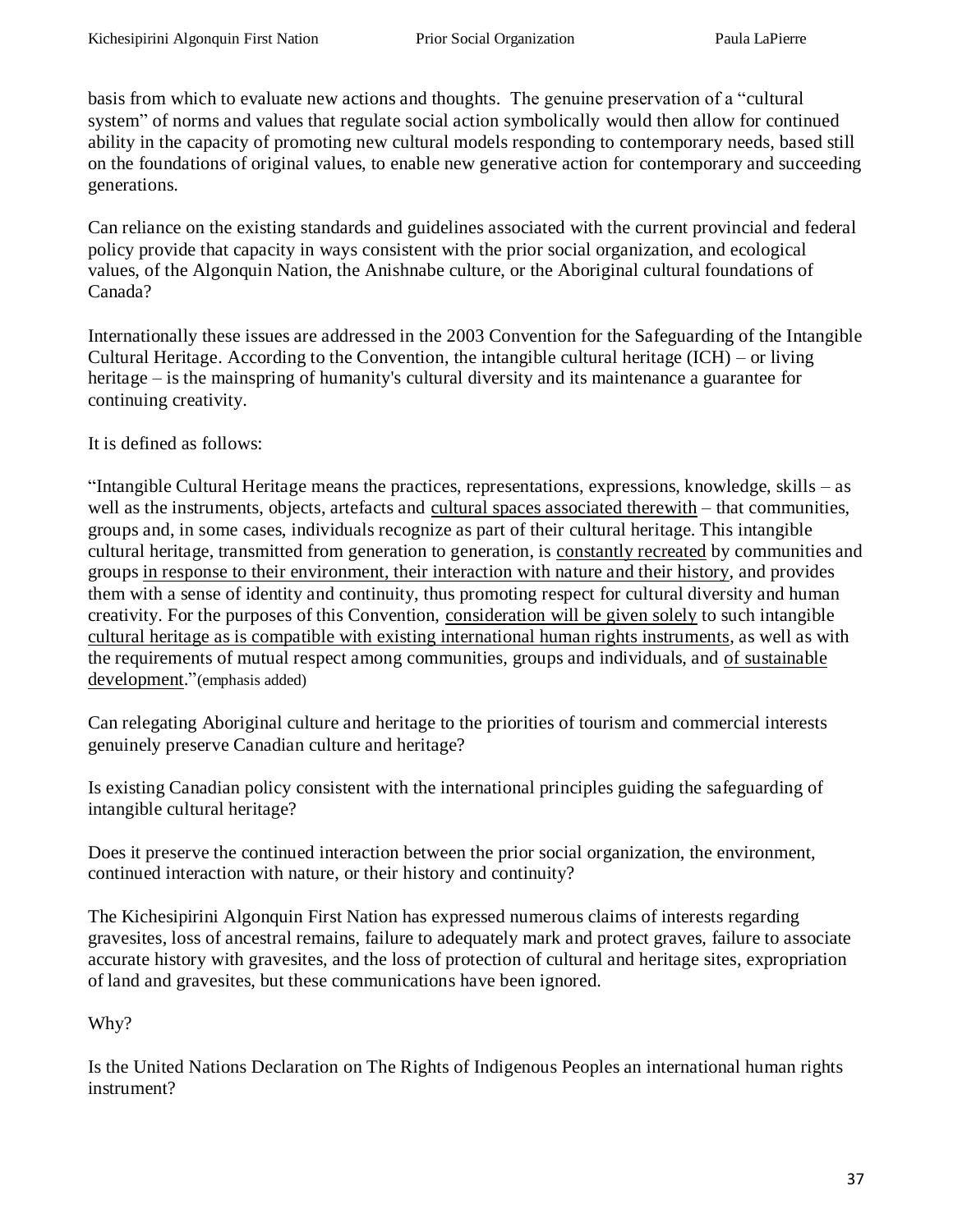Heritage is defined to include:

- Something inherited from the past.
- [Natural heritage,](http://en.wikipedia.org/wiki/Natural_heritage) an inheritance of fauna and flora, geology, landscape and landforms, and other natural resources,
- [Cultural heritage,](http://en.wikipedia.org/wiki/Cultural_heritage) the legacy of physical artifacts and intangible attributes of a group or society: man-made heritage,
- [Tradition,](http://en.wikipedia.org/wiki/Tradition) customs and practices inherited from ancestors
- [Inheritance](http://en.wikipedia.org/wiki/Inheritance) of physical goods after the death of an individual; of the physical or non-physical things inherited
- Birthright, something inherited due to the place, time, or circumstances of someone's [birth](http://en.wikipedia.org/wiki/Birth)

Cultural heritage, whether "national heritage" or just general concepts of "heritage", is the legacy of physical artifacts and intangible attributes of a group or [society](http://en.wikipedia.org/wiki/Society) that are inherited from past generations, maintained in the present and bestowed for the benefit of future generations. Cultural heritage can also include cultural landscapes; natural features that may have cultural attributes to a particular society.

In its truest meaning then culture includes the [intangible](http://en.wikipedia.org/wiki/Intangible_Cultural_Heritage) aspects of a particular culture, often maintained by social customs during a specific period in history. This would integrate those concepts of sacredness held by the prior social organization to be considered in certain circumstances to be included as protected within the Constitution. Culture includes the social values, [traditions,](http://en.wikipedia.org/wiki/Tradition) [customs](http://en.wikipedia.org/wiki/Convention_(norm)) and practices, [aesthetic](http://en.wikipedia.org/wiki/Aesthetic) and [spiritual](http://en.wikipedia.org/wiki/Spirituality) beliefs, [artistic expressions](http://en.wikipedia.org/wiki/Artistic_expression), [language](http://en.wikipedia.org/wiki/Language) and other aspects of human activity significant to a particular community.

Genuine cultural heritage and appropriate preservation must then attempt to capture the significance of physical and material artifacts as they are interpreted against the backdrop of the specific socioeconomic, political, ethnic, religious and philosophical values of the appropriate particular group of people, in accordance to their prior social organization, and then contemplated as to how that might still be of relevance to contemporary society.

Naturally, intangible cultural heritage is more difficult to preserve than physical objects.

We do not seek to preserve objects simply for their material interest, but it must be remembered that preserved objects also validate [memories.](http://en.wikipedia.org/wiki/Memory)

Cultural heritage and its preservation are not matters of material chronological catalogue, but are instead evolving studies profoundly interested in the study of humanity.

Attachment to particular regions inspired our traditions, customs, practices and artwork. The natural features of the land inspired our social design and governance systems.

Our cultural and natural heritage is dependent on natural places being irreplaceable sources of life and inspiration. Our heritage is our legacy from the past, what we live with today, and what we wish to pass on to future generations of Canadians. We must live in proximity to such places.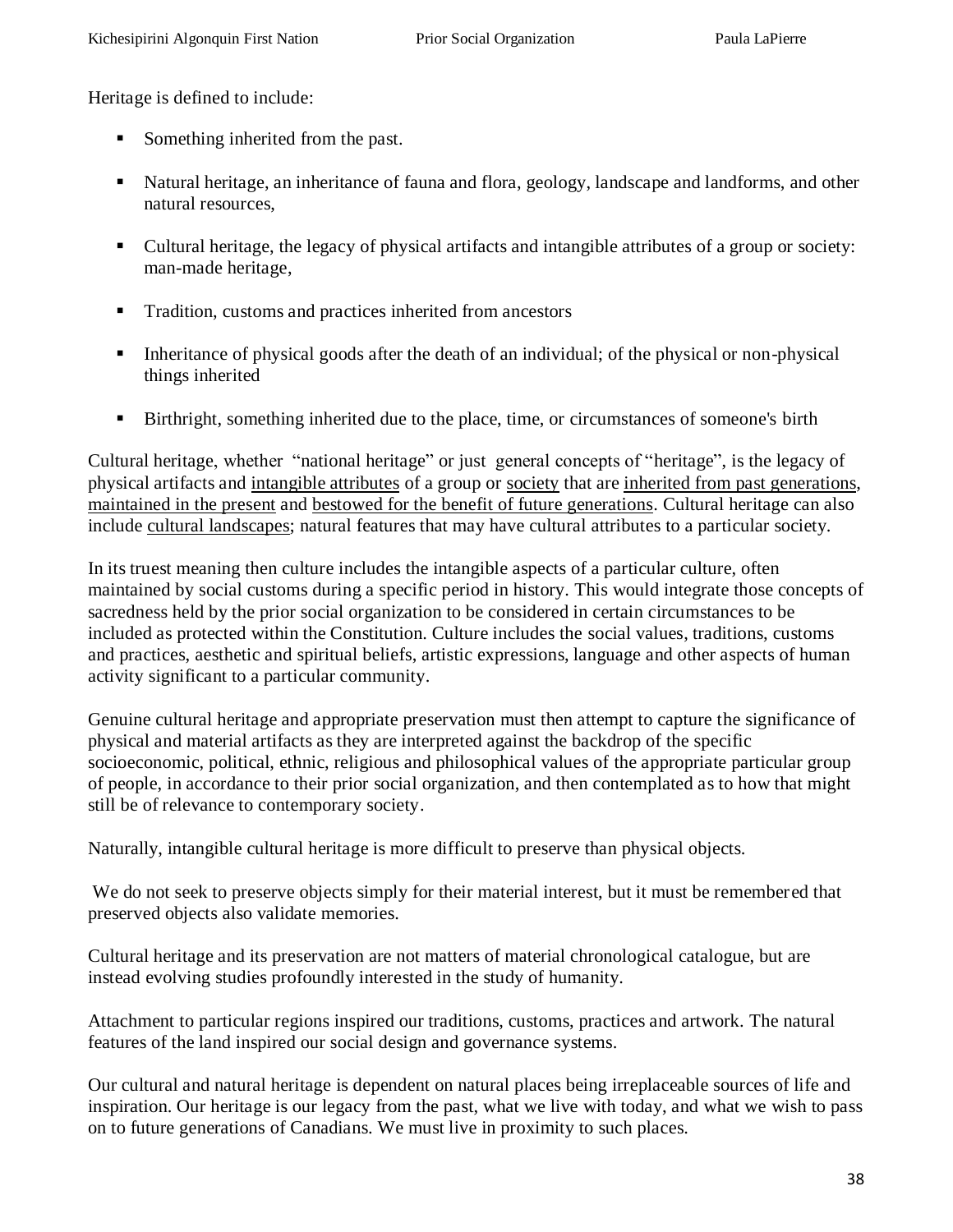#### **Totemic Identity as Character-Defining Aspect of Culture and Part of Canadian Heritage**

Archaeological anthropology is often associated with concepts of historic preservation or heritage conservation, which is an organized endeavour that seeks to preserve, conserve and protect buildings, objects, landscapes or other artifacts of historic significance, hopefully safeguarding the characterdefining elements of a cultural resource so as to retain its heritage value.

Remembering, that as expressed through one aspect of our cultural conventions:

―We are a country with an Aboriginal heritage. A growing number of states have given qualified recognition to the United Nations Declaration on the Rights of Indigenous Peoples. Our Government will take steps to endorse this aspirational document in a manner fully consistent with Canada's Constitution and laws.‖ ( Speech From the Throne, March 3, 2010, Governor General. Michaelle Jean)

What are the character-defining elements of our Aboriginal heritage in Canada that must be preserved?

And how is it that these character-defining elements can be of such important to deserve Constitutional and legal mention?

How do we define our Aboriginal "heritage value"? Are we to rely on external definitions?

What parts of our Aboriginal heritage should be considered the legacy of physical artifacts and intangible attributes of the prior social organization that are inherited from past generations, maintained in the present and bestowed for the benefit of future generations, for the benefit of all Canadians?.

Are the current policies guiding culture and archaeological practices and priorities consistent with the need to preserve the character-defining elements of the culture, in accordance with the prior social organization, which is part of our Canadian heritage?

The Kichesipirini Algonquin First Nation documented record clearly captures trade activities as an intangible attribute of our specific prior social organization.

This is clearly one of the strongest character- defining elements of our distinct culture and heritage. Our heritage most certainly establishes that the Algonquin Anishnabe peoples were not solely huntergathers, but that they exercised dynamic and diverse economic activities.

Our attachment to certain geological features, such as ancient island areas, and landscapes being waterways, while exercising a particular totemic identity, while enforcing a particular type of socialpolitical-environmental monitoring and stewardship regime, are identifying attributes of the Kichesipirini Algonquin First Nation. Since we were involved in related activities with other Anishnabe groups, this captures a unique aspect of Aboriginal culture in Canada. This intangible cultural attribute, or set of inter-related attributes, inclusive of economic activity and strong community based rights carried into reciprocal positive relations and trade networks are attributes reflected by our symbolic representations that grounded us to the natural life forms and features of our landscape.

Has the federal government ensured that all parties involved, including all Aboriginal peoples, have been informed of the differences regarding common law, statutory, or contractual obligations, and emerging international environmental law, and the spectrum of consultation obligations based on those particulars?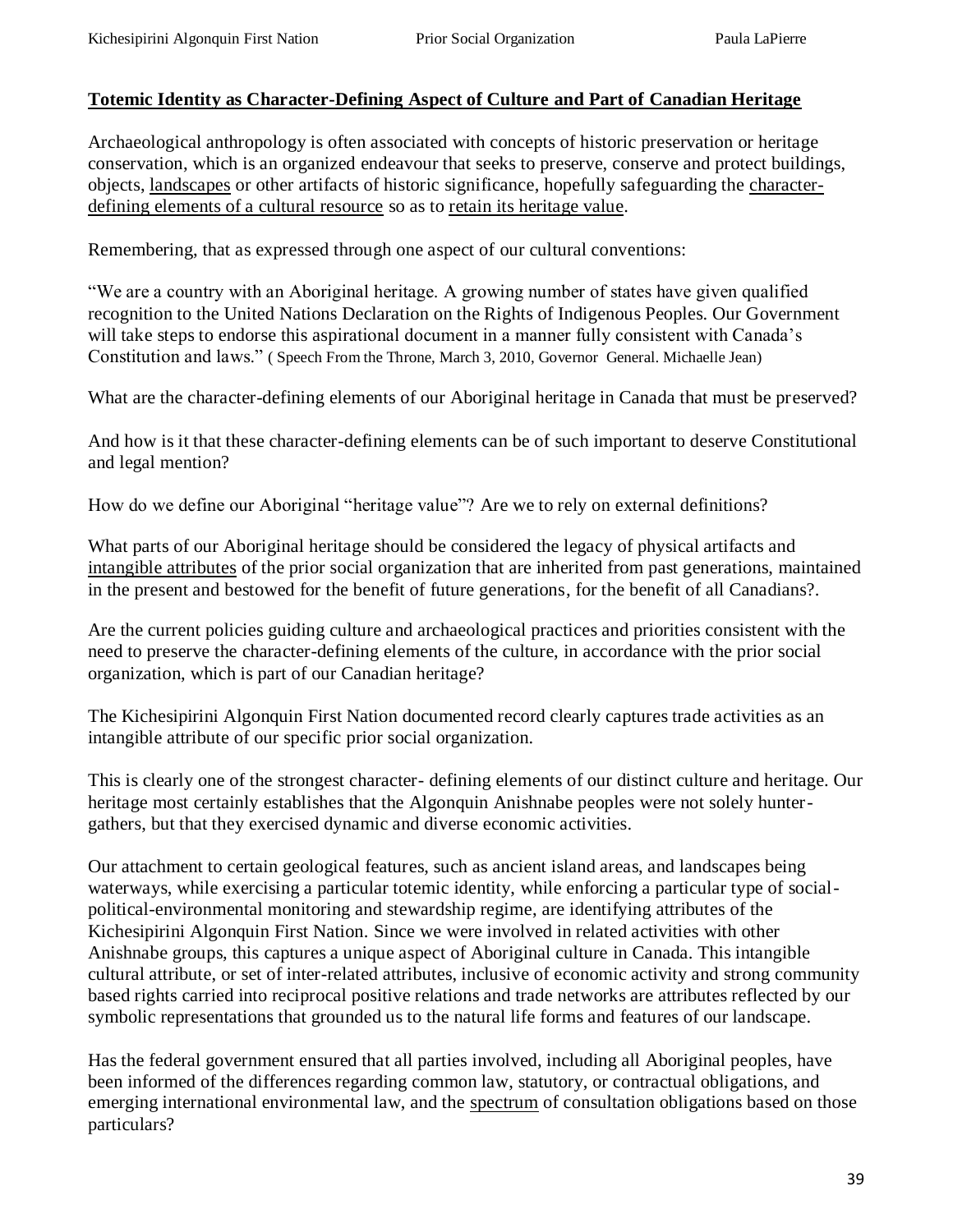#### **Forests as Community-based Places of Universal Cultural and Symbolic Significance**

#### Remembering:

―Heritage is our legacy from the past, what we live with today, and what we pass on to future generations. Our cultural and natural heritage are both irreplaceable sources of life and inspiration."

## Noting that:

- Cultural heritage and the natural heritage are increasingly threatened with destruction not only by the traditional causes of decay, but also by changing social and economic conditions which aggravate the situation.
- **•** Considering that deterioration or disappearance of any item of the cultural or natural heritage constitutes a harmful impoverishment of the heritage of all the nations of the world,
- Considering that protection of this heritage at the national level often remains incomplete,
- Considering that parts of the cultural or natural heritage are of outstanding interest and therefore need to be preserved as part of the world heritage of mankind as a whole,

And that such heritage includes:

- Sites, defined as works of man, or the combined works of nature and man, and areas, including archaeological sites which are of outstanding universal value from the historical, aesthetic, ethnological or anthropological point of view.
- Natural features consisting of physical and biological formations or groups of such formations, which are of outstanding universal value from the aesthetic or scientific point of view;
- Geological and physiographical formations and precisely delineated areas which constitute the habitat of threatened species of animals and plants of outstanding universal value from the point of view of science or conservation;
- Natural sites or precisely delineated natural areas of outstanding universal value from the point of view of science, conservation or natural beauty,
- Including fragile forest ecosystems, importance of forests is tied to their cultural and symbolic significance, especially evident at this historical juncture.
- Forests also provide other incalculable indirect benefits and services, including carbon storage, biodiversity conservation, disease containment and regulation of hydrological, carbon and various nutrient cycles,
- Some of these benefits of preserving forests are public, others private; some are local, others global; some immediate, and others long term.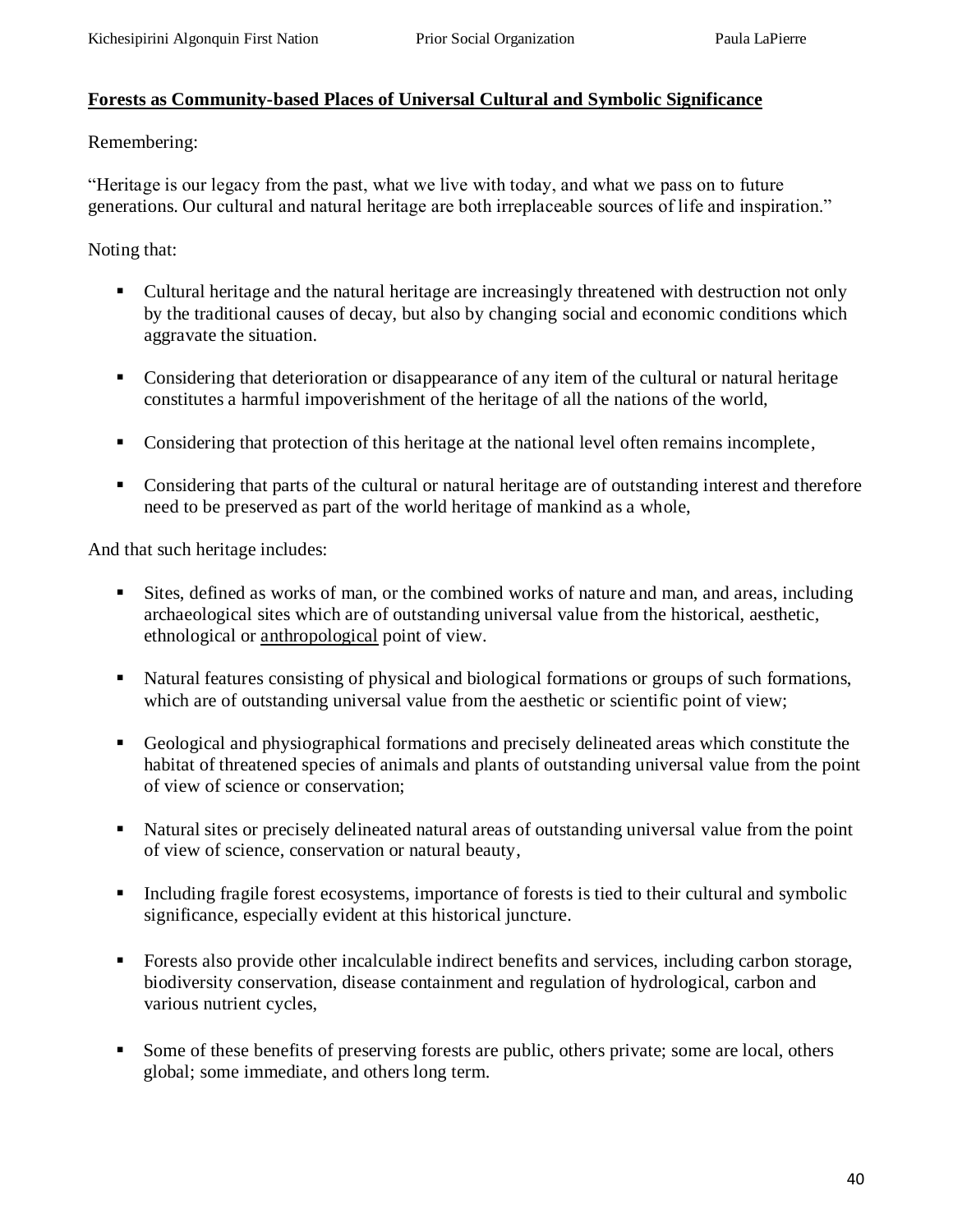#### **Traditional Understanding of Territorial Integrity**

To begin to understand the prior social organization of the Anishnabe peoples we must understand how they perceived themselves in relationship to the land, and how they understood the land and the world to be organized. The land was not simply a superficial layer of some substance, but instead represented one part of a series of interconnected interdependent relationships of which we are just one, and as individuals, just one generation of one type. Central to the Anishnabe worldview is the concept that all [living organisms](http://en.wikipedia.org/wiki/Living_organism) are continually engaged in a highly interrelated set of relationships with every other element constituting the [environment](http://en.wikipedia.org/wiki/Environment_(biophysical)) in which they exist, and that we as human beings, are meant to be a part of this natural world rather than opposed to it.

Within the traditional Anishnabe social and political systems political boundaries usually matched naturally occurring ecological boundaries, the indigenous culture highlighted and celebrated the unique [ecology](http://en.wikipedia.org/wiki/Ecology) of the particular bioregion that the society was attached to, Encouraged consumption of [local,](http://en.wikipedia.org/wiki/Local_food)  primarily [naturally occurring foods,](http://en.wikipedia.org/wiki/Local_food) Encouraged the use of local [materials](http://en.wikipedia.org/wiki/Natural_resource) for most technologies and material needs, Encouraged the cultivation of [native plants](http://en.wikipedia.org/wiki/Indigenous_(ecology)) through , and Encouraged intergenerational [sustainability](http://en.wikipedia.org/wiki/Sustainability) in harmony with the natural bioregion. Emerging research demonstrates the existence of permanent settlements combined with rural social and economic activities and governance structures that allowed for social and economic diversity, utilizing natural capital. In this sense, Anishnabe culture created intentional communities that strove to live a certain way in clearly defined relationships with each other and the natural world around them.

In accordance to traditional Anishnabe custom we consider territorial integrity to, in part, mean the preserved natural self-generating health and diversity of the naturally occurring ecological regions and systems within a naturally defined area and the continued natural ability to provide for, and contain characteristic, geographically distinct groupings of natural life form [communities](http://en.wikipedia.org/wiki/Community_(ecology)) and [species.](http://en.wikipedia.org/wiki/Species) The culture recognized that interlinked ecosystems combined to form a world that is profoundly intertwined, and cannot be appropriately understood through reductionist or fragmented analysis. The traditional territory of the Kichi Sibi Anishnabe coincides primarily with the Ottawa River watershed and what is currently known as the Eastern forest-boreal transition eco-region of Canada.

The natural services, natural materials and natural processes were considered the most efficient and self-sustaining so there was special emphasises placed on their preservation for the benefit of the society. According to Anishnabe traditional culture failure to protect the natural integrity of a defined territory potentially generates circumstances of possible conflict and vulnerability. The preservation and responsible intergenerational protection of natural resources and natural capital were considered then an investment in social capital, or the ability to maintain positive relationships and networks based on trust and good regard.

But the Anishnabe relationship to the natural world was not simply survivalist or opportunistic. It embodied deep manifestations of human endeavours to move through their path in this life, in this world, with wisdom; integrating distinct models of creativity, analytical rigour, spiritual insight, ethical integrity, and aesthetic appreciations, which cannot be appropriately captured or understood away from the natural environment that inspired them.

In order to facilitate the higher aspirations of the culture it is imperative that permanent settlements have close access to natural spaces. This encourages the necessary knowledge and emotional attachments to ensure that the particular underlying ideologies of the culture can be preserved and protected for future generations. Without these grass root community experiences the essence of the culture cannot be maintained.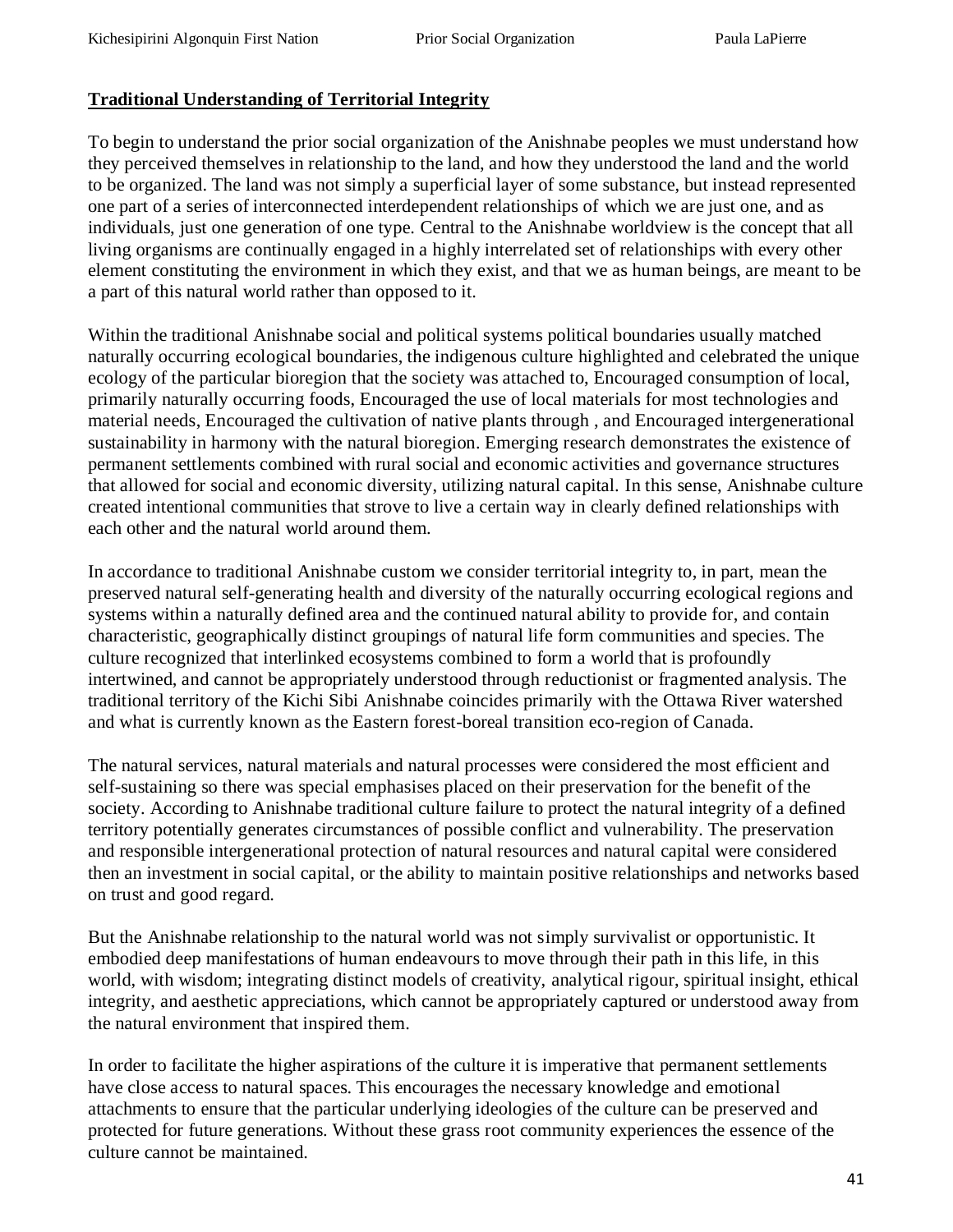Central to the deeper intangible aspects of Anishnabe culture we find a documented record of symbolic significance being attributed to trees, the biodiversity of shorelines, waterfalls, rapids, places of echoes, rock faces, observance of the sky, and special relationship to members of the family of natural creatures. Within the territory there is the abundance of ancient pictograms, typically found in echo rich locations, as they are around the world, influencing the new aspect of archæology called ―archæoacoustics. Sites such as Mazinaw Rock, and Migizi Kiishkaabikaan bear witness, as teaching rocks, to the multi-dimensionalism of Anishnabe culture, the interest in echoes, and the need to develop more holistic ways of understanding and preserving our culture. And so we might even better understand the deeper role of the "Echo Maker" or "Speaker of The Clans".

Remembering that:

―We are a country with an Aboriginal heritage. A growing number of states have given qualified recognition to the United Nations Declaration on the Rights of Indigenous Peoples. Our Government will take steps to endorse this aspirational document in a manner fully consistent with Canada's Constitution and laws.‖ (Speech From the Throne, March 3, 2010, Governor General Michaelle Jean)

An aspirational document is one that is [ambitious,](http://en.wiktionary.org/wiki/ambitious) holding to high standards and ideals, desiring [success,](http://en.wiktionary.org/wiki/success) and in law, expressing a hope or intention, but not yet creating a legally binding obligation.

It must be noted that here in unceded Algonquin territory there does not yet exist the external jurisdiction to create a legally binding obligation apart from the Constitutional obligations concerning consultation with the Kichesipirini. The Kichesipirini Algonquin First Nation has already accepted the Declaration as an expression of our underlying legal principles and international obligations.

We assert that the Ottawa Valley, the traditional territory of the Algonquin Nation, the Kichi Sibi Anishnabe, the jurisdiction of the Kichesipirini, has long been a place of cultural innovation. Within this territory there has been specific places set aside and determined to hold special symbolic significance. These places were often places of natural landscape, whose symbolic significance was deemed to be important to the contribution of the intrinsic values of the society and intergenerational legacy. The culture depended on the ongoing emotional attachment to areas of natural ecology, a natural economy, and the preservation of regular contact with such places to facilitate the ongoing emotional concern and sense of stewardship and responsibility amongst the people and into the succeeding generations.

We would aspire that the proper cultural conservation of areas of significance to the Algonquin people is not dependent on the existence of artefacts being found, or possibly existing on a particular site, but is in fact still available, to continue to hold certain places, especially those of ecological significance as being reflective of the intangible attributes of our culture that are reflective of the character-defining elements of a cultural resource , and that there is also international interest in ensuring steps are taken to assist us to retain what is necessary to preserve elements that capture genuine heritage value, or living heritage.

As is understood the genuine preservation of culture and heritage strives to protect the communities' response to their natural environment, their interaction with nature, their history, and their creative economic development in relationship to their natural environment and intergenerational responsibilities, which embody those principles consistent with existing international human rights instruments and requirements of mutual respect among peoples and sustainable development.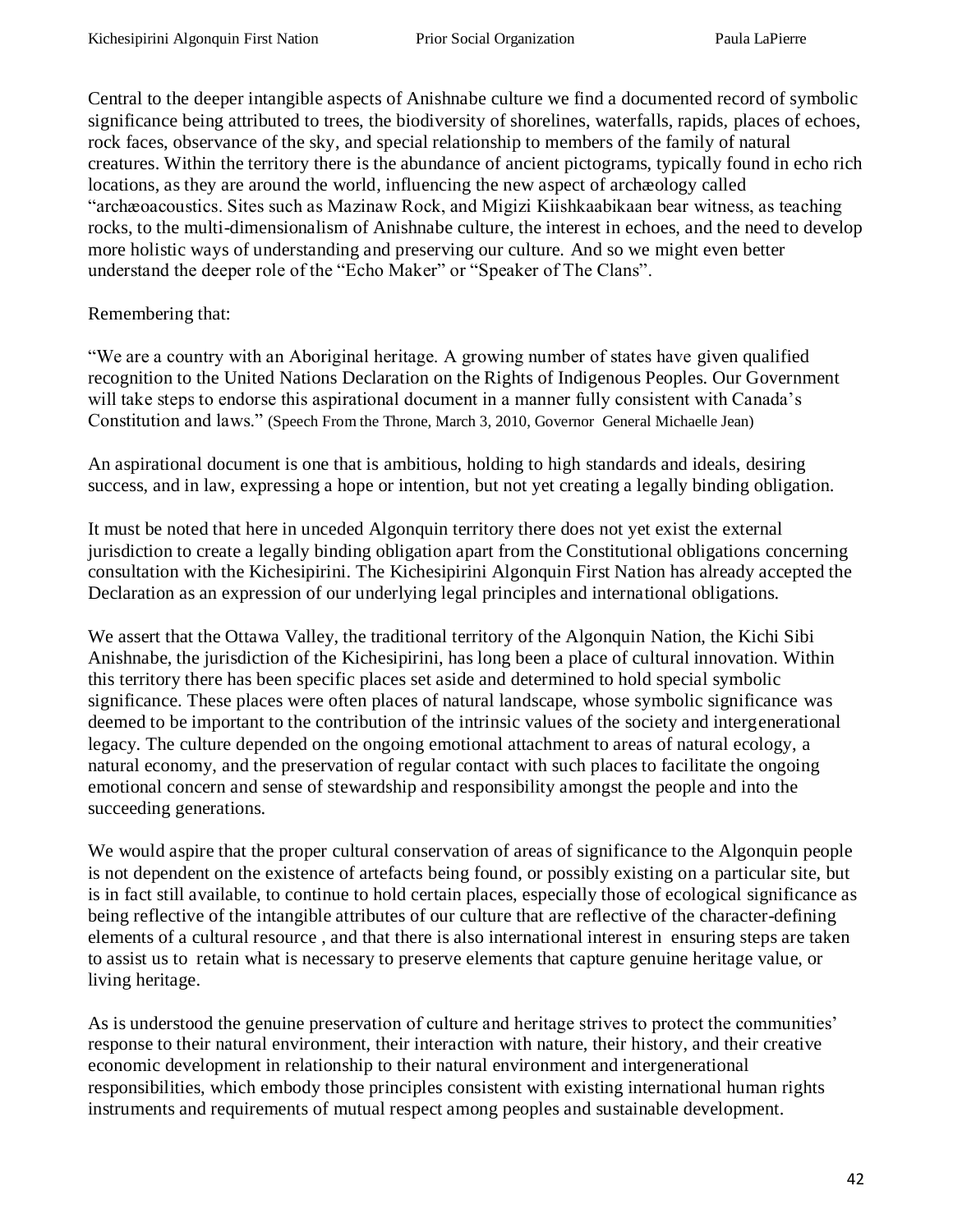#### **Genuine Cultural Preservation, Biodiversity, and Human Well-being Interconnected**

Sustainable development has become commonly understood as a pattern of resource use that aims to meet human needs while preserving the [environment](http://en.wikipedia.org/wiki/Environment_(biophysical)) in a manner that these needs can be met, not only in the present for the present generation, but also for generations to come. The sustainable development concept is consistent with Anishnabe intergenerational stewardship responsibilities. The term is widely associated with the [Brundtland Commission](http://en.wikipedia.org/wiki/Brundtland_Commission) which coined sustainable [development](http://en.wikipedia.org/wiki/Economic_development) "meets the needs of the present without compromising the ability of future generations to meet their own needs."

It does not simply define needs to be economic in character.

Sustainable development ties together concern for the natural [carrying capacity](http://en.wikipedia.org/wiki/Carrying_capacity) of [natural systems](http://en.wikipedia.org/wiki/Systems_ecology) with the social challenges facing humanity, including "sustainability" employed to describe an [economy](http://en.wikipedia.org/wiki/Economy) "in equilibrium with basic ecological support systems" and based on the three major aspirational components.

The three pillars of sustainable development are:

- Environmental [sustainability,](http://en.wikipedia.org/wiki/Sustainability)
- [Economic](http://en.wikipedia.org/wiki/Economics) sustainability, and,
- Sociopolitical sustainability.

International intellectual regimes challenge the legitimacy of Canada's current outdated policy and priorities. The United Nations [2005 World Summit](http://en.wikipedia.org/wiki/2005_World_Summit) Outcome Document reinforces the interconnectedness of the "interdependent and mutually reinforcing pillars" of sustainable development as economic development, social development, and environmental protection.

The Universal Declaration on Cultural Diversity, [UNESCO,](http://en.wikipedia.org/wiki/UNESCO) 2001, further elaborates the concept and refers to the need for genuine cultural preservation stating that "...cultural diversity is as necessary for humankind as biodiversity is for nature"; it becomes "one of the roots of development understood not simply in terms of [economic growth,](http://en.wikipedia.org/wiki/Economic_growth) but also as a means to achieve a more satisfactory intellectual, emotional, moral and spiritual existence". In this vision, cultural diversity is the fourth policy area of responsible sustainable development encouraging current generations to take a more holistic systems approach to growth and development and to manage natural, produced, and social capital in ways that can support welfare and well-being current and future generations.

Recently the Center for International Environmental Law applauded the further international initiatives that have reaffirmation the appropriateness of multilateral processes that include Indigenous Peoples to ensure more comprehensive agreements with environmental integrity featured that is accountable to the global community, recognizing that the interconnectedness of our planet's social and ecological systems require collaboration, legal action, and public interest advocacy as essential means to protect those systems.

The prior social organization of the Algonquin Nation, inclusive of Kichesipirini jurisdiction preserved for Canada unique types of community-based property rights that by definition emanate from the concerned local community and are consistent with emerging internationally recognized standards and priorities. Traditional Anishnabe community-based property rights are inclusive and derive their authority from the local community first and not solely from the nation-state where they are located.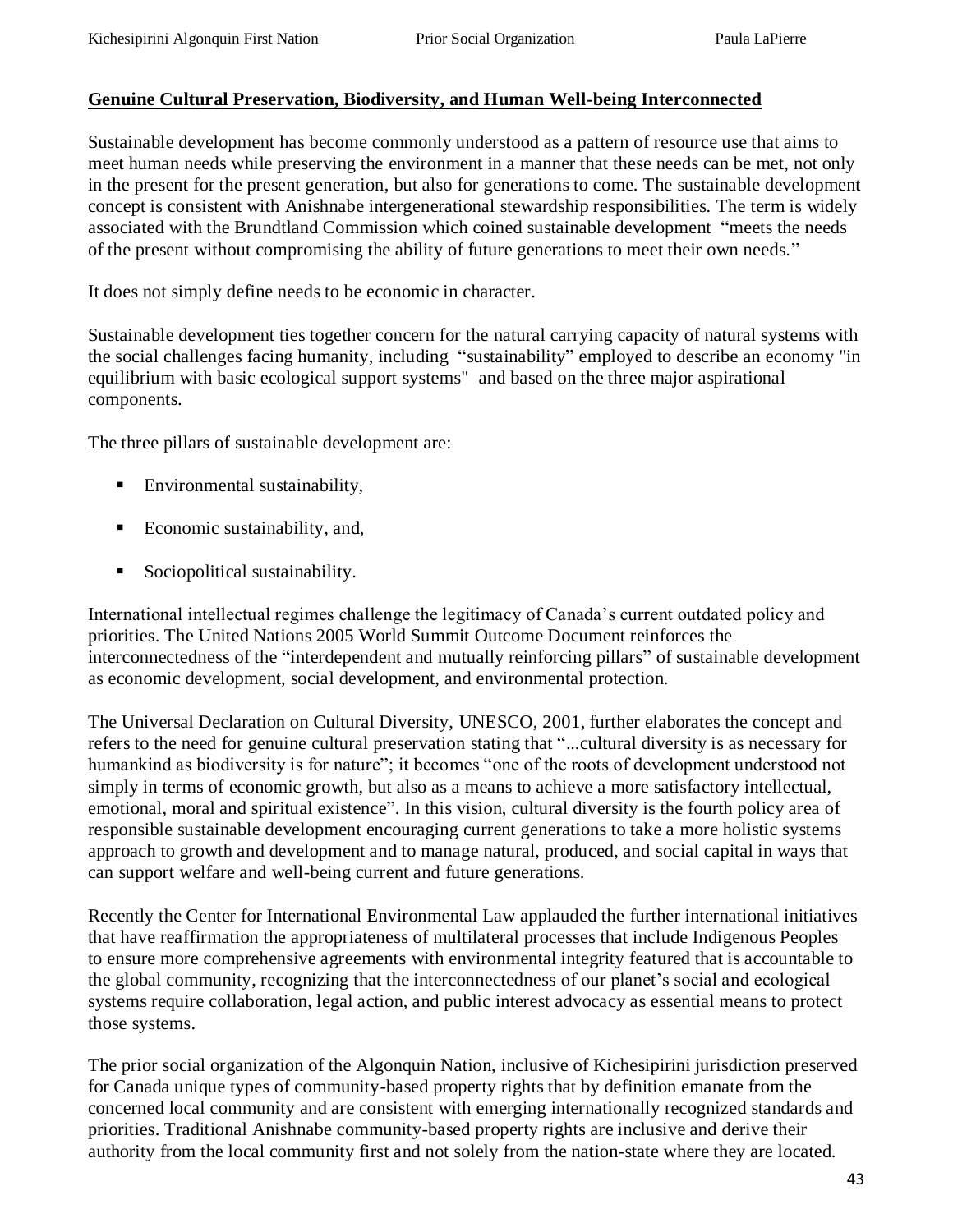#### **Consistent With Our Constitution**

In the speech from the throne in the spring of 2010 the Canadian State representatives made reference to the United Nations Declaration on the Rights of Indigenous Peoples stating:

―A growing number of states have given qualified recognition to the United Nations Declaration on the Rights of Indigenous Peoples. Our Government will take steps to endorse this aspirational document in a manner fully consistent with Canada's Constitution and laws."

On Nov. 10, 2010 the Harper government issued a qualified "Statement of Support" regarding the Declaration stating:

―We are now confident that Canada can interpret the principles expressed in the Declaration in a manner that is consistent with our Constitution and legal framework."

We continue to assert the need for clarification regarding the definition and legal character of "states" in relationship to Indigenous Peoples, especially within the context of the Canadian Constitution and existing Aboriginal rights within unceded Algonquin territory in order that all Canadians may exercise free, prior and informed consent.

Noting that propaganda is defined as:

―…a form of communication that is aimed at [influencing](http://en.wikipedia.org/wiki/Social_influence) the attitude of a community toward some cause or position, and that often presents facts selectively, thus possibly [lying by omission,](http://en.wikipedia.org/wiki/Lie#Lying_by_omission) to encourage a particular synthesis..."

Propaganda may be administered in insidious ways such as:

- Disparaging [disinformation](http://en.wikipedia.org/wiki/Disinformation) about the history of certain groups and may be encouraged or tolerated in the educational system, and may include the creation or deletion of information from public records, in the purpose of making a false record of an event or the actions of an organization.
- [Obfuscation,](http://en.wikipedia.org/wiki/Obfuscation) intentional vagueness, and generated confusion where generalities are deliberately vague and reliance on the use of undefined phrases, without analyzing their validity or attempting to determine their reasonableness or application.

In our formal statement of interests, Lasting Treaties, Living Covenants, filed with the Conservative government almost four years ago we specifically asserted our interests in:

- Heritage and Culture,
- **-** Historic Sites
- **Artefacts**
- Ancestral Graves and Cemeteries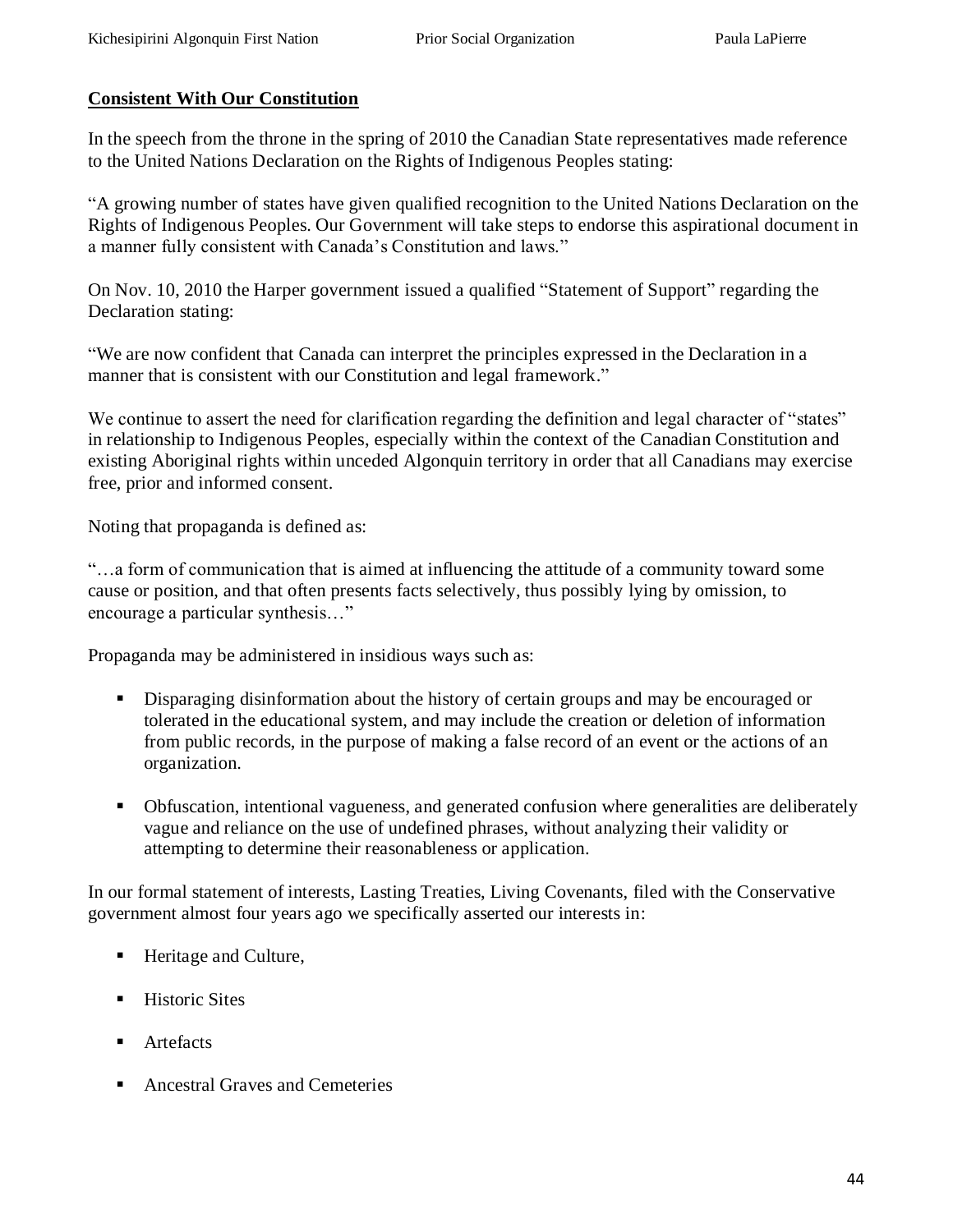- Social Services, and,
- **Education**

We assert that the principles of the Declaration are fully consistent with the Constitution and existing rights of the Kichesipirini Algonquin First Nation.

Noting that:

Canada's sovereignty is conditional upon Canada protecting forever Crown obligations to the Aboriginal people. Britain insisted that the Canadian Constitution be patriated upon this condition. The 1982 Constitution Act included section 25 of the Canadian Charter of Rights and Freedoms, which stipulated that:

―..guarantees in this Charter of certain rights and freedoms shall not be construed so as to abrogate or derogate from any aboriginal, treaty or other rights or freedoms that pertain to the aboriginal peoples of Canada including a) any rights or freedoms recognized by the Royal Proclamation of October 7, 1763 and b) any rights or freedoms that now exist by way of land claims agreements or may be so acquired."

The Declaration has recognized:

- Indigenous peoples are equal to all other peoples, while recognizing the right of all peoples to be different, to consider themselves different, and to be respected as such,
- That all peoples contribute to the diversity and richness of civilizations and cultures, which constitute the common heritage of humankind,
- The urgent need to respect and promote the inherent rights of indigenous peoples which derive from their political, economic and social structures and from their cultures, spiritual traditions, histories and philosophies, especially their rights to their lands, territories and resources,

We further assert that:

• The Charter of the United Nations, the International Covenant on Economic, Social and Cultural Rights and the International Covenant on Civil and Political Rights, as well as the Vienna Declaration and Programme of Action, affirm our right to freely determine our political status and freely pursue our economic, social and cultural development.

And further note that:

- The rights affirmed in treaties, agreements and other constructive arrangements between States and Indigenous Peoples are, in some situations, matters of international concern, interest, responsibility and character.
- The United Nations has an important and continuing role to play in promoting and protecting the rights of Indigenous Peoples.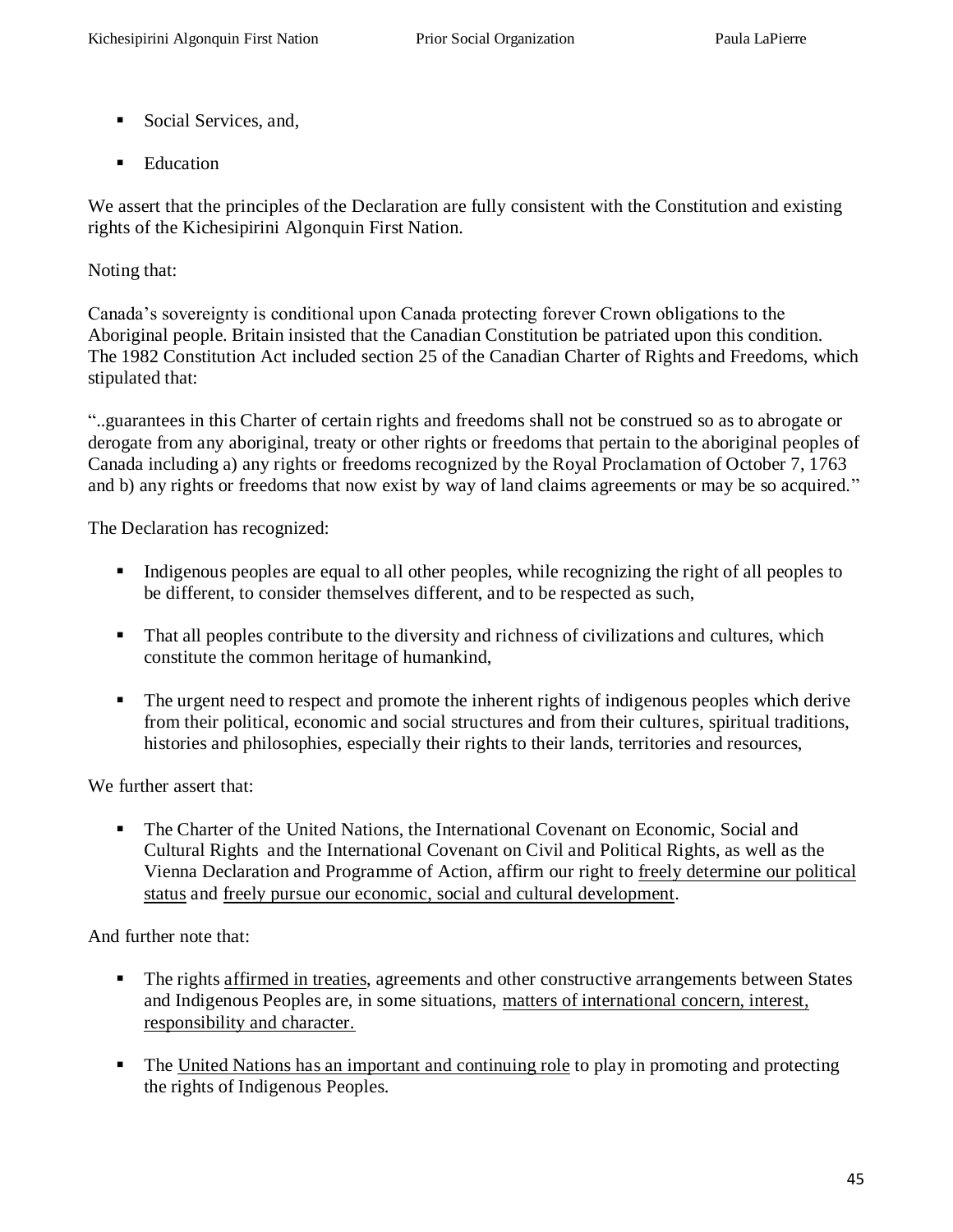## **A Place of Cultural and Natural Heritage**

With regards to the particular situation concerning consultations and other matters related to Ottawa's Great Forest and Beaver Pond Forest, and our determination of the high potential for comprehensive cultural significance to the Algonquin Anishnabe and community peoples as a place of Cultural and Natural Heritage, draw particular attention to, but not limited to, the following Articles of the United Nations Declaration on the Rights of Indigenous Peoples:

## **Article 8**

1. Indigenous peoples and individuals have the right not to be subjected to forced assimilation or destruction of their culture.

2. States shall provide effective mechanisms for prevention of, and redress for:

(a) Any action which has the aim or effect of depriving them of their integrity as distinct peoples, or of their cultural values or ethnic identities;

(b) Any action which has the aim or effect of dispossessing them of their lands, territories or resources; (c) Any form of forced population transfer which has the aim or effect of violating or undermining any of their rights;

(d) Any form of forced assimilation or integration;

(e) Any form of propaganda designed to promote or incite racial or ethnic discrimination directed against them.

## **Article 9**

Indigenous peoples and individuals have the right to belong to an indigenous community or nation, in accordance with the traditions and customs of the community or nation concerned. No discrimination of any kind may arise from the exercise of such a right.

## **Article 11**

1. Indigenous peoples have the right to practise and revitalize their cultural traditions and customs. This includes the right to maintain, protect and develop the past, present and future manifestations of their cultures, such as archaeological and historical sites, artefacts, designs, ceremonies, technologies and visual and performing arts and literature.

2. States shall provide redress through effective mechanisms, which may include restitution, developed in conjunction with indigenous peoples, with respect to their cultural, intellectual, religious and spiritual property taken without their free, prior and informed consent or in violation of their laws, traditions and customs.

## **Article 15**

1. Indigenous peoples have the right to the dignity and diversity of their cultures, traditions, histories and aspirations which shall be appropriately reflected in education and public information. 2. States shall take effective measures, in consultation and cooperation with the indigenous peoples concerned, to combat prejudice and eliminate discrimination and to promote tolerance, understanding and good relations among indigenous peoples and all other segments of society.

## **Article 18**

Indigenous peoples have the right to participate in decision-making in matters which would affect their rights, through representatives chosen by themselves in accordance with their own procedures, as well as to maintain and develop their own indigenous decision-making institutions.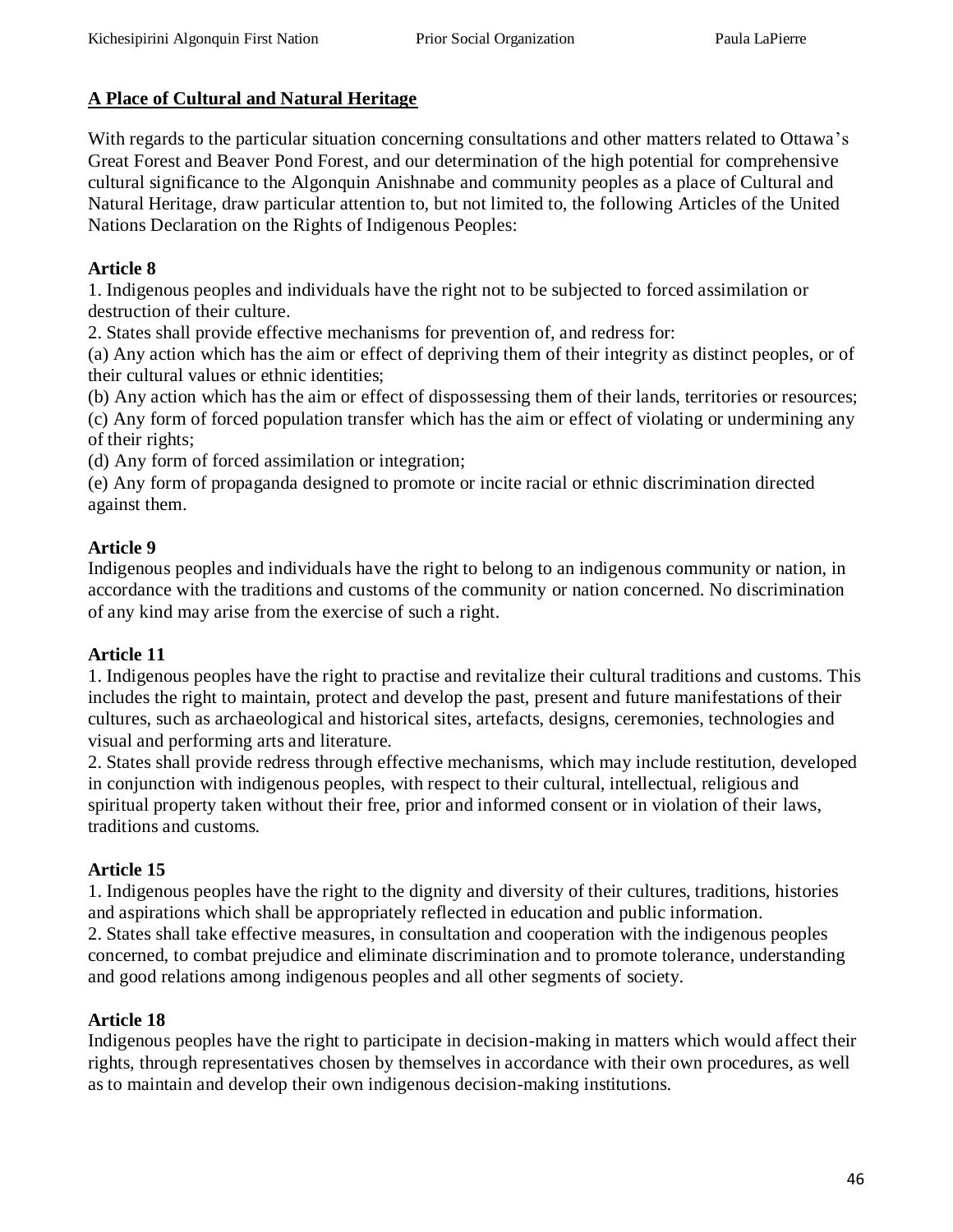## **Article 19**

States shall consult and cooperate in good faith with the indigenous peoples concerned through their own representative institutions in order to obtain their free, prior and informed consent before adopting and implementing legislative or administrative measures that may affect them.

## **Article 20**

1. Indigenous peoples have the right to maintain and develop their political, economic and social systems or institutions, to be secure in the enjoyment of their own means of subsistence and development, and to engage freely in all their traditional and other economic activities. 2. Indigenous peoples deprived of their means of subsistence and development are entitled to just and fair redress.

## **Article 25**

Indigenous peoples have the right to maintain and strengthen their distinctive spiritual relationship with their traditionally owned or otherwise occupied and used lands, territories, waters and coastal seas and other resources and to uphold their responsibilities to future generations in this regard.

#### **Article 31**

1. Indigenous peoples have the right to maintain, control, protect and develop their cultural heritage, traditional knowledge and traditional cultural expressions, as well as the manifestations of their sciences, technologies and cultures, including human and genetic resources, seeds, medicines, knowledge of the properties of fauna and flora, oral traditions, literatures, designs, sports and traditional games and visual and performing arts. They also have the right to maintain, control, protect and develop their intellectual property over such cultural heritage, traditional knowledge, and traditional cultural expressions.

2. In conjunction with indigenous peoples, States shall take effective measures to recognize and protect the exercise of these rights.

#### **Article 33**

1. Indigenous peoples have the right to determine their own identity or membership in accordance with their customs and traditions. This does not impair the right of indigenous individuals to obtain citizenship of the States in which they live.

2. Indigenous peoples have the right to determine the structures and to select the membership of their institutions in accordance with their own procedures.

#### **Article 34**

Indigenous peoples have the right to promote, develop and maintain their institutional structures and their distinctive customs, spirituality, traditions, procedures, practices and, in the cases where they exist, juridical systems or customs, in accordance with international human rights standards.

## **Article 39**

Indigenous peoples have the right to have access to financial and technical assistance from States and through international cooperation, for the enjoyment of the rights contained in this Declaration.

#### **Article 40**

Indigenous peoples have the right to access to and prompt decision through just and fair procedures for the resolution of conflicts and disputes with States or other parties, as well as to effective remedies for all infringements of their individual and collective rights. Such a decision shall give due consideration to the customs, traditions, rules and legal systems of the indigenous peoples concerned and international human rights.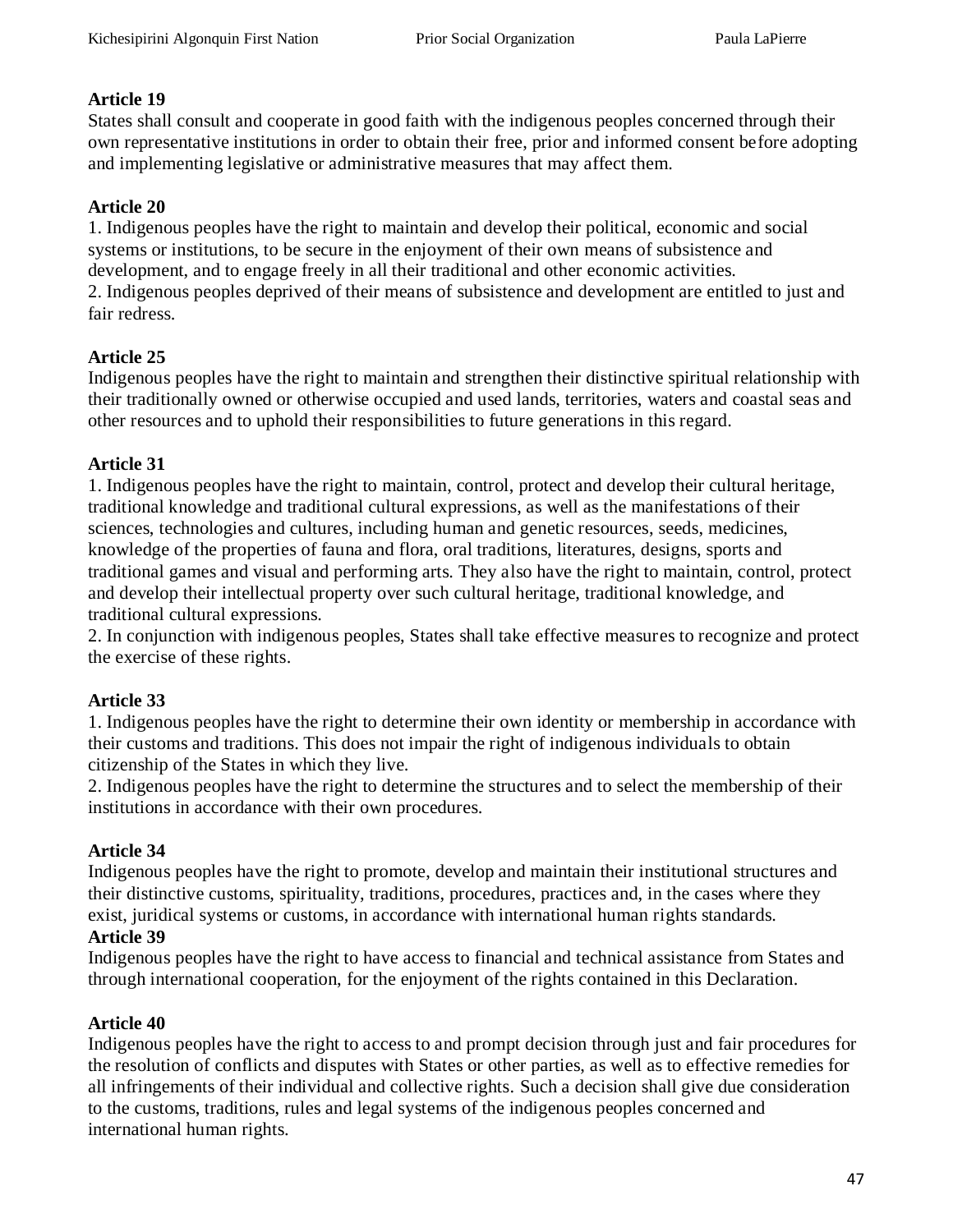#### **Article 41**

The organs and specialized agencies of the United Nations system and other intergovernmental organizations shall contribute to the full realization of the provisions of this Declaration through the mobilization, inter alia, of financial cooperation and technical assistance. Ways and means of ensuring participation of indigenous peoples on issues affecting them shall be established.

## **Article 42**

The United Nations, its bodies, including the Permanent Forum on Indigenous Issues, and specialized agencies, including at the country level, and States shall promote respect for and full application of the provisions of this Declaration and follow up the effectiveness of this Declaration.

In the exercise of the rights by the Kichesipirini Algonquin First Nation as enunciated in the present Declaration, human rights and fundamental freedoms of all shall be respected. The exercise of the rights set forth in this Declaration by the Kichesipirini Algonquin First Nation shall be subject only to such limitations as are determined by law and in accordance with international human rights obligations. We find the current regime of provincial and federal policy inadequate and insufficient; potentially trifling, indeterminate, impossible or illegal.

Remembering again:

Since it has been established that the <u>purpose</u> of s.  $35(1)$  is to reconcile the prior presence of aboriginal peoples in North America with the assertion of Crown sovereignty, it is clear from this statement that s. 35(1) must recognize and affirm both aspects of that prior presence – first, the occupation of land, and second, the prior social organization and distinctive cultures of aboriginal peoples on that land.

In conjunction with the Kichesipirini Algonquin First Nation, as a specific Indigenous Peoples, in accordance with our prior social organization, as a distinctive aboriginal culture on the land, as required by the Constitution and judiciary interpretations, having expressed our interests, we expect the State to take effective measures, beginning with appropriate consultation, and accommodation, to recognize and protect the exercise of these rights.

Sincerely, Paula LaPierre Principal Sachem Kichesipirini Algonquin First Nation Kichi Sibi Anishnabe Canada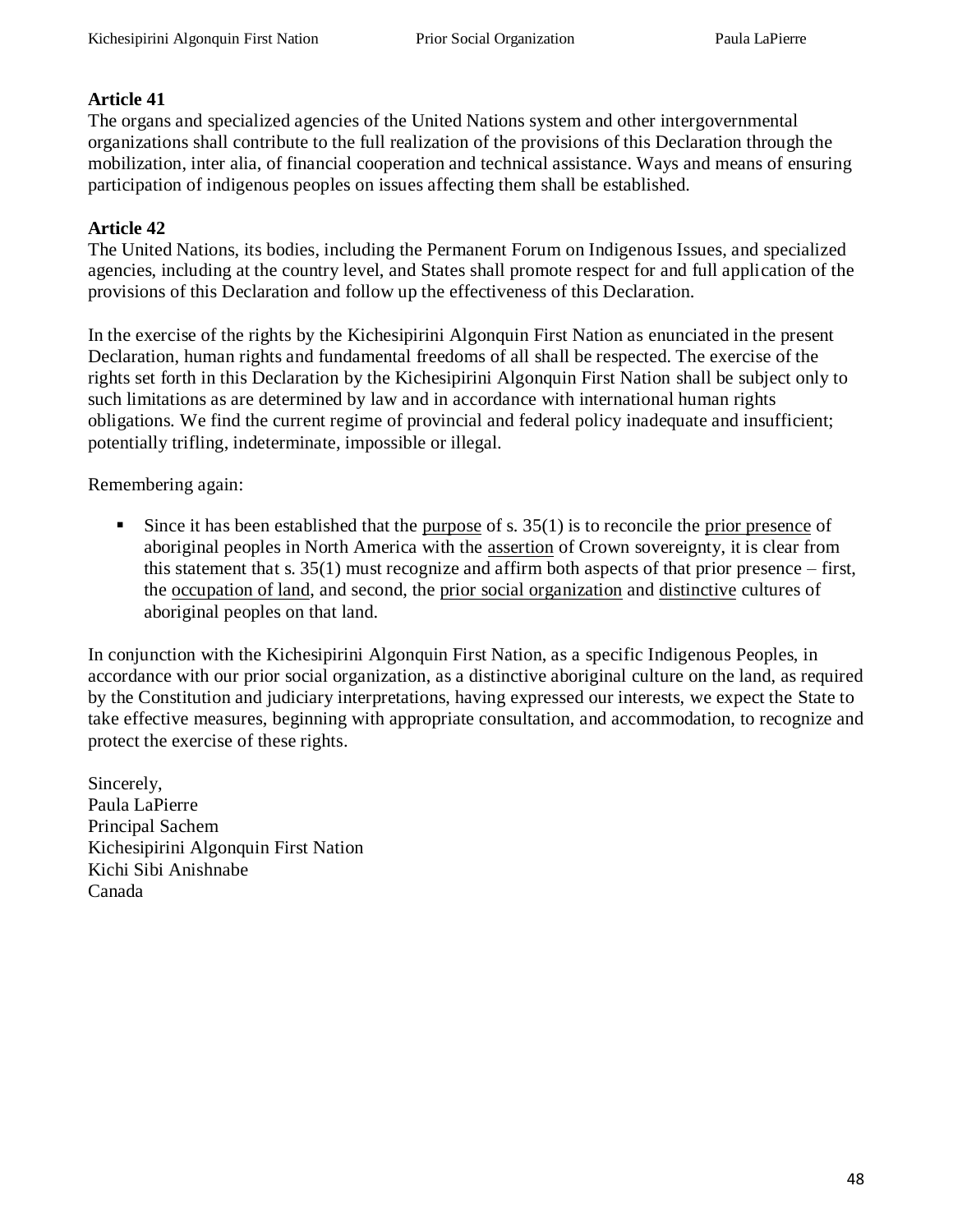C.c.;

His Excellency the Right Honourable David Johnston Governor General of Canada Rideau Hall 1 Sussex Drive Ottawa ON K1A 0A1 Email: [info@gg.ca](mailto:info@gg.ca)

Minister of Canadian Heritage and Official Languages The Honourable James Moore Canadian Heritage 15 Eddy Street Gatineau, Quebec K1A 0M5 Email: [Moore.J@parl.gc.ca](mailto:Moore.J@parl.gc.ca)

Councillor Marianne Wilkinson City Hall Kanata North - Ward 4 110 Laurier Ave W, Ottawa ON K1P 1J1 [Marianne.Wilkinson@ottawa.ca](mailto:Marianne.Wilkinson@ottawa.ca)

Mr. Angus Toulouse AFN Regional Chief, Ontario 90 Anemki Drive, Suite 101 Fort William First Nation Thunder Bay, ON P7J 1A5 Executive Assistant: Penny Jacko-Copenace E-mail: [Penny@coo.org](mailto:Penny@coo.org)

Mr. Ghislain Picard AFN Regional Chief, Québec/Labrador 250, Place Chef Michel Laveau Suite 201, Village des Hurons-Wendat Wendake, QC G0A 4V0 Executive Assistant : Mélanie Vincent E-mail: [MelanieVincent21@yahoo.ca](mailto:MelanieVincent21@yahoo.ca)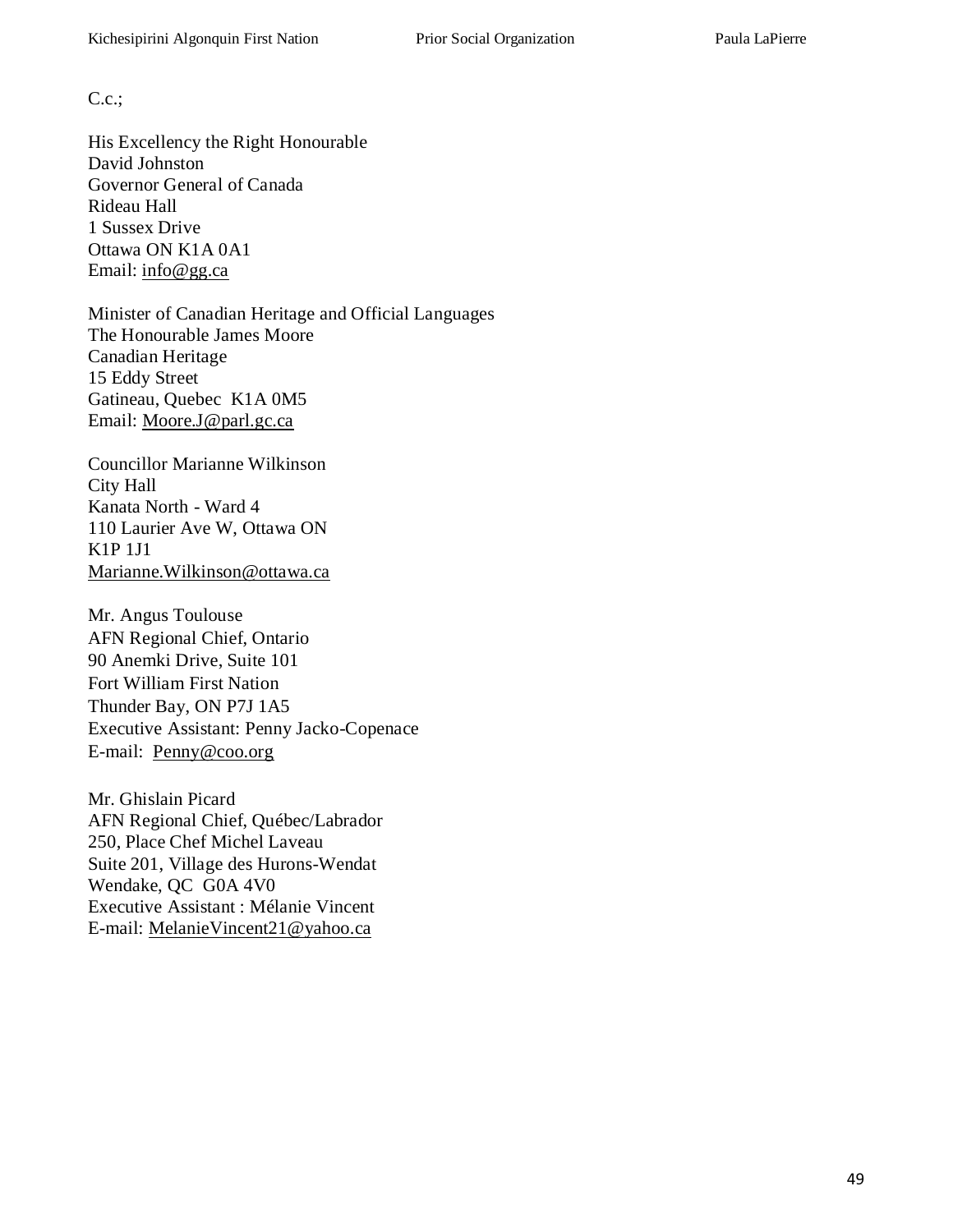Michael Chan 450 Alden Rd., Unit 5 Markham ON L3R 5H4 [mchan.mpp.co@liberal.ola.org](http://ca.mc882.mail.yahoo.com/mc/compose?to=mchan.mpp.co@liberal.ola.org)

Michael Chan Ministry of Tourism and Culture 9th Floor, Hearst Block 900 Bay Street Toronto ON M7A 2E1 [mchan.mpp@liberal.ola.org](http://ca.mc882.mail.yahoo.com/mc/compose?to=mchan.mpp@liberal.ola.org)

Queen's Park Office Norm Sterling, M.P.P. (Carleton-Mississippi Mills) Rm. 241, North Wing, Legislative Building Toronto, ON M7A 1A8 norm.sterling@pc.ola.org

Janet Stavinga Executive Director Algonquins of Ontario Consultation Office 31 Riverside Drive, Suite 101 Pembroke, ON K8A 8R6 Email: jstavinga@nrtco.net

Michael Ignatieff Opposition Leader Centre Block, 409-S House of Commons Ottawa, ON K1A 0A6 Email: [Ignatieff.M@parl.gc.ca](mailto:Ignatieff.M@parl.gc.ca)

Mr. James Anaya Special Rapporteur on the Situation of Human Rights and the Fundamental Freedoms of Indigenous Peoples United Nations Office of the United Nations High Commissioner for Human Rights Special Procedures Assumed By the Human Rights Council

CIEL (United States) 1350 Connecticut Avenue NW Suite #1100 Washington, DC 20036 Email [info@ciel.org](mailto:info@ciel.org)